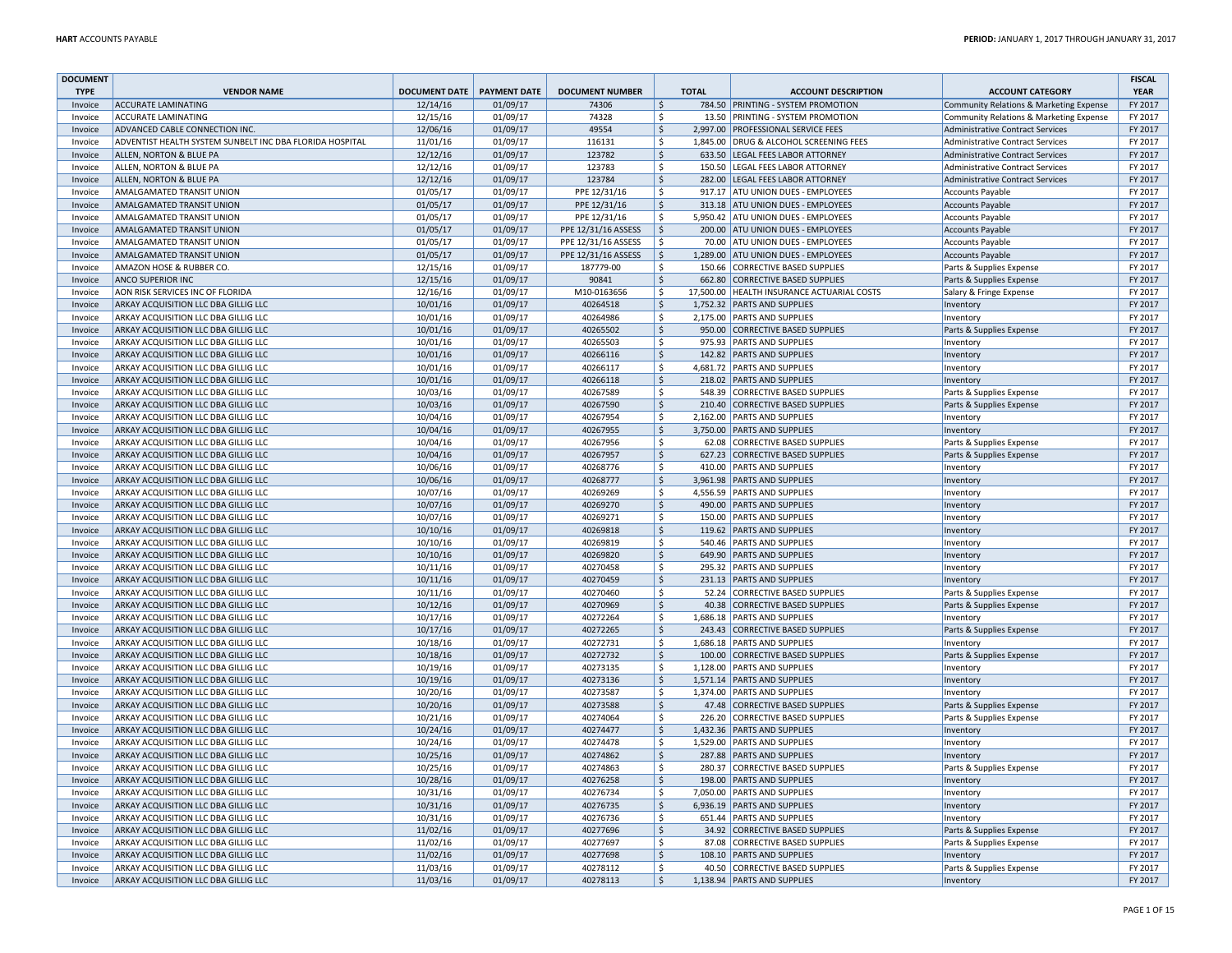| <b>DOCUMENT</b> |                                               |                              |          |                        |                    |              |                                                   |                                        | <b>FISCAL</b> |
|-----------------|-----------------------------------------------|------------------------------|----------|------------------------|--------------------|--------------|---------------------------------------------------|----------------------------------------|---------------|
| <b>TYPE</b>     | <b>VENDOR NAME</b>                            | DOCUMENT DATE   PAYMENT DATE |          | <b>DOCUMENT NUMBER</b> |                    | <b>TOTAL</b> | <b>ACCOUNT DESCRIPTION</b>                        | <b>ACCOUNT CATEGORY</b>                | <b>YEAR</b>   |
| Invoice         | ARKAY ACQUISITION LLC DBA GILLIG LLC          | 11/07/16                     | 01/09/17 | 40278925               | -Ś                 |              | 990.00 PARTS AND SUPPLIES                         | Inventory                              | FY 2017       |
| Invoice         | ARKAY ACQUISITION LLC DBA GILLIG LLC          | 11/08/16                     | 01/09/17 | 40279459               | <sup>S</sup>       |              | 2,363.70 PARTS AND SUPPLIES                       | Inventory                              | FY 2017       |
| Invoice         | ARKAY ACQUISITION LLC DBA GILLIG LLC          | 11/09/16                     | 01/09/17 | 40279870               | <sup>S</sup>       |              | 664.42 PARTS AND SUPPLIES                         | Inventory                              | FY 2017       |
| Invoice         | ARKAY ACQUISITION LLC DBA GILLIG LLC          | 11/10/16                     | 01/09/17 | 40280368               | $\frac{1}{2}$      |              | 419.40 PARTS AND SUPPLIES                         | Inventory                              | FY 2017       |
| Invoice         | ARKAY ACQUISITION LLC DBA GILLIG LLC          | 11/10/16                     | 01/09/17 | 40280369               | \$                 |              | 805.76 PARTS AND SUPPLIES                         | Inventory                              | FY 2017       |
| Invoice         | ARKAY ACQUISITION LLC DBA GILLIG LLC          | 11/10/16                     | 01/09/17 | 40280370               | $\zeta$            |              | 2.56 CORRECTIVE BASED SUPPLIES                    | Parts & Supplies Expense               | FY 2017       |
| Invoice         | ARKAY ACQUISITION LLC DBA GILLIG LLC          | 11/14/16                     | 01/09/17 | 40281315               | \$                 |              | 453.53 PARTS AND SUPPLIES                         | Inventory                              | FY 2017       |
| Invoice         | ARKAY ACQUISITION LLC DBA GILLIG LLC          | 11/15/16                     | 01/09/17 | 40281716               | $\mathsf{S}$       |              | 38.28 PARTS AND SUPPLIES                          | Inventory                              | FY 2017       |
| Invoice         | ARKAY ACQUISITION LLC DBA GILLIG LLC          | 11/15/16                     | 01/09/17 | 40281717               | $\mathsf{\hat{S}}$ |              | 1,806.88 PARTS AND SUPPLIES                       | Inventory                              | FY 2017       |
| Invoice         | ARKAY ACQUISITION LLC DBA GILLIG LLC          | 11/15/16                     | 01/09/17 | 40281718               | $\frac{1}{2}$      |              | 6,270.00 PARTS AND SUPPLIES                       | Inventory                              | FY 2017       |
| Invoice         | ARKAY ACQUISITION LLC DBA GILLIG LLC          | 11/16/16                     | 01/09/17 | 40282117               | \$                 |              | 729.54 CORRECTIVE BASED SUPPLIES                  | Parts & Supplies Expense               | FY 2017       |
| Invoice         | ARKAY ACQUISITION LLC DBA GILLIG LLC          | 11/17/16                     | 01/09/17 | 40282586               | $\mathsf{\hat{S}}$ |              | 9,750.00 PARTS AND SUPPLIES                       | Inventory                              | FY 2017       |
| Invoice         | ARKAY ACQUISITION LLC DBA GILLIG LLC          | 11/17/16                     | 01/09/17 | 40282587               | <sub>S</sub>       |              | 1,050.00 PARTS AND SUPPLIES                       | Inventory                              | FY 2017       |
| Invoice         | ARKAY ACQUISITION LLC DBA GILLIG LLC          | 11/18/16                     | 01/09/17 | 40283001               | $\frac{1}{2}$      |              | 1,990.00 PARTS AND SUPPLIES                       | Inventory                              | FY 2017       |
| Invoice         | ARKAY ACQUISITION LLC DBA GILLIG LLC          | 11/18/16                     | 01/09/17 | 40283002               | \$                 |              | 173.40 PARTS AND SUPPLIES                         | Inventory                              | FY 2017       |
| Invoice         | ARKAY ACQUISITION LLC DBA GILLIG LLC          | 11/21/16                     | 01/09/17 | 40283357               | $\mathsf{S}$       |              | 64.80 CORRECTIVE BASED SUPPLIES                   | Parts & Supplies Expense               | FY 2017       |
| Invoice         | ARKAY ACQUISITION LLC DBA GILLIG LLC          | 11/22/16                     | 01/09/17 | 40283780               | <sup>S</sup>       |              | 2,142.86 CORRECTIVE BASED SUPPLIES                | Parts & Supplies Expense               | FY 2017       |
| Invoice         | ARKAY ACQUISITION LLC DBA GILLIG LLC          | 11/23/16                     | 01/09/17 | 40284163               | \$                 |              | 1,071.43 CORRECTIVE BASED SUPPLIES                | Parts & Supplies Expense               | FY 2017       |
| Invoice         | ARKAY ACQUISITION LLC DBA GILLIG LLC          | 11/23/16                     | 01/09/17 | 40284164               | <sup>S</sup>       |              | 228.80 CORRECTIVE BASED SUPPLIES                  | Parts & Supplies Expense               | FY 2017       |
| Invoice         | ARKAY ACQUISITION LLC DBA GILLIG LLC          | 11/23/16                     | 01/09/17 | 40284165               | <b>S</b>           |              | 172.98 PARTS AND SUPPLIES                         | Inventory                              | FY 2017       |
| Invoice         | ARKAY ACQUISITION LLC DBA GILLIG LLC          | 11/23/16                     | 01/09/17 | 40284166               | S.                 |              | 4,009.53 PARTS AND SUPPLIES                       | Inventory                              | FY 2017       |
| Invoice         | ARKAY ACQUISITION LLC DBA GILLIG LLC          | 11/23/16                     | 01/09/17 | 40284167               | $\zeta$            |              | 2,400.40 PARTS AND SUPPLIES                       | Inventory                              | FY 2017       |
| Invoice         | ARKAY ACQUISITION LLC DBA GILLIG LLC          | 11/28/16                     | 01/09/17 | 40284696               | \$                 |              | 1,072.98 PARTS AND SUPPLIES                       | Inventory                              | FY 2017       |
| Invoice         | ARKAY ACQUISITION LLC DBA GILLIG LLC          | 11/28/16                     | 01/09/17 | 40284697               | $\zeta$            |              | 4,219.48 PARTS AND SUPPLIES                       | Inventory                              | FY 2017       |
| Invoice         | ARKAY ACQUISITION LLC DBA GILLIG LLC          | 11/29/16                     | 01/09/17 | 40285196               | S.                 |              | 8,990.00 ASSOC CAP MAINT FL-90-X831-01 FY2014 POP | Capital Grant Expense                  | FY 2017       |
| Invoice         | ARKAY ACQUISITION LLC DBA GILLIG LLC          | 11/29/16                     | 01/09/17 | 40285197               | $\zeta$            |              | 8,990.00 ASSOC CAP MAINT FL-90-X831-01 FY2014 POP | <b>Capital Grant Expense</b>           | FY 2017       |
| Invoice         | ARKAY ACQUISITION LLC DBA GILLIG LLC          | 11/29/16                     | 01/09/17 | 40285198               | $\mathsf{\hat{S}}$ |              | 8,990.00 ASSOC CAP MAINT FL-90-X831-01 FY2014 POP | Capital Grant Expense                  | FY 2017       |
| Invoice         | ARKAY ACQUISITION LLC DBA GILLIG LLC          | 11/30/16                     | 01/09/17 | 40285672               | $\zeta$            |              | 7,800.00 PARTS AND SUPPLIES                       | Inventory                              | FY 2017       |
| Invoice         | ARKAY ACQUISITION LLC DBA GILLIG LLC          | 11/30/16                     | 01/09/17 | 40285673               | $\mathsf{\hat{S}}$ |              | 1,188.75 PARTS AND SUPPLIES                       | Inventory                              | FY 2017       |
| Invoice         | ARKAY ACQUISITION LLC DBA GILLIG LLC          | 11/30/16                     | 01/09/17 | 40285674               | $\frac{1}{2}$      |              | 49.08 CORRECTIVE BASED SUPPLIES                   | Parts & Supplies Expense               | FY 2017       |
| Invoice         | ARKAY ACQUISITION LLC DBA GILLIG LLC          | 11/30/16                     | 01/09/17 | 40285675               | \$                 |              | 102.24 CORRECTIVE BASED SUPPLIES                  | Parts & Supplies Expense               | FY 2017       |
| Invoice         | ARKAY ACQUISITION LLC DBA GILLIG LLC          | 12/02/16                     | 01/09/17 | 40286612               | $\zeta$            |              | 907.06 PARTS AND SUPPLIES                         | Inventory                              | FY 2017       |
| Invoice         | ARKAY ACQUISITION LLC DBA GILLIG LLC          | 12/02/16                     | 01/09/17 | 40286613               | <sub>S</sub>       |              | 826.87 CORRECTIVE BASED SUPPLIES                  | Parts & Supplies Expense               | FY 2017       |
| Invoice         | ARKAY ACQUISITION LLC DBA GILLIG LLC          | 12/02/16                     | 01/09/17 | 40286614               | $\frac{1}{2}$      |              | 267.66 CORRECTIVE BASED SUPPLIES                  | Parts & Supplies Expense               | FY 2017       |
| Invoice         | ARKAY ACQUISITION LLC DBA GILLIG LLC          | 12/02/16                     | 01/09/17 | 40286615               | \$                 |              | 2.556.88 CORRECTIVE BASED SUPPLIES                | Parts & Supplies Expense               | FY 2017       |
| Invoice         | ARKAY ACQUISITION LLC DBA GILLIG LLC          | 12/06/16                     | 01/09/17 | 40287580               | $\mathsf{S}$       |              | 1,821.44 PARTS AND SUPPLIES                       | Inventory                              | FY 2017       |
| Invoice         | ARKAY ACQUISITION LLC DBA GILLIG LLC          | 12/07/16                     | 01/09/17 | 40288066               | $\mathsf{\hat{S}}$ |              | 789.03 CORRECTIVE BASED SUPPLIES                  | Parts & Supplies Expense               | FY 2017       |
| Invoice         | ARKAY ACQUISITION LLC DBA GILLIG LLC          | 12/07/16                     | 01/09/17 | 40288067               | $\mathsf{S}$       |              | 120.30 PARTS AND SUPPLIES                         | Inventory                              | FY 2017       |
| Invoice         | ARKAY ACQUISITION LLC DBA GILLIG LLC          | 12/07/16                     | 01/09/17 | 40288068               | <sup>S</sup>       |              | 4,071.36 PARTS AND SUPPLIES                       | Inventon                               | FY 2017       |
| Invoice         | ARKAY ACQUISITION LLC DBA GILLIG LLC          | 12/09/16                     | 01/09/17 | 40289174               | <sup>S</sup>       |              | 76.56 PARTS AND SUPPLIES                          | Inventory                              | FY 2017       |
| Invoice         | ARKAY ACQUISITION LLC DBA GILLIG LLC          | 12/09/16                     | 01/09/17 | 40289175               | -S                 |              | 2,319.66 PARTS AND SUPPLIES                       | Inventory                              | FY 2017       |
| Invoice         | ARKAY ACQUISITION LLC DBA GILLIG LLC          | 12/09/16                     | 01/09/17 | 40289176               | $\mathsf{\hat{S}}$ |              | 2,895.96 PARTS AND SUPPLIES                       | Inventory                              | FY 2017       |
| Invoice         | ARKAY ACQUISITION LLC DBA GILLIG LLC          | 12/09/16                     | 01/09/17 | 40289177               | \$                 |              | 808.83 CORRECTIVE BASED SUPPLIES                  | Parts & Supplies Expense               | FY 2017       |
| Invoice         | ARKAY ACQUISITION LLC DBA GILLIG LLC          | 12/09/16                     | 01/09/17 | 40289178               | $\frac{1}{2}$      |              | 632.83 CORRECTIVE BASED SUPPLIES                  | Parts & Supplies Expense               | FY 2017       |
| Invoice         | ARKAY ACQUISITION LLC DBA GILLIG LLC          | 12/12/16                     | 01/09/17 | 40289738               | \$                 |              | 2,632.85 PARTS AND SUPPLIES                       | Inventory                              | FY 2017       |
| Invoice         | ARKAY ACQUISITION LLC DBA GILLIG LLC          | 12/13/16                     | 01/09/17 | 40290321               | $\zeta$            |              | 171.50 CORRECTIVE BASED SUPPLIES                  | Parts & Supplies Expense               | FY 2017       |
| Invoice         | ARKAY ACQUISITION LLC DBA GILLIG LLC          | 12/15/16                     | 01/09/17 | 40291475               | <sub>S</sub>       |              | 790.48 PARTS AND SUPPLIES                         | Inventory                              | FY 2017       |
| Invoice         | ARKAY ACQUISITION LLC DBA GILLIG LLC          | 12/16/16                     | 01/09/17 | 40291936               | $\frac{1}{2}$      |              | 2,815.91 CORRECTIVE BASED SUPPLIES                | Parts & Supplies Expense               | FY 2017       |
| Invoice         | ARKAY ACQUISITION LLC DBA GILLIG LLC          | 12/16/16                     | 01/09/17 | 40291937               | \$                 |              | 802.32 PARTS AND SUPPLIES                         | Inventory                              | FY 2017       |
| Invoice         | ATALY INC.                                    | 12/14/16                     | 01/09/17 | 48833                  | $\frac{1}{2}$      |              | 640.00 SAFETY SUPPLIES & EQUIPMENT                | Parts & Supplies Expense               | FY 2017       |
| Invoice         | AUDIO VISUAL INNOVATIONS                      | 12/16/16                     | 01/09/17 | 1100535                | S.                 |              | 240.00 MACHINE/EQUIP MAINTENANCE                  | Operational Contracted Service Expense | FY 2017       |
| Invoice         | <b>AURICO REPORTS LLC</b>                     | 11/30/16                     | 01/09/17 | AUR1006340             | <sup>S</sup>       |              | 4,050.70 EMPLOYMENT PROCESS SERVICES              | Administrative Contract Services       | FY 2017       |
| Invoice         | <b>AUTONATION SSC</b>                         | 12/12/16                     | 01/09/17 | 7274063                | <sub>S</sub>       |              | 69.73 CORRECTIVE BASED SUPPLIES                   | Parts & Supplies Expense               | FY 2017       |
| Invoice         | <b>AUTONATION SSC</b>                         | 12/12/16                     | 01/09/17 | 7275388                | $\frac{1}{2}$      |              | 1,257.13 CORRECTIVE BASED SUPPLIES                | Parts & Supplies Expense               | FY 2017       |
| Invoice         | <b>AUTONATION SSC</b>                         | 12/14/16                     | 01/09/17 | 7278662                | \$                 |              | 183.13 CORRECTIVE BASED SUPPLIES                  | Parts & Supplies Expense               | FY 2017       |
| Invoice         | <b>AUTONATION SSC</b>                         | 12/15/16                     | 01/09/17 | 7280460                | $\frac{1}{2}$      |              | 598.71 CORRECTIVE BASED SUPPLIES                  | Parts & Supplies Expense               | FY 2017       |
| Invoice         | BARBAS, NUNEZ, SANDERS BUTLER & HOVSEPIAN, PA | 12/16/16                     | 01/09/17 | 55304                  | $\mathsf{\hat{S}}$ |              | 852.50 LEGAL FEES                                 | Insurance Premiums & Actuarial Study   | FY 2017       |
| Invoice         | BARBAS, NUNEZ, SANDERS BUTLER & HOVSEPIAN, PA | 12/16/16                     | 01/09/17 | 55305                  | $\mathsf{S}$       |              | 105.00 LEGAL FEES                                 | Insurance Premiums & Actuarial Study   | FY 2017       |
| Invoice         | BARBAS, NUNEZ, SANDERS BUTLER & HOVSEPIAN, PA | 12/16/16                     | 01/09/17 | 55306                  | <sub>S</sub>       |              | 4,379.70 LEGAL FEES                               | Insurance Premiums & Actuarial Study   | FY 2017       |
| Invoice         | BARBAS, NUNEZ, SANDERS BUTLER & HOVSEPIAN, PA | 12/16/16                     | 01/09/17 | 55307                  | <sup>S</sup>       |              | 365.00 LEGAL FEES                                 | Insurance Premiums & Actuarial Study   | FY 2017       |
| Invoice         | BARBAS, NUNEZ, SANDERS BUTLER & HOVSEPIAN, PA | 12/16/16                     | 01/09/17 | 55308                  | -Ś                 |              | 94.50 LEGAL FEES                                  | Insurance Premiums & Actuarial Study   | FY 2017       |
| Invoice         | BARBAS, NUNEZ, SANDERS BUTLER & HOVSEPIAN, PA | 12/16/16                     | 01/09/17 | 55309                  | $\zeta$            |              | 736.50 LEGAL FEES                                 | Insurance Premiums & Actuarial Study   | FY 2017       |
| Invoice         | BARBAS, NUNEZ, SANDERS BUTLER & HOVSEPIAN, PA | 12/16/16                     | 01/09/17 | 55310                  | \$                 |              | 126.40 LEGAL FEES                                 | Insurance Premiums & Actuarial Study   | FY 2017       |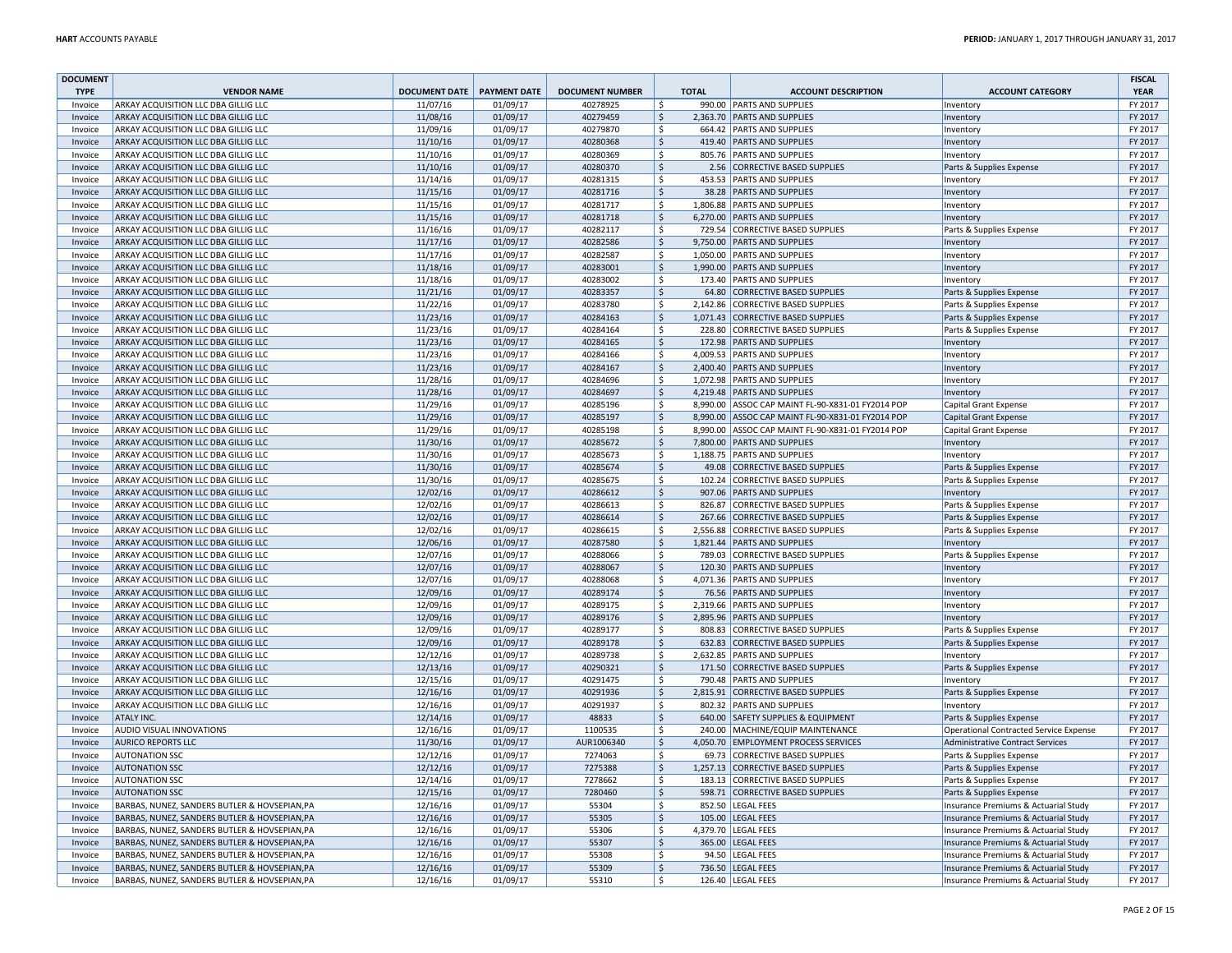| <b>DOCUMENT</b> |                                                |                      |                     |                        |                    |              |                                             |                                                 | <b>FISCAL</b> |
|-----------------|------------------------------------------------|----------------------|---------------------|------------------------|--------------------|--------------|---------------------------------------------|-------------------------------------------------|---------------|
| <b>TYPE</b>     | <b>VENDOR NAME</b>                             | <b>DOCUMENT DATE</b> | <b>PAYMENT DATE</b> | <b>DOCUMENT NUMBER</b> |                    | <b>TOTAL</b> | <b>ACCOUNT DESCRIPTION</b>                  | <b>ACCOUNT CATEGORY</b>                         | <b>YEAR</b>   |
| Invoice         | BARBAS, NUNEZ, SANDERS BUTLER & HOVSEPIAN, PA  | 12/16/16             | 01/09/17            | 55311                  | <sup>\$</sup>      |              | 136.50 LEGAL FEES                           | Insurance Premiums & Actuarial Study            | FY 2017       |
| Invoice         | BARBAS, NUNEZ, SANDERS BUTLER & HOVSEPIAN, PA  | 12/16/16             | 01/09/17            | 55312                  | S.                 |              | 943.60 LEGAL FEES                           | Insurance Premiums & Actuarial Study            | FY 2017       |
| Invoice         | BARBAS, NUNEZ, SANDERS BUTLER & HOVSEPIAN, PA  | 12/16/16             | 01/09/17            | 55313                  | $\dot{\mathsf{S}}$ |              | 147.00 LEGAL FEES                           | Insurance Premiums & Actuarial Study            | FY 2017       |
| Invoice         | BARBAS, NUNEZ, SANDERS BUTLER & HOVSEPIAN, PA  | 12/16/16             | 01/09/17            | 55314                  | \$                 |              | 553.46 LEGAL FEES                           | <b>Insurance Premiums &amp; Actuarial Study</b> | FY 2017       |
| Invoice         | BARBAS, NUNEZ, SANDERS BUTLER & HOVSEPIAN, PA  | 12/16/16             | 01/09/17            | 55315                  | $\mathsf{S}$       |              | 3,340.65 LEGAL FEES                         | Insurance Premiums & Actuarial Study            | FY 2017       |
| Invoice         | BARBAS, NUNEZ, SANDERS BUTLER & HOVSEPIAN, PA  | 12/16/16             | 01/09/17            | 55316                  | $\mathsf{S}$       | 168.60       | LEGAL FEES                                  |                                                 | FY 2017       |
|                 |                                                | 12/16/16             | 01/09/17            | 55317                  | <sup>\$</sup>      | 612.30       | LEGAL FEES                                  | Insurance Premiums & Actuarial Study            | FY 2017       |
| Invoice         | BARBAS, NUNEZ, SANDERS BUTLER & HOVSEPIAN, PA  |                      |                     |                        |                    |              |                                             | Insurance Premiums & Actuarial Study            |               |
| Invoice         | BARBAS, NUNEZ, SANDERS BUTLER & HOVSEPIAN, PA  | 12/16/16             | 01/09/17            | 55318                  | \$                 |              | 654.60 LEGAL FEES                           | Insurance Premiums & Actuarial Study            | FY 2017       |
| Invoice         | BARBAS, NUNEZ, SANDERS BUTLER & HOVSEPIAN, PA  | 12/16/16             | 01/09/17            | 55319                  | $\mathsf{S}$       | 721.55       | LEGAL FEES                                  | Insurance Premiums & Actuarial Study            | FY 2017       |
| Invoice         | BARBAS, NUNEZ, SANDERS BUTLER & HOVSEPIAN, PA  | 12/16/16             | 01/09/17            | 55320                  | $\dot{\mathsf{S}}$ |              | 347.30 LEGAL FEES                           | Insurance Premiums & Actuarial Study            | FY 2017       |
| Invoice         | BARBAS, NUNEZ, SANDERS BUTLER & HOVSEPIAN, PA  | 12/16/16             | 01/09/17            | 55321                  | \$                 |              | 31.50 LEGAL FEES                            | Insurance Premiums & Actuarial Study            | FY 2017       |
| Invoice         | <b>BRANDON FORD</b>                            | 12/12/16             | 01/09/17            | 078346                 | <sup>\$</sup>      | 216.49       | <b>CORRECTIVE BASED SUPPLIES</b>            | Parts & Supplies Expense                        | FY 2017       |
| Invoice         | <b>BRANDON FORD</b>                            | 12/13/16             | 01/09/17            | 078464                 | $\dot{\mathsf{S}}$ |              | 137.94 CORRECTIVE BASED SUPPLIES            | Parts & Supplies Expense                        | FY 2017       |
| Invoice         | <b>BRANDON FORD</b>                            | 12/14/16             | 01/09/17            | 078484                 | <sup>\$</sup>      | 209.59       | <b>CORRECTIVE BASED SUPPLIES</b>            | Parts & Supplies Expense                        | FY 2017       |
| Invoice         | <b>BRANDON FORD</b>                            | 12/16/16             | 01/09/17            | Z 11946                | \$.                |              | 220.00 CORRECTIVE REPAIR SERVICES           | Operational Contracted Service Expense          | FY 2017       |
| Invoice         | CAREWORKS USA, LTD                             | 12/06/16             | 01/09/17            | 81729                  | <sup>\$</sup>      | 2,366.40     | <b>PROFESSIONAL SERVICE FEES</b>            | Administrative Contract Services                | FY 2017       |
| Invoice         | <b>CATAPULT SYSTEMS LLC</b>                    | 12/14/16             | 01/09/17            | C063621                | \$                 |              | 6,000.00 PROFESSIONAL SERVICE FEES          | <b>Administrative Contract Services</b>         | FY 2017       |
| Invoice         | CDW GOVERNMENT, INC                            | 12/12/16             | 01/09/17            | GGJ0745                | $\zeta$            |              | 3,840.00 COMPUTER EQUIPMENT                 | Parts & Supplies Expense                        | FY 2017       |
| Invoice         | <b>CDW GOVERNMENT, INC</b>                     | 12/12/16             | 01/09/17            | GGJ0745                | $\dot{\mathsf{S}}$ |              | 1,280.00 MACHINE/EQUIP MAINTENANCE          | <b>Operational Contracted Service Expense</b>   | FY 2017       |
| Invoice         | CITY OF TAMPA UTILITIES                        | 01/03/17             | 01/09/17            | 0117/0004429           | <sup>\$</sup>      | 146.60       | <b>WATER, SEWER &amp; GARBAGE</b>           | <b>Utilities Expense</b>                        | FY 2017       |
| Invoice         | <b>CLASS C SOLUTIONS GROUP</b>                 | 11/29/16             | 01/09/17            | 431269874              | $\dot{\mathsf{S}}$ |              | 1,400.00 CONDITION BASED SUPPLIES           | Parts & Supplies Expense                        | FY 2017       |
| Invoice         | <b>CLASS C SOLUTIONS GROUP</b>                 | 12/12/16             | 01/09/17            | 8925779003             | \$                 | 19.25        | CORRECTIVE BASED SUPPLIES                   | Parts & Supplies Expense                        | FY 2017       |
| Invoice         | <b>CLASS C SOLUTIONS GROUP</b>                 | 12/15/16             | 01/09/17            | 8925779004             | $\mathsf{S}$       | 3.12         | CORRECTIVE BASED SUPPLIES                   | Parts & Supplies Expense                        | FY 2017       |
| Invoice         | <b>CLASS C SOLUTIONS GROUP</b>                 | 12/13/16             | 01/09/17            | 8946335001             | \$                 | 108.93       | CORRECTIVE BASED SUPPLIES                   |                                                 | FY 2017       |
| Invoice         | <b>CLASS C SOLUTIONS GROUP</b>                 | 12/13/16             | 01/09/17            | 8946349001             | $\frac{1}{2}$      |              | 237.97 CORRECTIVE BASED SUPPLIES            | Parts & Supplies Expense                        | FY 2017       |
|                 |                                                |                      |                     |                        | \$                 |              |                                             | Parts & Supplies Expense                        |               |
| Invoice         | <b>CLASS C SOLUTIONS GROUP</b>                 | 12/15/16             | 01/09/17            | 8960402001             |                    | 84.57        | CORRECTIVE BASED SUPPLIES                   | Parts & Supplies Expense                        | FY 2017       |
| Invoice         | <b>CLASS C SOLUTIONS GROUP</b>                 | 12/15/16             | 01/09/17            | 8960494001             | $\zeta$            | 532.65       | CORRECTIVE BASED SUPPLIES                   | Parts & Supplies Expense                        | FY 2017       |
| Invoice         | <b>CLASS C SOLUTIONS GROUP</b>                 | 12/16/16             | 01/09/17            | 8960726001             | \$                 |              | 90.72 CORRECTIVE BASED SUPPLIES             | Parts & Supplies Expense                        | FY 2017       |
| Invoice         | <b>COLE COUNTY CIRCUIT COURT</b>               | 01/05/17             | 01/09/17            | PPE 12/31/16           | $\mathsf{S}$       |              | 101.45 ACCOUNTS PAYABLE - MANUAL ACCRUALS   | <b>Accounts Payable</b>                         | FY 2017       |
| Invoice         | COMPETENCY & PERFORMANCE SOLUTIONS, LLC        | 10/31/16             | 01/09/17            | 000265                 | \$                 |              | 2,950.00 PROFESSIONAL SERVICE FEES          | <b>Administrative Contract Services</b>         | FY 2017       |
| Invoice         | <b>COOPER, WILLIE L</b>                        | 01/04/17             | 01/09/17            | 2017/UNIFORM           | $\frac{1}{2}$      |              | 200.00 UNIFORMS                             | Salary & Fringe Expense                         | FY 2017       |
| Invoice         | CRANE TECH, LLC                                | 12/14/16             | 01/09/17            | 32833                  | Ŝ.                 |              | 5,180.00 CONTRACT SERVICES                  | Operational Contracted Service Expense          | FY 2017       |
| Invoice         | CUMMINS INC DBA CUMMINS POWER SOUTH            | 12/16/16             | 01/09/17            | 011-83847              | <sup>\$</sup>      |              | 99.89 CORRECTIVE BASED SUPPLIES             | Parts & Supplies Expense                        | FY 2017       |
| Invoice         | <b>CUMMINS-ALLISON CORP</b>                    | 12/15/16             | 01/09/17            | 1282164                | <sup>\$</sup>      |              | 2,515.00 CONTRACT SERVICES                  | Operational Contracted Service Expense          | FY 2017       |
| Invoice         | <b>DESIGNLAB INC</b>                           | 12/15/16             | 01/09/17            | 212834                 | $\mathsf{S}$       |              | 132.45 UNIFORMS                             | Salary & Fringe Expense                         | FY 2017       |
| Invoice         | <b>DESIGNLAB INC</b>                           | 12/15/16             | 01/09/17            | 212834                 | \$                 | 828.80       | UNIFORMS                                    | Salary & Fringe Expense                         | FY 2017       |
| Invoice         | DIGITAL DIRECT CORPPORATION                    | 12/12/16             | 01/09/17            | 25262                  | $\mathsf{S}$       |              | 205.00 PRINTING - SYSTEM PROMOTION          | Community Relations & Marketing Expense         | FY 2017       |
| Invoice         | DIRECT MEDIA, INC.                             | 10/18/16             | 01/09/17            | 46463                  | Ŝ.                 |              | 800.00 ADVERTISING & PROMOTIONS             | Community Relations & Marketing Expense         | FY 2017       |
| Invoice         | <b>DIRECTV LLC</b>                             | 12/31/16             | 01/09/17            | 30328490915            | $\dot{\mathsf{S}}$ |              | 52.99 CABLE TELEVISION SERVICES             | <b>Utilities Expense</b>                        | FY 2017       |
| Invoice         | EAGAN, KATHARINE                               | 12/16/16             | 01/09/17            | <b>12/16 LUNCH</b>     | <sup>\$</sup>      |              | 29.32 MEETINGS - STAFF                      | Administrative Expense                          | FY 2017       |
| Invoice         | EAGAN, KATHARINE                               | 12/20/16             | 01/09/17            | <b>12/20 LUNCH</b>     | $\frac{1}{2}$      |              | 43.23 MEETINGS - STAFF                      | Administrative Expense                          | FY 2017       |
| Invoice         | EARL W. COLVARD INC. DBA BOULEVARD TIRE CENTER | 12/12/16             | 01/09/17            | 19-GS170646            | \$                 | 137.53       | <b>TIRES PURCHASED</b>                      | Parts & Supplies Expense                        | FY 2017       |
| Invoice         | <b>ELECTRIC SALES &amp; SERVICE</b>            | 12/14/16             | 01/09/17            | 35237                  | $\mathsf{S}$       |              | 193.78 PARTS AND SUPPLIES                   | Inventory                                       | FY 2017       |
| Invoice         | FEDERAL EXPRESS CORP                           | 12/27/16             | 01/09/17            | 5-656-12199            | \$                 |              | 9.95 POSTAGE                                | Other Administrative Expenses                   | FY 2017       |
| Invoice         | <b>FEDERAL EXPRESS CORP</b>                    | 01/03/17             | 01/09/17            | 5-662-88635            | $\mathsf{S}$       |              | 6.19 POSTAGE                                | Other Administrative Expenses                   | FY 2017       |
| Invoice         | FIVE POINTS SERVICES INC                       | 12/14/16             | 01/09/17            | 53502                  | \$                 |              | 363.00 DIESEL EXHAUST FLUID                 | Fuel and Oil Expense                            | FY 2017       |
| Invoice         | <b>GATOR FORD</b>                              | 12/12/16             | 01/09/17            | 510238P                | <sup>\$</sup>      |              | 53.08 PARTS AND SUPPLIES                    | Inventory                                       | FY 2017       |
| Invoice         | <b>GENFARE</b>                                 | 12/15/16             | 01/09/17            | 90112760               | \$                 |              | 254.28 PARTS AND SUPPLIES                   | Inventory                                       | FY 2017       |
| Invoice         | <b>GENUINE PARTS CO.</b>                       | 11/10/16             | 01/09/17            | 793110                 | $\frac{1}{2}$      |              | 20.00 CORRECTIVE BASED SUPPLIES             | Parts & Supplies Expense                        | FY 2017       |
| Invoice         | <b>GENUINE PARTS CO.</b>                       | 12/15/16             | 01/09/17            | 798725                 | \$                 | 21.96        | <b>CORRECTIVE BASED SUPPLIES</b>            | Parts & Supplies Expense                        | FY 2017       |
| Invoice         | <b>GENUINE PARTS CO</b>                        | 12/31/16             | 01/09/17            | 800952                 | $\mathsf{S}$       |              | 3.33 CORRECTIVE BASED SUPPLIES              | Parts & Supplies Expense                        | FY 2017       |
| Invoice         | <b>GENUINE PARTS CO</b>                        | 12/31/16             | 01/09/17            | 800959                 | <sup>\$</sup>      |              | 200.57 CORRECTIVE BASED SUPPLIES            | Parts & Supplies Expense                        | FY 2017       |
| Invoice         | <b>GENUINE PARTS CO.</b>                       | 01/04/17             | 01/09/17            | 801407                 | $\zeta$            | 819.67       | <b>PARTS AND SUPPLIES</b>                   |                                                 | FY 2017       |
|                 |                                                | 01/05/17             |                     | 801567                 |                    |              | 809.69 PARTS AND SUPPLIES                   | Inventory                                       | FY 2017       |
| Invoice         | <b>GENUINE PARTS CO.</b>                       |                      | 01/09/17            |                        | \$                 |              |                                             | Inventory                                       |               |
| Invoice         | GLOBAL EQUIPMENT CO, INC.                      | 12/14/16             | 01/09/17            | 110399449              | $\mathsf{S}$       |              | 129.40 CORRECTIVE BASED SUPPLIES            | Parts & Supplies Expense                        | FY 2017       |
| Invoice         | GOODYEAR TIRE & RUBBER CO                      | 12/05/16             | 01/09/17            | 0079960373             | <sup>\$</sup>      |              | 1,066.93 TIRES LEASED - ADA/PARA FY2016 POP | Capital Grant Expense                           | FY 2017       |
| Invoice         | GOVERNMENTJOBS.COM INC D/B/A NEOGOV            | 12/15/16             | 01/09/17            | <b>INV19909</b>        | \$                 |              | 8,500.00 PROFESSIONAL SERVICE FEES          | <b>Administrative Contract Services</b>         | FY 2017       |
| Invoice         | GRAINGER                                       | 12/12/16             | 01/09/17            | 9303209705             | \$                 |              | 43.72 CONDITION BASED SUPPLIES              | Parts & Supplies Expense                        | FY 2017       |
| Invoice         | GRAINGER                                       | 12/13/16             | 01/09/17            | 9305490683             | $\zeta$            |              | 437.06 CONDITION BASED SUPPLIES             | Parts & Supplies Expense                        | FY 2017       |
| Invoice         | <b>GRAINGER</b>                                | 12/16/16             | 01/09/17            | 9308714642             | <sup>\$</sup>      |              | 277.92 CONDITION BASED SUPPLIES             | Parts & Supplies Expense                        | FY 2017       |
| Invoice         | <b>HERITAGE PROPANE</b>                        | 12/24/16             | 01/09/17            | 3059589229             | \$                 |              | 68.68 PROPANE FACILITIES                    | <b>Utilities Expense</b>                        | FY 2017       |
| Invoice         | <b>HERITAGE PROPANE</b>                        | 12/30/16             | 01/09/17            | 3059770729             | \$                 |              | 36.43 PROPANE FACILITIES                    | <b>Utilities Expense</b>                        | FY 2017       |
| Invoice         | <b>HIDAY &amp; RICKE PA</b>                    | 01/05/17             | 01/09/17            | PPE 12/31/16           | $\frac{1}{2}$      |              | 66.50 ACCOUNTS PAYABLE - MANUAL ACCRUALS    | <b>Accounts Payable</b>                         | FY 2017       |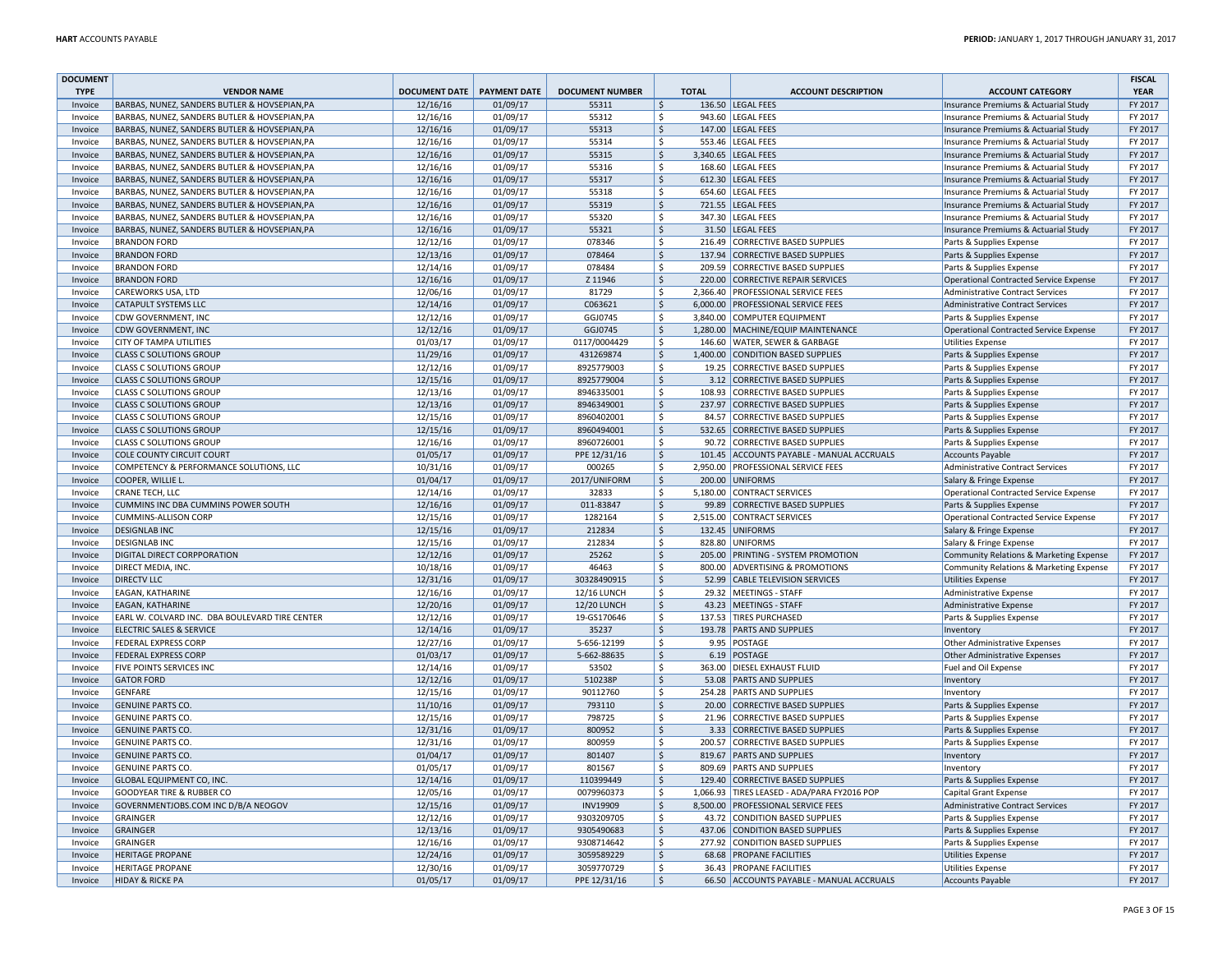| <b>DOCUMENT</b>    |                                                              |                      |                      |                        |                          |                  |                                                    |                                                                                  | <b>FISCAL</b>      |
|--------------------|--------------------------------------------------------------|----------------------|----------------------|------------------------|--------------------------|------------------|----------------------------------------------------|----------------------------------------------------------------------------------|--------------------|
| <b>TYPE</b>        | <b>VENDOR NAME</b>                                           | <b>DOCUMENT DATE</b> | <b>PAYMENT DATE</b>  | <b>DOCUMENT NUMBER</b> |                          | <b>TOTAL</b>     | <b>ACCOUNT DESCRIPTION</b>                         | <b>ACCOUNT CATEGORY</b>                                                          | <b>YEAR</b>        |
| Invoice            | HILLSBOROUGH COUNTY PROPERTY APPRAISER                       | 12/27/16             | 01/09/17             | FY17 2ND QTR           | \$                       |                  | 73,490.50 PROPERTY APPRAISER FEES                  | Other Administrative Expenses                                                    | FY 2017            |
| Invoice            | HILLSBOROUGH TRANSIT AUTHORITY ERF                           | 01/05/17             | 01/09/17             | PPE 12/31/16           | \$                       |                  | 410.00 EMPLOYEE RECREATION FUND                    | <b>Accounts Payable</b>                                                          | FY 2017            |
| Invoice            | HOME DEPOT                                                   | 12/31/16             | 01/09/17             | 3974049                | <sup>\$</sup>            |                  | 59.94 FACILITY REPAIRS AND MAINTENANCE             | <b>Operational Contracted Service Expense</b>                                    | FY 2017            |
| Invoice            | HOME DEPOT                                                   | 12/06/16             | 01/09/17             | 8727095                | \$                       |                  | 78.42 CORRECTIVE BASED SUPPLIES                    | Parts & Supplies Expense                                                         | FY 2017            |
| Invoice            | HYDRAULIC ELECTRIC COMPONENT SUPPLY INC                      | 12/12/16             | 01/09/17             | 0132740-IN             | \$                       |                  | 280.20 PARTS AND SUPPLIES                          | Inventory                                                                        | FY 2017            |
| Invoice            | INIT INNOVATIONS IN TRANSPORTATION INC                       | 12/13/16             | 01/09/17             | PA-IVA-2433            | $\frac{1}{2}$            |                  | 383,800.28 PROFESSIONAL SERVICES RRC PSTA          | <b>Administrative Contract Services</b>                                          | FY 2017            |
| Invoice            | <b>INTEGRATED BUSINESS GROUP</b>                             | 12/16/16             | 01/09/17             | INV011645              | \$                       |                  | 510.00 COMPUTER SOFTWARE SVC. FEES                 | <b>Operational Contracted Service Expense</b>                                    | FY 2017            |
| Invoice            | <b>INTEGRATED BUSINESS GROUP</b>                             | 12/16/16             | 01/09/17             | INV011656              | $\zeta$                  |                  | 1,530.00 PROFESSIONAL SERVICE FEES                 | <b>Administrative Contract Services</b>                                          | FY 2017            |
| Invoice            | INTERNAL REVENUE SERVICE                                     | 01/05/17             | 01/09/17             | PPE 12/31/16           | \$                       |                  | 1,311.35 ACCOUNTS PAYABLE - MANUAL ACCRUALS        | <b>Accounts Payable</b>                                                          | FY 2017            |
| Invoice            | JAMES RIVER SOLUTIONS LLC                                    | 12/12/16             | 01/09/17             | S256556-IN             | $\frac{1}{2}$            | 12,344.90 DIESEL |                                                    | Fuel and Oil Expense                                                             | FY 2017            |
| Invoice            | JAMES RIVER SOLUTIONS LLC                                    | 12/12/16             | 01/09/17             | S256556-IN             | \$                       |                  | 2,539.59 DIESEL & GAS EXCISE TAX                   | <b>Tax Expense</b>                                                               | FY 2017            |
| Invoice            | JAMES RIVER SOLUTIONS LLC                                    | 12/13/16             | 01/09/17             | S256557-IN             | <sub>S</sub>             | 12,520.49 DIESEL |                                                    | Fuel and Oil Expense                                                             | FY 2017            |
| Invoice            | JAMES RIVER SOLUTIONS LLC                                    | 12/13/16             | 01/09/17             | S256557-IN             | Ŝ.                       | 2,540.27         | <b>DIESEL &amp; GAS EXCISE TAX</b>                 | <b>Tax Expense</b>                                                               | FY 2017            |
| Invoice            | JAMES RIVER SOLUTIONS LLC                                    | 12/14/16             | 01/09/17             | S256559-IN             | $\zeta$                  | 12,529.98 DIESEL |                                                    | Fuel and Oil Expense                                                             | FY 2017            |
| Invoice            | JAMES RIVER SOLUTIONS LLC                                    | 12/14/16             | 01/09/17             | S256559-IN             | <sup>\$</sup>            |                  | 2,538.56 DIESEL & GAS EXCISE TAX                   | <b>Tax Expense</b>                                                               | FY 2017            |
| Invoice            | JAMES RIVER SOLUTIONS LLC                                    | 12/15/16             | 01/09/17             | S256561-IN             | <sub>S</sub>             | 12,390.89 DIESEL |                                                    | Fuel and Oil Expense                                                             | FY 2017            |
| Invoice            | JAMES RIVER SOLUTIONS LLC                                    | 12/15/16             | 01/09/17             | S256561-IN             | <sup>\$</sup>            |                  | 2,540.62 DIESEL & GAS EXCISE TAX                   | <b>Tax Expense</b>                                                               | FY 2017            |
| Invoice            | JAMES RIVER SOLUTIONS LLC                                    | 12/16/16             | 01/09/17             | S256562-IN             | $\zeta$                  | 12,378.79 DIESEL |                                                    | Fuel and Oil Expense                                                             | FY 2017            |
| Invoice            | JAMES RIVER SOLUTIONS LLC                                    | 12/16/16             | 01/09/17             | S256562-IN             | \$                       | 2,540.27         | DIESEL & GAS EXCISE TAX                            | <b>Tax Expense</b>                                                               | FY 2017            |
| Invoice            | JAMES RIVER SOLUTIONS LLC                                    | 12/26/16             | 01/09/17             | S256571-IN             | $\zeta$                  | 11,743.28 DIESEL |                                                    | Fuel and Oil Expense                                                             | FY 2017            |
| Invoice            | JAMES RIVER SOLUTIONS LLC                                    | 12/26/16             | 01/09/17             | S256571-IN             | <sup>\$</sup>            |                  | 2,352.59 DIESEL & GAS EXCISE TAX                   | <b>Tax Expense</b>                                                               | FY 2017            |
| Invoice            | JANEK CORPORATION, THE                                       | 12/07/16             | 01/09/17             | 97568                  | <sub>S</sub>             |                  | 1,000.00 PARTS AND SUPPLIES                        | Inventory                                                                        | FY 2017            |
| Invoice            | KIMLEY-HORN & ASSOCIATES, INC                                | 12/14/16             | 01/09/17             | 8607800                | \$                       |                  | 3,000.00 TRANSIT ENHANCEMT (min 1%) E&D ADA ACCESS | Capital Grant Expense                                                            | FY 2017            |
| Invoice            | KIRKS AUTOMOTIVE INC                                         | 12/15/16             | 01/09/17             | 1000745                | $\dot{\mathsf{S}}$       |                  | 1,950.00 PARTS AND SUPPLIES                        | Inventory                                                                        | FY 2017            |
| Invoice            | MAYER ELECTRIC FIN CORP                                      | 12/23/16             | 01/09/17             | 21474655               | \$                       |                  | 131.78 CORRECTIVE BASED SUPPLIES                   | Parts & Supplies Expense                                                         | FY 2017            |
| Invoice            | MAYER ELECTRIC FIN CORP                                      | 12/23/16             | 01/09/17             | 21474804               | $\dot{\mathsf{S}}$       |                  | 191.88 CORRECTIVE BASED SUPPLIES                   | Parts & Supplies Expense                                                         | FY 2017            |
| Invoice            | MCN HOLDINGS LLC DBA MEDICAL CONSULTANTS NETWORK LLC         | 12/16/16             | 01/09/17             | L89036                 | <sup>\$</sup>            |                  | 400.00 GENERAL INVESTIGATION                       | Self Insured General Liability Expense                                           | FY 2017            |
| Invoice            | MIDWEST BUS CORPORATION                                      | 12/13/16             | 01/09/17             | 41237                  | <sub>S</sub>             |                  | 1.496.00 PARTS AND SUPPLIES                        | Inventory                                                                        | FY 2017            |
| Invoice            | MILENA INTERNATIONAL INC                                     | 12/12/16             | 01/09/17             | 1395                   | \$                       |                  | 7,430.40 STREETCAR MAINT ACTIVITIES FL-54-0009     | Capital Grant Expense                                                            | FY 2017            |
| Invoice            | MILLENNIUM LAWN AND LANDSCAPE INC                            | 12/12/16             | 01/09/17             | 6628                   | $\frac{1}{2}$            |                  | 400.00 CONTRACT SERVICES                           | Operational Contracted Service Expense                                           | FY 2017            |
| Invoice            | MILLENNIUM REFRESHMENT SERVICES INC                          | 12/16/16             | 01/09/17             | 1981                   | -Ś                       |                  | 258.77 OPERATING CONTINGENCY                       | Other Administrative Expenses                                                    | FY 2017            |
| Invoice            | <b>MO MONEY ASSOCIATES</b>                                   | 12/16/16             | 01/09/17             | 21833-1                | <sub>S</sub>             |                  | 42.84 PRINTING - SYSTEM PROMOTION                  | Community Relations & Marketing Expense                                          | FY 2017            |
| Invoice            | MOHAWK MANUFACTURING & SUPPLY CO.                            | 12/12/16             | 01/09/17             | 999779                 | Ŝ.                       |                  | 2.189.97 PARTS AND SUPPLIES                        | Inventory                                                                        | FY 2017            |
| Invoice            | MOHAWK MANUFACTURING & SUPPLY CO.                            | 12/12/16             | 01/09/17             | 999780                 | $\zeta$                  |                  | 1,575.29 PARTS AND SUPPLIES                        | Inventory                                                                        | FY 2017            |
| Invoice            | MOHAWK MANUFACTURING & SUPPLY CO.                            | 12/12/16             | 01/09/17             | 999781                 | $\mathsf{S}$             |                  | 3.335.04 PARTS AND SUPPLIES                        | Inventory                                                                        | FY 2017            |
| Invoice            | MOHAWK MANUFACTURING & SUPPLY CO.                            | 12/12/16             | 01/09/17             | 999782                 | $\dot{\mathsf{S}}$       |                  | 447.00 PARTS AND SUPPLIES                          | Inventory                                                                        | FY 2017            |
| Invoice            | MOHAWK MANUFACTURING & SUPPLY CO                             | 12/15/16             | 01/09/17             | 999990                 | \$                       |                  | 1,092.00 PARTS AND SUPPLIES                        | Inventory                                                                        | FY 2017            |
| Invoice            | MOHAWK MANUFACTURING & SUPPLY CO.                            | 12/15/16             | 01/09/17             | 999991                 | \$                       |                  | 1,310.60 PARTS AND SUPPLIES                        | Inventory                                                                        | FY 2017            |
| Invoice            | NATIONAL DRIVE                                               | 01/05/17             | 01/09/17             | PPE 12/31/16           | $\mathsf{S}$             |                  | 4.00 TEAMSTER UNION DUES                           | <b>Accounts Payable</b>                                                          | FY 2017            |
| Invoice            | PCMG INC D/B/A GLOBAL GOV/ED                                 | 12/13/16             | 01/09/17             | S99844970101           | $\zeta$                  |                  | 5,391.20 COMPUTER SOFTWARE SVC. FEES               | Operational Contracted Service Expense                                           | FY 2017            |
| Invoice            | PCMG INC D/B/A GLOBAL GOV/ED                                 | 12/16/16             | 01/09/17             | S99845690101           | \$                       |                  | 247.00 COMPUTER SOFTWARE SVC. FEES                 | <b>Operational Contracted Service Expense</b>                                    | FY 2017            |
| Invoice            | PUBLIC RISK INSURANCE AGENCY                                 | 12/16/16             | 01/09/17             | 47990                  | $\mathsf{S}$             |                  | 6,000.00 PROFESSIONAL SERVICE FEES                 | <b>Administrative Contract Services</b>                                          | FY 2017            |
| Invoice            | R&C DIESEL PARTS SUPPLY                                      | 12/12/16             | 01/09/17             | 346417                 | \$                       |                  | 108.00 PARTS AND SUPPLIES                          | Inventory                                                                        | FY 2017            |
| Invoice            | REPUBLIC SVS OF FL LP DBA REPUBLIC WASTE SVS                 | 12/15/16             | 01/09/17             | 0696-000627458         | $\frac{1}{2}$            |                  | 669.57 WATER, SEWER & GARBAGE                      | <b>Utilities Expense</b>                                                         | FY 2017            |
| Invoice            | REPUBLIC SVS OF FL LP DBA REPUBLIC WASTE SVS                 | 12/17/16             | 01/09/17             | 0696-000630547         | \$                       |                  | 212.47 WATER, SEWER & GARBAGE                      | <b>Utilities Expense</b>                                                         | FY 2017            |
| Invoice            | REPUBLIC SVS OF FL LP DBA REPUBLIC WASTE SVS                 | 12/17/16             | 01/09/17             | 0696-000630548         | <sup>\$</sup>            |                  | 212.47 WATER, SEWER & GARBAGE                      | <b>Utilities Expense</b>                                                         | FY 2017            |
| Invoice            | REPUBLIC SVS OF FL LP DBA REPUBLIC WASTE SVS                 | 12/17/16             | 01/09/17             | 0696-000630549         | \$                       |                  | 212.47 WATER, SEWER & GARBAGE                      | <b>Utilities Expense</b>                                                         | FY 2017            |
| Invoice            | RICHARD P JOBLOVE, PA                                        | 01/05/17             | 01/09/17             | PPE 12/31/16           | $\mathsf{S}$             |                  | 125.00 ACCOUNTS PAYABLE - MANUAL ACCRUALS          | <b>Accounts Payable</b>                                                          | FY 2017            |
| Invoice            | <b>RUSH TRUCK CENTER</b>                                     | 12/06/16             | 01/09/17             | 3004734905             | \$                       |                  | 5,244.14 PARTS AND SUPPLIES                        | Inventory                                                                        | FY 2017            |
| Invoice            | <b>RUSH TRUCK CENTER</b>                                     | 12/08/16             | 01/09/17             | 3004758102 CORE        | $\frac{1}{2}$            |                  | 99.75 CORRECTIVE BASED SUPPLIES                    | Parts & Supplies Expense                                                         | FY 2017            |
| Invoice            | <b>RUSH TRUCK CENTER</b>                                     | 12/13/16             | 01/09/17             | 3004802947             | \$                       |                  | 530.40 CORRECTIVE BASED SUPPLIES                   | Parts & Supplies Expense                                                         | FY 2017            |
| Invoice            | SEWARD, JEFFREY C.                                           | 12/06/16             | 01/09/17             | 01/16/17 TRV           | <sup>\$</sup>            |                  | 250.75 BUSINESS TRAVEL COSTS - STAFF               | Administrative Expense                                                           | FY 2017            |
| Invoice            | SKYBASE COMMUNICATIONS LLC                                   | 12/15/16             | 01/09/17             | 28482                  | <sup>\$</sup>            |                  | 1,725.00 PROFESSIONAL SERVICE FEES                 | <b>Administrative Contract Services</b>                                          | FY 2017            |
| Invoice            | SOCIAL SECURITY ADMINISTRATION                               | 01/05/17             | 01/09/17             | PPE 12/31/16           | $\frac{1}{2}$            |                  | 225.24 ACCOUNTS PAYABLE - MANUAL ACCRUALS          | <b>Accounts Payable</b>                                                          | FY 2017            |
| Invoice            | SOL DAVIS PRINTING INC.                                      | 12/12/16             | 01/09/17             | 47023                  | \$                       |                  | 15.00 PRINTING - OFFICE FORMS                      | Community Relations & Marketing Expense                                          | FY 2017            |
| Invoice            | SOL DAVIS PRINTING INC.                                      | 12/14/16             | 01/09/17             | 47050                  | <sup>\$</sup>            |                  | 10,566.40 PRINTING - SCHEDULES                     | Community Relations & Marketing Expense                                          | FY 2017            |
| Invoice            | SOUTHERN COACH PARTS CO.                                     | 12/15/16             | 01/09/17             | 63522                  | \$                       |                  | 4,474.18 PARTS AND SUPPLIES                        | Inventory                                                                        | FY 2017            |
| Invoice            | STC FIRE AND EMERGENCY                                       | 12/13/16             | 01/09/17             | 509731                 | $\mathsf{S}$             |                  | 303.00 CORRECTIVE BASED SUPPLIES                   | Parts & Supplies Expense                                                         | FY 2017            |
| Invoice            | SUN STATE INTERNATIONAL TRUCKS LLC                           | 12/16/16             | 01/09/17             | X10027913901           | \$                       |                  | 88.40 PARTS AND SUPPLIES                           | Inventory                                                                        | FY 2017            |
| Invoice            | SUNSTATE WRECKER SERVICE INC                                 | 12/15/16             | 01/09/17             | 166945                 | <sup>\$</sup>            |                  | 225.00 TOWING CHARGES                              | Operational Contracted Service Expense                                           | FY 2017<br>FY 2017 |
| Invoice            | SUNSTATE WRECKER SERVICE INC                                 | 12/12/16<br>12/13/16 | 01/09/17             | 166946<br>166947       | \$<br>$\dot{\mathsf{S}}$ |                  | 172.50 TOWING CHARGES                              | Operational Contracted Service Expense                                           |                    |
| Invoice<br>Invoice | SUNSTATE WRECKER SERVICE INC<br>SUNSTATE WRECKER SERVICE INC | 12/19/16             | 01/09/17<br>01/09/17 | 166948                 | \$                       |                  | 315.00 TOWING CHARGES<br>375.00 TOWING CHARGES     | Operational Contracted Service Expense<br>Operational Contracted Service Expense | FY 2017<br>FY 2017 |
|                    |                                                              |                      |                      |                        |                          |                  |                                                    |                                                                                  |                    |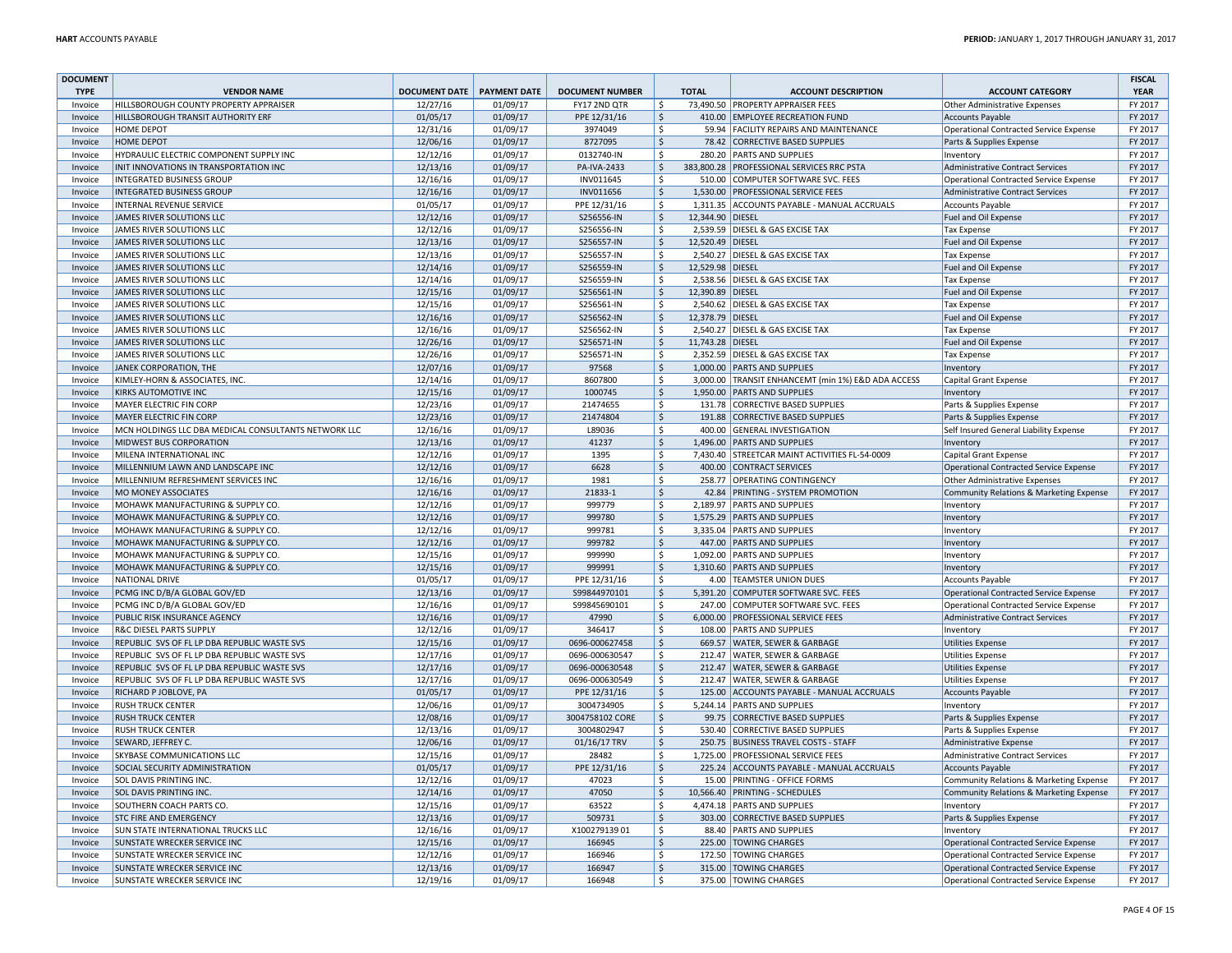| <b>DOCUMENT</b> |                                                  |                            |          |                        |                    |              |                                           |                                               | <b>FISCAL</b> |
|-----------------|--------------------------------------------------|----------------------------|----------|------------------------|--------------------|--------------|-------------------------------------------|-----------------------------------------------|---------------|
| <b>TYPE</b>     | <b>VENDOR NAME</b>                               | DOCUMENT DATE PAYMENT DATE |          | <b>DOCUMENT NUMBER</b> |                    | <b>TOTAL</b> | <b>ACCOUNT DESCRIPTION</b>                | <b>ACCOUNT CATEGORY</b>                       | <b>YEAR</b>   |
| Invoice         | SUNSTATE WRECKER SERVICE INC                     | 12/16/16                   | 01/09/17 | 167171                 | <sup>S</sup>       |              | 117.00 TOWING CHARGES                     | Operational Contracted Service Expense        | FY 2017       |
| Invoice         | SUNSTATE WRECKER SERVICE INC                     | 12/12/16                   | 01/09/17 | 167194                 | <sup>\$</sup>      | 96.00        | <b>TOWING CHARGES</b>                     | Operational Contracted Service Expense        | FY 2017       |
| Invoice         | SUNSTATE WRECKER SERVICE INC                     | 12/16/16                   | 01/09/17 | 167268                 | $\mathsf{S}$       |              | 225.00 TOWING CHARGES                     | <b>Operational Contracted Service Expense</b> | FY 2017       |
| Invoice         | <b>SUNSTATE WRECKER SERVICE INC</b>              | 12/16/16                   | 01/09/17 | 167322                 | \$                 |              | 450.00 TOWING CHARGES                     | Operational Contracted Service Expense        | FY 2017       |
| Invoice         | TAMPA BAY FEDERAL CREDIT UNION                   | 01/05/17                   | 01/09/17 | PPE 12/31/16           | $\mathsf{S}$       |              | 695.81 ACCOUNTS PAYABLE - MANUAL ACCRUALS | <b>Accounts Payable</b>                       | FY 2017       |
| Invoice         | TAMPA BAY PUBLIC RISK MANAGERS ASSOCIATION INC   | 12/28/16                   | 01/09/17 | HAYS-EVON 2017         | <sup>\$</sup>      |              | 35.00 MGT. DEVELOPMENT FUND               | <b>Administrative Contract Services</b>       | FY 2017       |
| Invoice         | TAMPA BAY PUBLIC RISK MANAGERS ASSOCIATION INC   | 12/28/16                   | 01/09/17 | JOHNSON 2017           | $\frac{1}{2}$      |              | 35.00 MGT. DEVELOPMENT FUND               | <b>Administrative Contract Services</b>       | FY 2017       |
| Invoice         | TAMPA BAY PUBLIC RISK MANAGERS ASSOCIATION INC   | 12/28/16                   | 01/09/17 | MCBRIDE 2017           | \$                 |              | 35.00 MGT. DEVELOPMENT FUND               | <b>Administrative Contract Services</b>       | FY 2017       |
| Invoice         | TAMPA BAY PUBLIC RISK MANAGERS ASSOCIATION INC   | 12/28/16                   | 01/09/17 | RIVERA-RIOS 2017       | $\dot{\mathsf{S}}$ |              | 35.00 MGT. DEVELOPMENT FUND               | <b>Administrative Contract Services</b>       | FY 2017       |
| Invoice         | TAMPA ELECTRIC COMPANY                           | 12/28/16                   | 01/09/17 | 1216/0537691           | \$                 |              | 28.01 ELECTRICITY                         | <b>Utilities Expense</b>                      | FY 2017       |
| Invoice         | TAMPA ELECTRIC COMPANY                           | 12/29/16                   | 01/09/17 | 1216/0617060           | \$                 |              | 22.57 ELECTRICITY                         | <b>Utilities Expense</b>                      | FY 2017       |
| Invoice         | TAMPA ELECTRIC COMPANY                           | 12/28/16                   | 01/09/17 | 1216/0855150           | \$                 | 403.16       | <b>ELECTRICITY</b>                        | <b>Utilities Expense</b>                      | FY 2017       |
| Invoice         | TAMPA KOREAN UNITED METHODIST CHURCH             | 12/19/16                   | 01/09/17 | 48                     | \$                 |              | 3,000.00 LEASE & RENTAL LAND              | <b>Administrative Expense</b>                 | FY 2017       |
| Invoice         | <b>TEAMSTERS LOCAL 79</b>                        | 01/05/17                   | 01/09/17 | PPE 12/31/16           | \$                 |              | 65.00 TEAMSTER UNION DUES                 | <b>Accounts Payable</b>                       | FY 2017       |
| Invoice         | <b>TEAMSTERS LOCAL 79</b>                        | 01/05/17                   | 01/09/17 | PPE 12/31/16           | $\mathsf{S}$       | 103.00       | <b>TEAMSTER UNION DUES</b>                | <b>Accounts Payable</b>                       | FY 2017       |
| Invoice         | <b>TEAMSTERS LOCAL 79</b>                        | 01/05/17                   | 01/09/17 | PPE 12/31/16           | $\zeta$            | 1,860.00     | <b>TEAMSTER UNION DUES</b>                | <b>Accounts Payable</b>                       | FY 2017       |
| Invoice         | THE PARTS HOUSE                                  | 10/01/16                   | 01/09/17 | 21-294365 CORE         | \$                 |              | 225.00 CORRECTIVE BASED SUPPLIES          | Parts & Supplies Expense                      | FY 2017       |
| Invoice         | THE PARTS HOUSE                                  | 12/15/16                   | 01/09/17 | 21-305767              | Ŝ.                 |              | 652.00 PARTS AND SUPPLIES                 | Inventory                                     | FY 2017       |
| Invoice         | THE PARTS HOUSE                                  | 12/15/16                   | 01/09/17 | 21-305767 CORES        | $\zeta$            | 500.00       | CORRECTIVE BASED SUPPLIES                 | Parts & Supplies Expense                      | FY 2017       |
| Invoice         | TRANSIT HOLDING INC DBA AFTERMARKET PARTS CO LLC | 12/16/16                   | 01/09/17 | 81099071               | \$                 |              | 285.72 PARTS AND SUPPLIES                 | Inventory                                     | FY 2017       |
| Invoice         | UNIFIRST CORPORATION                             | 12/14/16                   | 01/09/17 | 914 2110824            | \$                 |              | 75.74 CONTRACT SERVICES                   | Operational Contracted Service Expense        | FY 2017       |
| Invoice         | UNIFIRST CORPORATION                             | 12/14/16                   | 01/09/17 | 914 2110824            | \$                 |              | 40.96 FACILITY REPAIRS & MAINTENANCE      | <b>Operational Contracted Service Expense</b> | FY 2017       |
| Invoice         | UNIFIRST CORPORATION                             | 12/14/16                   | 01/09/17 | 914 2110869            | $\frac{1}{2}$      |              | 26.40 CONTRACT SERVICES                   | <b>Operational Contracted Service Expense</b> | FY 2017       |
| Invoice         | UNIFIRST CORPORATION                             | 12/14/16                   | 01/09/17 | 914 2111125            | \$                 |              | 42.00 UNIFORMS                            | Salary & Fringe Expense                       | FY 2017       |
| Invoice         | UNIFIRST CORPORATION                             | 12/14/16                   | 01/09/17 | 914 2111126            | $\mathsf{S}$       |              | 47.25 UNIFORMS                            | Salary & Fringe Expense                       | FY 2017       |
| Invoice         | UNIFIRST CORPORATION                             | 12/14/16                   | 01/09/17 | 914 2111127            | <sup>\$</sup>      |              | 162.55 UNIFORMS                           | Salary & Fringe Expense                       | FY 2017       |
| Invoice         | UNIFIRST CORPORATION                             | 12/14/16                   | 01/09/17 | 914 2111128            | $\frac{1}{2}$      |              | 21.00 UNIFORMS                            | Salary & Fringe Expense                       | FY 2017       |
| Invoice         | UNIFIRST CORPORATION                             | 12/14/16                   | 01/09/17 | 914 2111129            | \$                 | 26.25        | UNIFORMS                                  | Salary & Fringe Expense                       | FY 2017       |
| Invoice         | UNIFIRST CORPORATION                             | 12/14/16                   | 01/09/17 | 914 2111131            | $\frac{1}{2}$      |              | 54.53 UNIFORMS                            | Salary & Fringe Expense                       | FY 2017       |
| Invoice         | UNIFIRST CORPORATION                             | 12/14/16                   | 01/09/17 | 914 2111132            | \$                 |              | 212.49 UNIFORMS                           | Salary & Fringe Expense                       | FY 2017       |
| Invoice         | UNIFIRST CORPORATION                             | 12/14/16                   | 01/09/17 | 914 2111133            | $\zeta$            |              | 83.04 UNIFORMS                            | Salary & Fringe Expense                       | FY 2017       |
| Invoice         | UNITED WAY OF TAMPA BAY, INC.                    | 01/05/17                   | 01/09/17 | PPE 12/31/16           | <sup>\$</sup>      | 122.00       | UNITED WAY FUND - EMPLOYEES               | <b>Accounts Payable</b>                       | FY 2017       |
| Invoice         | WENDT PRODUCTIONS INC                            | 12/16/16                   | 01/09/17 | 18398                  | $\mathsf{S}$       |              | 1,580.00 PRINTING - SYSTEM PROMOTION      | Community Relations & Marketing Expense       | FY 2017       |
| Invoice         | <b>WESTSHORE ALLIANCE</b>                        | 12/27/16                   | 01/09/17 | 01/19/17 TABLE         | \$                 |              | 900.00 MARKETING COMMUNITY SPONSORSHIPS   | Community Relations & Marketing Expense       | FY 2017       |
| Invoice         | <b>WORLD ONE INC</b>                             | 12/01/16                   | 01/09/17 | 58322                  | $\mathsf{S}$       |              | 475.10 DISPOSAL SERVICES                  | <b>Utilities Expense</b>                      | FY 2017       |
| Invoice         | YELLOW CAB COMPANY OF TAMPA INC                  | 12/15/16                   | 01/09/17 | 20289                  | <sup>\$</sup>      |              | 29,972.00 CONTRACT SERVICES               | <b>Operational Contracted Service Expense</b> | FY 2017       |
| Invoice         | ABC BUS, INC.                                    | 12/19/16                   | 01/13/17 | 2404315                | $\dot{\mathsf{S}}$ |              | 63.00 PARTS AND SUPPLIES                  | Inventory                                     | FY 2017       |
| Invoice         | ABC BUS, INC.                                    | 12/19/16                   | 01/13/17 | 2404447                | Ŝ.                 |              | 100.00 PARTS AND SUPPLIES                 | Inventon                                      | FY 2017       |
| Invoice         | ABC BUS, INC.                                    | 12/20/16                   | 01/13/17 | 2405145                | $\mathsf{S}$       |              | 91.78 PARTS AND SUPPLIES                  | Inventon                                      | FY 2017       |
| Invoice         | ABC BUS, INC.                                    | 12/20/16                   | 01/13/17 | 2405146                | <sup>\$</sup>      |              | 44.70 PARTS AND SUPPLIES                  | Inventory                                     | FY 2017       |
| Invoice         | ABC BUS, INC.                                    | 12/21/16                   | 01/13/17 | 2405988                | $\mathsf{S}$       |              | 892.50 PARTS AND SUPPLIES                 | Inventory                                     | FY 2017       |
| Invoice         | ABC BUS, INC.                                    | 12/21/16                   | 01/13/17 | 2406067                | \$                 |              | 523.68 PARTS AND SUPPLIES                 | Inventor                                      | FY 2017       |
| Invoice         | <b>ACCURATE LAMINATING</b>                       | 12/22/16                   | 01/13/17 | 74374                  | \$                 |              | 30.00 PRINTING - SYSTEM PROMOTION         | Community Relations & Marketing Expense       | FY 2017       |
| Invoice         | AIRGAS REFRIGERANTS, INC.                        | 11/21/16                   | 01/13/17 | 9057624229             | \$                 |              | 2,199.61 LUBRICATING OIL AND GREASE       | Inventory                                     | FY 2017       |
| Invoice         | ALBINO, STACEY                                   | 01/09/17                   | 01/13/17 | 01/17 UNIFORM          | Ŝ.                 |              | 200.00 UNIFORMS                           | Salary & Fringe Expense                       | FY 2017       |
| Invoice         | ANCO SUPERIOR INC                                | 12/23/16                   | 01/13/17 | 90914                  | \$                 | 836.81       | <b>CORRECTIVE BASED SUPPLIES</b>          | Parts & Supplies Expense                      | FY 2017       |
| Invoice         | ARKAY ACQUISITION LLC DBA GILLIG LLC             | 11/14/16                   | 01/13/17 | 40281316               | <sub>S</sub>       |              | 509.13 PARTS AND SUPPLIES                 | Inventory                                     | FY 2017       |
| Invoice         | ARKAY ACQUISITION LLC DBA GILLIG LLC             | 12/20/16                   | 01/13/17 | 40292748               | \$                 |              | 73.00 CORRECTIVE BASED SUPPLIES           | Parts & Supplies Expense                      | FY 2017       |
| Invoice         | ARKAY ACQUISITION LLC DBA GILLIG LLC             | 12/20/16                   | 01/13/17 | 40292749               | $\frac{1}{2}$      |              | 1,666.70 PARTS AND SUPPLIES               | Inventory                                     | FY 2017       |
| Invoice         | ARKAY ACQUISITION LLC DBA GILLIG LLC             | 12/20/16                   | 01/13/17 | 40292750               | \$                 |              | 207.36 PARTS AND SUPPLIES                 | Inventory                                     | FY 2017       |
| Invoice         | ARKAY ACQUISITION LLC DBA GILLIG LLC             | 12/20/16                   | 01/13/17 | 40292751               | $\mathsf{S}$       |              | 1,694.74 PARTS AND SUPPLIES               | Inventon                                      | FY 2017       |
| Invoice         | ARKAY ACQUISITION LLC DBA GILLIG LLC             | 12/20/16                   | 01/13/17 | 40292752               | <sup>\$</sup>      |              | 2,497.62 PARTS AND SUPPLIES               | Inventory                                     | FY 2017       |
| Invoice         | ARKAY ACQUISITION LLC DBA GILLIG LLC             | 12/20/16                   | 01/13/17 | 40292753               | <sub>S</sub>       |              | 94.10 PARTS AND SUPPLIES                  | Inventory                                     | FY 2017       |
| Invoice         | ARKAY ACQUISITION LLC DBA GILLIG LLC             | 12/22/16                   | 01/13/17 | 40293740               | \$                 |              | 3,887.36 PARTS AND SUPPLIES               | Inventory                                     | FY 2017       |
| Invoice         | ASHFORD, PATRICIA                                | 01/09/17                   | 01/13/17 | 01/17 UNIFORM          | $\mathsf{S}$       |              | 100.00 UNIFORMS                           | Salary & Fringe Expense                       | FY 2017       |
| Invoice         | <b>AUTONATION SSC</b>                            | 12/20/16                   | 01/13/17 | 7284234                | \$                 | 219.05       | <b>CORRECTIVE BASED SUPPLIES</b>          | Parts & Supplies Expense                      | FY 2017       |
| Invoice         | <b>AUTONATION SSC</b>                            | 12/20/16                   | 01/13/17 | 7284254                | \$                 |              | 241.06 CORRECTIVE BASED SUPPLIES          | Parts & Supplies Expense                      | FY 2017       |
| Invoice         | <b>AUTONATION SSC</b>                            | 12/21/16                   | 01/13/17 | 7285252                | \$                 | 131.27       | CORRECTIVE BASED SUPPLIES                 | Parts & Supplies Expense                      | FY 2017       |
| Invoice         | <b>AUTONATION SSC</b>                            | 12/21/16                   | 01/13/17 | 7286427                | $\zeta$            |              | 591.50 CORRECTIVE BASED SUPPLIES          | Parts & Supplies Expense                      | FY 2017       |
| Invoice         | <b>AUTONATION SSC</b>                            | 12/21/16                   | 01/13/17 | 775705                 | <sup>\$</sup>      | 302.40       | CORRECTIVE BASED SUPPLIES                 | Parts & Supplies Expense                      | FY 2017       |
| Invoice         | <b>B.O.C.C.</b>                                  | 01/06/17                   | 01/13/17 | 0117/7441310           | \$                 |              | 269.33 WATER, SEWER & GARBAGE             | <b>Utilities Expense</b>                      | FY 2017       |
| Invoice         | <b>B.O.C.C.</b>                                  | 01/06/17                   | 01/13/17 | 0117/7541310           | \$                 |              | 112.79 WATER, SEWER & GARBAGE             | <b>Utilities Expense</b>                      | FY 2017       |
| Invoice         | <b>BA MERCHANT SERVICES</b>                      | 12/17/16                   | 01/13/17 | REMI1212905            | $\frac{1}{2}$      |              | 11.07 BANKING FEES                        | <b>Administrative Expense</b>                 | FY 2017       |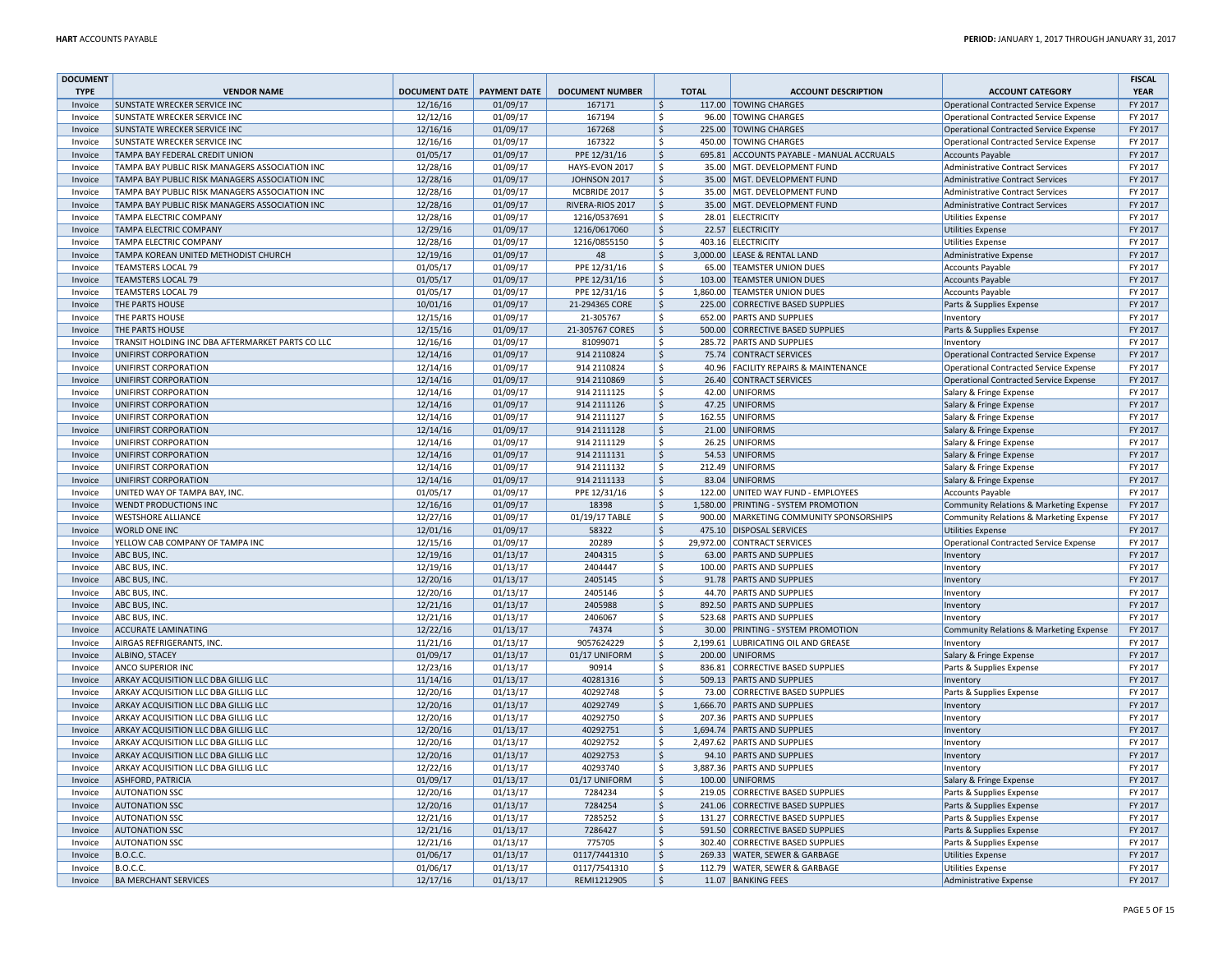| <b>DOCUMENT</b>    |                                                               |                      |                      |                          |                                            |              |                                                    |                                                      | <b>FISCAL</b> |
|--------------------|---------------------------------------------------------------|----------------------|----------------------|--------------------------|--------------------------------------------|--------------|----------------------------------------------------|------------------------------------------------------|---------------|
| <b>TYPE</b>        | <b>VENDOR NAME</b>                                            | <b>DOCUMENT DATE</b> | <b>PAYMENT DATE</b>  | <b>DOCUMENT NUMBER</b>   |                                            | <b>TOTAL</b> | <b>ACCOUNT DESCRIPTION</b>                         | <b>ACCOUNT CATEGORY</b>                              | <b>YEAR</b>   |
| Invoice            | <b>BA MERCHANT SERVICES</b>                                   | 12/28/16             | 01/13/17             | REMI1215257              | $\ddot{\mathsf{S}}$                        |              | 301.00 BANKING FEES                                | Administrative Expense                               | FY 2017       |
| Invoice            | <b>BA MERCHANT SERVICES</b>                                   | 12/28/16             | 01/13/17             | REMI1215258              | \$                                         |              | 459.36 BANKING FEES                                | <b>Administrative Expense</b>                        | FY 2017       |
| Invoice            | <b>BA MERCHANT SERVICES</b>                                   | 12/28/16             | 01/13/17             | REMI1215259              | $\zeta$                                    |              | 437.59 BANKING FEES                                | <b>Administrative Expense</b>                        | FY 2017       |
| Invoice            | <b>BA MERCHANT SERVICES</b>                                   | 12/28/16             | 01/13/17             | REMI1215260              | $\zeta$                                    |              | 15.02 BANKING FEES                                 | <b>Administrative Expense</b>                        | FY 2017       |
| Invoice            | BAY SIGN & GRAPHICS, INC D/B/A FASTSIGNS FOWLER               | 12/22/16             | 01/13/17             | 1302-40837               | $\zeta$                                    | 35.78        | CORRECTIVE BASED SUPPLIES                          | Parts & Supplies Expense                             | FY 2017       |
| Invoice            | <b>BENZO, MARIANO</b>                                         | 01/09/17             | 01/13/17             | 01/17 UNIFORM            | $\mathsf{S}$                               | 200.00       | UNIFORMS                                           | Salary & Fringe Expense                              | FY 2017       |
| Invoice            | BENZO, MARIANO                                                | 01/09/17             | 01/13/17             | TOOLS 01/17              | $\zeta$                                    |              | 419.00 TOOL ALLOWANCE                              | Salary & Fringe Expense                              | FY 2017       |
| Invoice            | <b>BUTLER AND BOYD PA</b>                                     | 01/11/17             | 01/13/17             | B-15-02-12A              | $\ddot{\mathsf{S}}$                        |              | 45,000.00 CLAIMS SETTLEMENTS                       | Self Insured General Liability Expense               | FY 2017       |
| Invoice            | <b>CAROLYN BOHN</b>                                           | 01/11/17             | 01/13/17             | REFUND 01/06/17          | $\ddot{\mathsf{S}}$                        | 40.00        | <b>HART ACCESS PASSES</b>                          | <b>Fare Revenue</b>                                  | FY 2017       |
| Invoice            | CDW GOVERNMENT, INC                                           | 12/21/16             | 01/13/17             | GJJ5311                  | $\zeta$                                    |              | 465.00 COMPUTER EQUIPMENT                          | Parts & Supplies Expense                             | FY 2017       |
| Invoice            | CDW GOVERNMENT, INC                                           | 12/21/16             | 01/13/17             | GJJ5311                  | $\ddot{\mathsf{S}}$                        |              | 155.00 MACHINE/EQUIP MAINTENANCE                   | <b>Operational Contracted Service Expense</b>        | FY 2017       |
| Invoice            | CHEATOM, ORRIAN                                               | 01/09/17             | 01/13/17             | 01/17 UNIFORM            | $\ddot{\mathsf{S}}$                        | 200.00       | <b>UNIFORMS</b>                                    | Salary & Fringe Expense                              | FY 2017       |
| Invoice            | CITY OF TAMPA UTILITIES                                       | 01/04/17             | 01/13/17             | 0117/0004428             | $\ddot{\mathsf{S}}$                        | 2,149.83     | WATER, SEWER & GARBAGE                             | <b>Utilities Expense</b>                             | FY 2017       |
| Invoice            | <b>CITY OF TAMPA UTILITIES</b>                                | 01/06/17             | 01/13/17             | 0117/0051369-3           | $\ddot{\mathsf{S}}$                        |              | 4,464.64 WATER, SEWER & GARBAGE                    | <b>Utilities Expense</b>                             | FY 2017       |
| Invoice            | <b>CITY OF TAMPA UTILITIES</b>                                | 01/05/17             | 01/13/17             | 0117/0379314             | \$                                         |              | 89.10 WATER, SEWER & GARBAGE                       | <b>Utilities Expense</b>                             | FY 2017       |
| Invoice            | <b>CLARK, TASHIKA</b>                                         | 01/09/17             | 01/13/17             | 01/17 UNIFORM            | $\zeta$                                    |              | 200.00 UNIFORMS                                    | Salary & Fringe Expense                              | FY 2017       |
| Invoice            | <b>CLASS C SOLUTIONS GROUP</b>                                | 12/21/16             | 01/13/17             | 8960494002               | $\ddot{\mathsf{S}}$                        |              | 5.47 CORRECTIVE BASED SUPPLIES                     | Parts & Supplies Expense                             | FY 2017       |
| Invoice            | <b>CLASS C SOLUTIONS GROUP</b>                                | 12/23/16             | 01/13/17             | 8960494003               | $\ddot{\mathsf{S}}$                        | 106.81       | CORRECTIVE BASED SUPPLIES                          | Parts & Supplies Expense                             | FY 2017       |
| Invoice            | <b>CLASS C SOLUTIONS GROUP</b>                                | 12/22/16             | 01/13/17             | 8972458001               | $\zeta$                                    | 237.97       | <b>CORRECTIVE BASED SUPPLIES</b>                   | Parts & Supplies Expense                             | FY 2017       |
| Invoice            | <b>CLASS C SOLUTIONS GROUP</b>                                | 12/23/16             | 01/13/17             | 8976886001               | $\ddot{\mathsf{S}}$                        |              | 575.28 CORRECTIVE BASED SUPPLIES                   | Parts & Supplies Expense                             | FY 2017       |
| Invoice            | <b>CLASS C SOLUTIONS GROUP</b>                                | 12/22/16             | 01/13/17             | 8976898001               | $\mathsf{\hat{S}}$                         |              | 480.60 CORRECTIVE BASED SUPPLIES                   | Parts & Supplies Expense                             | FY 2017       |
| Invoice            | <b>CLEAN ENERGY CORP</b>                                      | 12/21/16             | 01/13/17             | CE11944512               | $\ddot{\mathsf{S}}$                        | 24,266.88    | <b>FACILITY REPAIRS &amp; MAINTENANCE</b>          | Operational Contracted Service Expense               | FY 2017       |
| Invoice            | COLONIAL LIFE & ACCIDENT INSURANCE CO                         | 12/01/16             | 01/13/17             | 4147930-1208799          | $\mathsf{\hat{S}}$                         |              | 38,422.26 FLEX COMP - EMPLOYEES                    | <b>Accounts Payable</b>                              | FY 2017       |
| Invoice            | CONSOLIDATED ELECTRICAL DIST INC/RAYBRO                       | 12/21/16             | 01/13/17             | 8659-691943              | $\zeta$                                    |              | 399.10 CORRECTIVE BASED SUPPLIES                   | Parts & Supplies Expense                             | FY 2017       |
| Invoice            | CREATIVE BUS SALES, INC D/B/A TRANSIT PLUS                    | 12/21/16             | 01/13/17             | 6017654                  | \$                                         |              | 566.58 CORRECTIVE BASED SUPPLIES                   | Parts & Supplies Expense                             | FY 2017       |
| Invoice            | CREATIVE BUS SALES, INC D/B/A TRANSIT PLUS                    | 12/20/16             | 01/13/17             | 6018574A                 | Ś                                          | 32.68        | CORRECTIVE BASED SUPPLIES                          | Parts & Supplies Expense                             | FY 2017       |
| Invoice            | CREATIVE BUS SALES, INC D/B/A TRANSIT PLUS                    | 12/21/16             | 01/13/17             | 6018574B                 | \$                                         | 466.82       | <b>CORRECTIVE BASED SUPPLIES</b>                   | Parts & Supplies Expense                             | FY 2017       |
| Invoice            | CREATIVE BUS SALES, INC D/B/A TRANSIT PLUS                    | 12/20/16             | 01/13/17             | 6018631A                 | $\mathsf{S}$                               |              | 1,051.20 PARTS AND SUPPLIES                        | Inventory                                            | FY 2017       |
| Invoice            | CRUZ, ALEXANDER                                               | 01/09/17             | 01/13/17             | 01/17 UNIFORM            | \$                                         |              | 200.00 UNIFORMS                                    | Salary & Fringe Expense                              | FY 2017       |
| Invoice            | DELGADO, JOSEPH                                               | 01/09/17             | 01/13/17             | 01/17 UNIFORM            | $\boldsymbol{\mathsf{S}}$                  |              | 200.00 UNIFORMS                                    | Salary & Fringe Expense                              | FY 2017       |
| Invoice            | <b>DIRECTV LLC</b>                                            | 01/04/17             | 01/13/17             | 30351155759              | \$                                         |              | 28.00 CABLE TELEVISION SERVICES                    | <b>Utilities Expense</b>                             | FY 2017       |
| Invoice            | <b>DLT SOLUTIONS LLC</b>                                      | 12/22/16             | 01/13/17             | SI344711                 | \$                                         |              | 27,525.00 COMPUTER SOFTWARE SVC. FEES              | Operational Contracted Service Expense               | FY 2017       |
| Invoice            | DVM INSURANCE AGENCY DBA NATIONWIDE PET INS                   | 12/28/16             | 01/13/17             | 12012016                 | $\zeta$                                    |              | 634.31 FLEX COMP - EMPLOYEES                       | <b>Accounts Payable</b>                              | FY 2017       |
| Invoice            | EARL W. COLVARD INC. DBA BOULEVARD TIRE CENTER                | 12/15/16             | 01/13/17             | 19-GS170867              | $\boldsymbol{\mathsf{S}}$                  |              | 282.22 TIRES PURCHASED                             | Parts & Supplies Expense                             | FY 2017       |
| Invoice            | <b>ELECTRIC SALES &amp; SERVICE</b>                           | 12/23/16             | 01/13/17             | 35263                    | $\zeta$                                    |              | 968.90 PARTS AND SUPPLIES                          |                                                      | FY 2017       |
| Invoice            | EPROMOS PROMOTIONAL PRODUCTS INC                              | 12/23/16             | 01/13/17             | 398564                   | $\zeta$                                    |              | 419.02 PRINTING - SYSTEM PROMOTION                 | Inventory<br>Community Relations & Marketing Expense | FY 2017       |
| Invoice            | <b>FASTENAL COMPANY</b>                                       | 12/19/16             | 01/13/17             | FLTAM81025               | $\ddot{\mathsf{S}}$                        |              | 186.28 CORRECTIVE BASED SUPPLIES                   |                                                      | FY 2017       |
| Invoice            | <b>FINISHMASTER</b>                                           | 12/21/16             | 01/13/17             | 75505685                 | $\zeta$                                    |              | 304.00 PARTS AND SUPPLIES                          | Parts & Supplies Expense<br>Inventory                | FY 2017       |
| Invoice            | <b>FLEET PRIDE</b>                                            | 12/19/16             | 01/13/17             | 81831654                 | $\mathsf{S}$                               |              | 153.00 PARTS AND SUPPLIES                          |                                                      | FY 2017       |
| Invoice            | FLORIDA DEPARTMENT OF REVENUE                                 | 12/31/16             | 01/13/17             | <b>SALES TAX 12/2016</b> | $\ddot{\mathsf{S}}$                        |              | 39.58 SALES TAXES PAYABLE                          | Inventory<br>Taxes Payable                           | FY 2017       |
| Invoice            | FLORIDA SENTINEL BULLETIN                                     | 12/19/16             | 01/13/17             | 6064                     | $\zeta$                                    |              | 306.00 ADVERTISING - LEGAL                         |                                                      | FY 2017       |
|                    | <b>FRONTIER FLORIDA LLC</b>                                   | 01/01/17             | 01/13/17             | 0117/6262871             | $\ddot{\mathsf{S}}$                        |              | 61.15 TELEPHONE                                    | Community Relations & Marketing Expense              | FY 2017       |
| Invoice<br>Invoice | <b>FRONTIER FLORIDA LLC</b>                                   | 01/01/17             | 01/13/17             | 0117/9723721             | $\ddot{\mathsf{S}}$                        |              | 59.65 TELEPHONE                                    | <b>Utilities Expense</b><br><b>Utilities Expense</b> | FY 2017       |
|                    | <b>FRONTIER FLORIDA LLC</b>                                   | 12/28/16             | 01/13/17             | 1216/2286330             | $\ddot{\mathsf{S}}$                        |              | 164.19 TELEPHONE                                   |                                                      | FY 2017       |
| Invoice<br>Invoice | <b>FRONTIER FLORIDA LLC</b>                                   | 12/28/16             | 01/13/17             |                          | $\zeta$                                    |              | 109.46 TELEPHONE                                   | <b>Utilities Expense</b>                             | FY 2017       |
|                    |                                                               |                      |                      | 1216/5589030             |                                            |              |                                                    | <b>Utilities Expense</b>                             | FY 2017       |
| Invoice            | <b>FRONTIER FLORIDA LLC</b><br>GASPARILLA MUSIC FESTIVAL CORP | 12/28/16             | 01/13/17<br>01/13/17 | 1216/6127970<br>293      | $\ddot{\mathsf{S}}$<br>$\ddot{\mathsf{S}}$ |              | 22.15 TELEPHONE<br>450.00 ADVERTISING & PROMOTIONS | <b>Utilities Expense</b>                             | FY 2017       |
| Invoice            |                                                               | 12/03/16             |                      |                          |                                            |              |                                                    | Community Relations & Marketing Expense              |               |
| Invoice            | <b>GATOR FORD</b>                                             | 12/23/16             | 01/13/17             | 508679P                  | $\ddot{\mathsf{S}}$                        |              | 511.96 PARTS AND SUPPLIES                          | Inventory                                            | FY 2017       |
| Invoice            | <b>GATOR FORD</b>                                             | 12/20/16             | 01/13/17             | 510593P                  | $\zeta$                                    |              | 743.00 PARTS AND SUPPLIES                          | Inventory                                            | FY 2017       |
| Invoice            | <b>GENUINE PARTS CO.</b>                                      | 10/01/16             | 01/13/17             | 785127 CORES             | $\zeta$                                    |              | 55.00 CORRECTIVE BASED SUPPLIES                    | Parts & Supplies Expense                             | FY 2017       |
| Invoice            | <b>GENUINE PARTS CO</b>                                       | 12/09/16             | 01/13/17             | 797586                   | $\zeta$                                    |              | 76.16 PARTS AND SUPPLIES                           | Inventory                                            | FY 2017       |
| Invoice            | <b>GENUINE PARTS CO</b>                                       | 12/19/16             | 01/13/17             | 799234                   | $\ddot{\mathsf{S}}$                        |              | 215.76 PARTS AND SUPPLIES                          | Inventory                                            | FY 2017       |
| Invoice            | <b>GENUINE PARTS CO.</b>                                      | 12/19/16             | 01/13/17             | 799238                   | \$                                         |              | 199.92 PARTS AND SUPPLIES                          | Inventory                                            | FY 2017       |
| Invoice            | <b>GENUINE PARTS CO.</b>                                      | 12/19/16             | 01/13/17             | 799243                   | $\zeta$                                    |              | 975.98 PARTS AND SUPPLIES                          | Inventory                                            | FY 2017       |
| Invoice            | <b>GENUINE PARTS CO</b>                                       | 12/23/16             | 01/13/17             | 799949                   | $\ddot{\mathsf{S}}$                        | 35.52        | <b>PARTS AND SUPPLIES</b>                          | Inventory                                            | FY 2017       |
| Invoice            | <b>GENUINE PARTS CO.</b>                                      | 01/05/17             | 01/13/17             | 829570                   | $\zeta$                                    | 76.42        | CORRECTIVE BASED SUPPLIES                          | Parts & Supplies Expense                             | FY 2017       |
| Invoice            | GLOBAL EQUIPMENT CO, INC.                                     | 12/19/16             | 01/13/17             | 110417003                | $\ddot{\mathsf{S}}$                        |              | 743.48 CORRECTIVE BASED SUPPLIES                   | Parts & Supplies Expense                             | FY 2017       |
| Invoice            | <b>GONZALEZ, JESUS</b>                                        | 01/09/17             | 01/13/17             | 01/17 UNIFORM            | $\mathsf{S}$                               |              | 200.00 UNIFORMS                                    | Salary & Fringe Expense                              | FY 2017       |
| Invoice            | <b>GOODYEAR TIRE &amp; RUBBER CO</b>                          | 12/09/16             | 01/13/17             | 0080130538               | $\mathsf{S}$                               |              | 88.00 TIRES LEASED - BUS FY2016 POP                | Capital Grant Expense                                | FY 2017       |
| Invoice            | <b>GOODYEAR TIRE &amp; RUBBER CO</b>                          | 12/20/16             | 01/13/17             | 0080454306               | $\ddot{\mathsf{S}}$                        |              | 3,145.38 TIRES LEASED - ADA/PARA FY2016 POP        | <b>Capital Grant Expense</b>                         | FY 2017       |
| Invoice            | <b>GOODYEAR TIRE &amp; RUBBER CO</b>                          | 12/20/16             | 01/13/17             | 0080454306               | $\zeta$                                    |              | 39,941.99 TIRES LEASED - BUS FL-5307P-2017 POP     | <b>Capital Grant Expense</b>                         | FY 2017       |
| Invoice            | <b>GOODYEAR TIRE &amp; RUBBER CO</b>                          | 12/20/16             | 01/13/17             | 0080454307               | $\zeta$                                    |              | 2,408.40 TIRES LEASED - ADA/PARA FY2016 POP        | <b>Capital Grant Expense</b>                         | FY 2017       |
| Invoice            | <b>GOODYEAR TIRE &amp; RUBBER CO</b>                          | 12/20/16             | 01/13/17             | 0080454307               | \$                                         |              | 5,644.75 TIRES LEASED - BUS FL-5307P-2017 POP      | Capital Grant Expense                                | FY 2017       |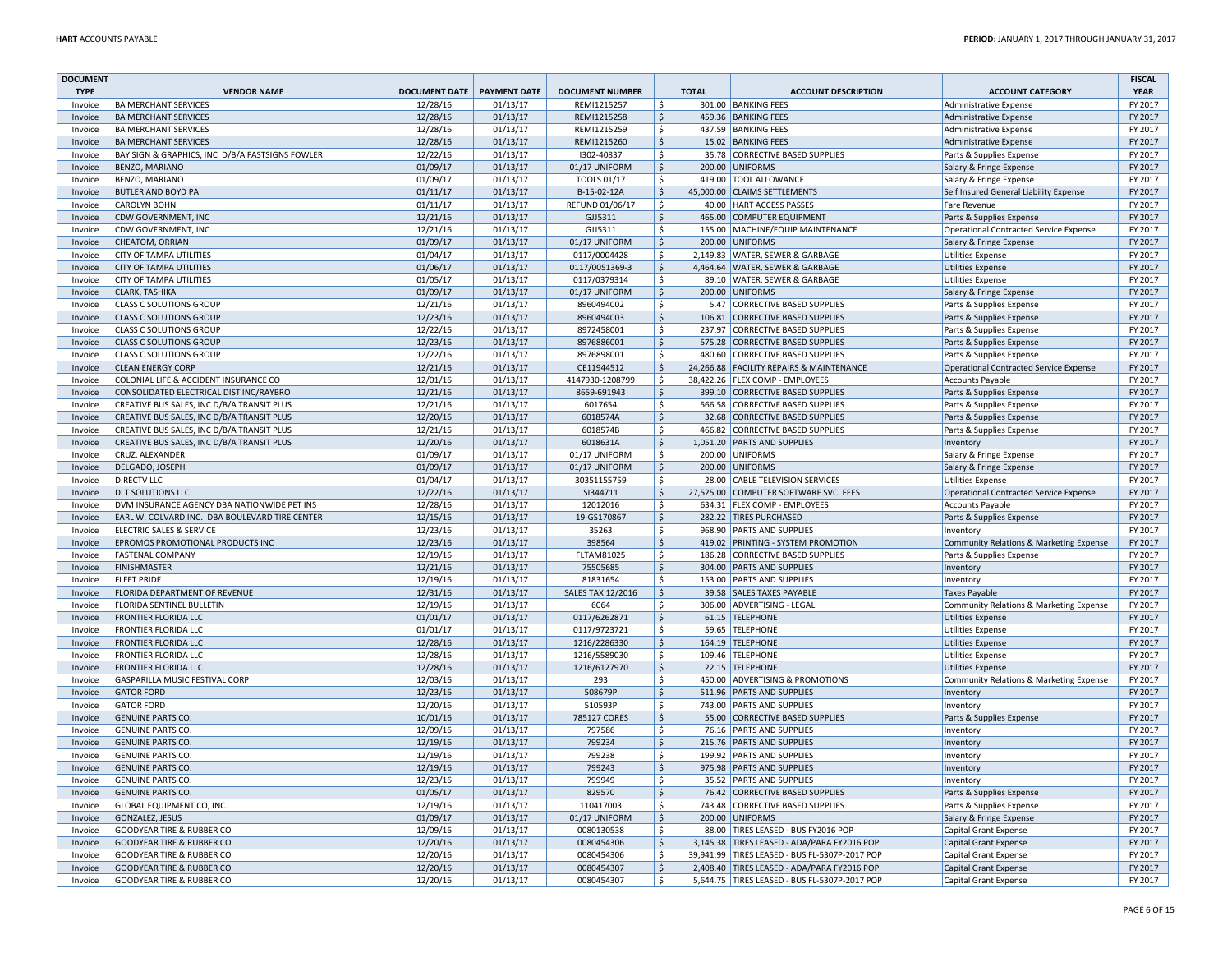| <b>DOCUMENT</b> |                                                      |                      |                     |                        |                           |                  |                                                    |                                               | <b>FISCAL</b> |
|-----------------|------------------------------------------------------|----------------------|---------------------|------------------------|---------------------------|------------------|----------------------------------------------------|-----------------------------------------------|---------------|
| <b>TYPE</b>     | <b>VENDOR NAME</b>                                   | <b>DOCUMENT DATE</b> | <b>PAYMENT DATE</b> | <b>DOCUMENT NUMBER</b> |                           | <b>TOTAL</b>     | <b>ACCOUNT DESCRIPTION</b>                         | <b>ACCOUNT CATEGORY</b>                       | <b>YEAR</b>   |
| Invoice         | <b>GOODYEAR TIRE &amp; RUBBER CO</b>                 | 12/20/16             | 01/13/17            | 0080454307             | $\zeta$                   |                  | 3.988.85 TIRES LEASED - BUS FY2016 POP             | <b>Capital Grant Expense</b>                  | FY 2017       |
| Invoice         | <b>GRAINGER</b>                                      | 12/20/16             | 01/13/17            | 9312603591             | \$                        |                  | 488.56 CORRECTIVE BASED SUPPLIES                   | Parts & Supplies Expense                      | FY 2017       |
| Invoice         | <b>GRAINGER</b>                                      | 12/20/16             | 01/13/17            | 9312901797             | $\boldsymbol{\mathsf{S}}$ |                  | 78.80 REPAIR PARTS/MINOR EQUIP                     | Parts & Supplies Expense                      | FY 2017       |
| Invoice         | <b>GRAINGER</b>                                      | 12/21/16             | 01/13/17            | 9313571789             | \$                        |                  | 90.12 CORRECTIVE BASED SUPPLIES                    | Parts & Supplies Expense                      | FY 2017       |
| Invoice         | GRAINGER                                             | 12/23/16             | 01/13/17            | 9315173527             | $\zeta$                   |                  | 90.24 CONDITION BASED SUPPLIES                     | Parts & Supplies Expense                      | FY 2017       |
| Invoice         | GREATER TEMPLE TERRACE CHAMBER OF COMMERCE           | 12/21/16             | 01/13/17            | 11243                  | \$                        |                  | 150.00 DUES, SUBSCRIPTIONS & FEES                  | Administrative Expense                        | FY 2017       |
| Invoice         | <b>HALO BRANDED SOLUTIONS</b>                        | 12/22/16             | 01/13/17            | 2924821                | $\zeta$                   |                  | 601.81 SAFETY SUPPLIES & EQUIPMENT                 | Parts & Supplies Expense                      | FY 2017       |
| Invoice         | HILLSBOROUGH TRANSIT AUTHORITY PETTY CASH            | 01/12/17             | 01/13/17            | FIN 01/12/17           | \$                        |                  | 21.40 BUSINESS MEETING COST                        | Administrative Expense                        | FY 2017       |
| Invoice         | HILLSBOROUGH TRANSIT AUTHORITY PETTY CASH            | 01/12/17             | 01/13/17            | FIN 01/12/17           | $\zeta$                   |                  | 17.00 PRINTING - SYSTEM PROMOTION                  | Community Relations & Marketing Expense       | FY 2017       |
| Invoice         | HILLSBOROUGH TRANSIT AUTHORITY PETTY CASH            | 01/12/17             | 01/13/17            | FIN 01/12/17           | $\mathsf S$               |                  | 72.23 SUPPLIES/OFFICE/ART/JANITORIAL               | Parts & Supplies Expense                      | FY 2017       |
| Invoice         | <b>HOME DEPOT</b>                                    | 01/03/17             | 01/13/17            | 0974133                | $\boldsymbol{\mathsf{S}}$ |                  | 9.97 FACILITY REPAIRS AND MAINTENANCE              | <b>Operational Contracted Service Expense</b> | FY 2017       |
|                 | <b>HOME DEPOT</b>                                    | 12/30/16             | 01/13/17            | 4974012                | \$                        |                  | 15.97 FACILITY REPAIRS AND MAINTENANCE             | Operational Contracted Service Expense        | FY 2017       |
| Invoice         |                                                      |                      |                     |                        | $\mathsf{\hat{S}}$        |                  |                                                    |                                               | FY 2017       |
| Invoice         | <b>HOME DEPOT</b>                                    | 01/09/17             | 01/13/17            | 4974513                |                           |                  | 296.20 CORRECTIVE BASED SUPPLIES                   | Parts & Supplies Expense                      |               |
| Invoice         | <b>HOME DEPOT</b>                                    | 01/09/17             | 01/13/17            | 4974519                | $\mathsf{\hat{S}}$        |                  | 166.60 FACILITY REPAIRS AND MAINTENANCE            | <b>Operational Contracted Service Expense</b> | FY 2017       |
| Invoice         | <b>HOME DEPOT</b>                                    | 12/29/16             | 01/13/17            | 5973947                | $\zeta$                   |                  | 1.08 FACILITY REPAIRS AND MAINTENANCE              | Operational Contracted Service Expense        | FY 2017       |
| Invoice         | <b>HOME DEPOT</b>                                    | 01/06/17             | 01/13/17            | 7974364                | \$                        |                  | 84.17 CORRECTIVE BASED SUPPLIES                    | Parts & Supplies Expense                      | FY 2017       |
| Invoice         | HOME DEPOT                                           | 01/05/17             | 01/13/17            | 8974289                | $\boldsymbol{\mathsf{S}}$ |                  | 167.66 FACILITY REPAIRS AND MAINTENANCE            | Operational Contracted Service Expense        | FY 2017       |
| Invoice         | <b>HOME DEPOT</b>                                    | 01/04/17             | 01/13/17            | 9974234                | $\mathsf{S}$              |                  | 476.18 CORRECTIVE BASED SUPPLIES                   | Parts & Supplies Expense                      | FY 2017       |
| Invoice         | HOWARD, DERRICK                                      | 01/09/17             | 01/13/17            | 01/17 UNIFORM          | $\zeta$                   |                  | 200.00 UNIFORMS                                    | Salary & Fringe Expense                       | FY 2017       |
| Invoice         | <b>INTEGRATED BUSINESS GROUP</b>                     | 12/23/16             | 01/13/17            | INV011695              | <sub>S</sub>              |                  | 892.50 COMPUTER SOFTWARE SVC. FEES                 | <b>Operational Contracted Service Expense</b> | FY 2017       |
| Invoice         | J. BRANDT RECOGNITION LTD                            | 12/20/16             | 01/13/17            | 47254                  | $\dot{\mathsf{S}}$        |                  | 561.75 SAFETY SUPPLIES & EQUIPMENT                 | Parts & Supplies Expense                      | FY 2017       |
| Invoice         | JAMES RIVER SOLUTIONS LLC                            | 12/23/16             | 01/13/17            | 00948                  | \$                        | 12,616.05 DIESEL |                                                    | <b>Fuel and Oil Expense</b>                   | FY 2017       |
| Invoice         | JAMES RIVER SOLUTIONS LLC                            | 12/23/16             | 01/13/17            | 00948                  | $\zeta$                   |                  | 2,543.00 DIESEL & GAS EXCISE TAX                   | <b>Tax Expense</b>                            | FY 2017       |
| Invoice         | JAMES RIVER SOLUTIONS LLC                            | 12/19/16             | 01/13/17            | S256563-IN             | \$                        | 12,654.63 DIESEL |                                                    | Fuel and Oil Expense                          | FY 2017       |
| Invoice         | JAMES RIVER SOLUTIONS LLC                            | 12/19/16             | 01/13/17            | S256563-IN             | $\zeta$                   |                  | 2,546.40 DIESEL & GAS EXCISE TAX                   | <b>Tax Expense</b>                            | FY 2017       |
| Invoice         | JAMES RIVER SOLUTIONS LLC                            | 12/19/16             | 01/13/17            | S256564-IN             | <sub>S</sub>              | 12,607.23 DIESEL |                                                    | Fuel and Oil Expense                          | FY 2017       |
| Invoice         | JAMES RIVER SOLUTIONS LLC                            | 12/19/16             | 01/13/17            | S256564-IN             | <b>S</b>                  |                  | 2,536.86 DIESEL & GAS EXCISE TAX                   | <b>Tax Expense</b>                            | FY 2017       |
| Invoice         | JAMES RIVER SOLUTIONS LLC                            | 12/20/16             | 01/13/17            | S256565-IN             | $\mathsf{\hat{S}}$        | 12,567.10 DIESEL |                                                    | Fuel and Oil Expense                          | FY 2017       |
| Invoice         | JAMES RIVER SOLUTIONS LLC                            | 12/20/16             | 01/13/17            | S256565-IN             | $\zeta$                   |                  | 2,534.47 DIESEL & GAS EXCISE TAX                   | <b>Tax Expense</b>                            | FY 2017       |
| Invoice         | JAMES RIVER SOLUTIONS LLC                            | 12/21/16             | 01/13/17            | S256566-IN             | $\mathsf{\hat{S}}$        | 12,573.41 DIESEL |                                                    | Fuel and Oil Expense                          | FY 2017       |
| Invoice         | JAMES RIVER SOLUTIONS LLC                            | 12/21/16             | 01/13/17            | S256566-IN             | $\zeta$                   |                  | 2,538.90 DIESEL & GAS EXCISE TAX                   | <b>Tax Expense</b>                            | FY 2017       |
| Invoice         | JAMES RIVER SOLUTIONS LLC                            | 12/22/16             | 01/13/17            | S256567-IN             | \$                        | 300.00 DIESEL    |                                                    | Fuel and Oil Expense                          | FY 2017       |
| Invoice         | JCP LOCK & SECURITY INC                              | 12/21/16             | 01/13/17            | 17-000910              | $\mathsf{\hat{S}}$        |                  | 176.87 CORRECTIVE BASED SUPPLIES                   | Parts & Supplies Expense                      | FY 2017       |
| Invoice         | JEFFREY R TILLEY DBA FYREBOSS LLC                    | 12/19/16             | 01/13/17            | 2016079                | <b>S</b>                  |                  | 2.807.30 CORRECTIVE REPAIR SERVICES                | Operational Contracted Service Expense        | FY 2017       |
|                 | JESTO TRANSMISSIONS OF FLORIDA                       | 01/05/17             | 01/13/17            | 22639                  | $\zeta$                   |                  | 3,530.12 CORRECTIVE REPAIR SERVICES                | Operational Contracted Service Expense        | FY 2017       |
| Invoice         |                                                      |                      |                     |                        |                           |                  |                                                    |                                               |               |
| Invoice         | JESTO TRANSMISSIONS OF FLORIDA                       | 01/06/17             | 01/13/17            | 22641                  | $\mathsf{S}$              |                  | 4,097.26 CORRECTIVE REPAIR SERVICES                | Operational Contracted Service Expense        | FY 2017       |
| Invoice         | JOSEPH A COLARIC DBA JC THE PRINTER                  | 12/22/16             | 01/13/17            | JCTP# 16.12.001        | $\boldsymbol{\mathsf{S}}$ |                  | 100.00 PRINTING - SYSTEM PROMOTION                 | Community Relations & Marketing Expense       | FY 2017       |
| Invoice         | KENWORTH OF CENTRAL FLORIDA                          | 12/19/16             | 01/13/17            | CI57324                | \$                        |                  | 96.80 PARTS AND SUPPLIES                           | Inventory                                     | FY 2017       |
| Invoice         | <b>KENWORTH OF CENTRAL FLORIDA</b>                   | 12/19/16             | 01/13/17            | CI57325                | $\mathsf{\hat{S}}$        |                  | 1,679.01 PARTS AND SUPPLIES                        | Inventory                                     | FY 2017       |
| Invoice         | KENWORTH OF CENTRAL FLORIDA                          | 12/22/16             | 01/13/17            | CI57327                | \$                        |                  | 1,424.37 PARTS AND SUPPLIES                        | Inventory                                     | FY 2017       |
| Invoice         | <b>KENWORTH OF CENTRAL FLORIDA</b>                   | 12/22/16             | 01/13/17            | CI57345                | $\zeta$                   |                  | 57.20 PARTS AND SUPPLIES                           | Inventory                                     | FY 2017       |
| Invoice         | KENWORTH OF CENTRAL FLORIDA                          | 12/22/16             | 01/13/17            | CI57362                | \$                        |                  | 2.273.66 PARTS AND SUPPLIES                        | Inventory                                     | FY 2017       |
| Invoice         | KIMLEY-HORN & ASSOCIATES, INC                        | 12/21/16             | 01/13/17            | 148926051-1116         | $\zeta$                   |                  | 2,550.00 TRANSIT ENHANCEMT (min 1%) E&D ADA ACCESS | Capital Grant Expense                         | FY 2017       |
| Invoice         | KIMLEY-HORN & ASSOCIATES, INC.                       | 12/21/16             | 01/13/17            | 8679567                | $\mathsf{\hat{S}}$        |                  | 4,327.00 TRANSIT ENHANCEMT (min 1%) E&D ADA ACCESS | <b>Capital Grant Expense</b>                  | FY 2017       |
| Invoice         | <b>LAKE DOCTORS INC</b>                              | 01/01/17             | 01/13/17            | 270960                 | $\zeta$                   |                  | 125.00 CONTRACT SERVICES                           | <b>Operational Contracted Service Expense</b> | FY 2017       |
| Invoice         | LEVEL 3 FINANCING INC DBA LEVEL 3 COMMUNICATIONS LLC | 12/24/16             | 01/13/17            | 50295823               | <sub>S</sub>              |                  | 16,749.94 COMPUTER SOFTWARE SVC. FEES              | <b>Operational Contracted Service Expense</b> | FY 2017       |
| Invoice         | MATUTE, OSCAR                                        | 01/05/17             | 01/13/17            | 01/05/17-CDL           | $\zeta$                   |                  | 82.00 LICENSES & PERMITS                           | <b>Tax Expense</b>                            | FY 2017       |
| Invoice         | MAYER ELECTRIC FIN CORP                              | 12/19/16             | 01/13/17            | 21455758               | \$                        |                  | 32.52 CORRECTIVE BASED SUPPLIES                    | Parts & Supplies Expense                      | FY 2017       |
| Invoice         | MIDWEST BUS CORPORATION                              | 12/21/16             | 01/13/17            | 41289                  | $\zeta$                   |                  | 216.00 PARTS AND SUPPLIES                          | Inventory                                     | FY 2017       |
| Invoice         | MOHAWK MANUFACTURING & SUPPLY CO.                    | 12/20/16             | 01/13/17            | 1180                   | \$                        |                  | 646.44 PARTS AND SUPPLIES                          | Inventory                                     | FY 2017       |
| Invoice         | MOHAWK MANUFACTURING & SUPPLY CO.                    | 12/20/16             | 01/13/17            | 1181                   | $\zeta$                   |                  | 1,137.78 PARTS AND SUPPLIES                        | Inventory                                     | FY 2017       |
| Invoice         | MOHAWK MANUFACTURING & SUPPLY CO.                    | 12/21/16             | 01/13/17            | 1252                   | \$                        |                  | 4,775.60 PARTS AND SUPPLIES                        | Inventory                                     | FY 2017       |
| Invoice         | MORGAN & MORGAN TAMPA PA                             | 01/11/17             | 01/13/17            | B-14-07-20             | $\zeta$                   |                  | 2,500.00 CLAIMS SETTLEMENTS                        | Self Insured General Liability Expense        | FY 2017       |
| Invoice         | MORRIS, JAMES                                        | 01/09/17             | 01/13/17            | 01/17 UNIFORM          | $\mathsf{S}$              |                  | 200.00 UNIFORMS                                    | Salary & Fringe Expense                       | FY 2017       |
| Invoice         | <b>MORRIS, JAMES</b>                                 | 01/09/17             | 01/13/17            | TOOLS 01/17            | $\zeta$                   |                  | 378.00 TOOL ALLOWANCE                              | Salary & Fringe Expense                       | FY 2017       |
| Invoice         | NOTARY PUBLIC UNDERWRITERS, INC.                     | 01/10/17             | 01/13/17            | <b>SMITH, K 2017</b>   | $\mathsf{\hat{S}}$        |                  | 212.00 DUES, SUBSCRIPTIONS & FEES                  | <b>Administrative Expense</b>                 | FY 2017       |
| Invoice         | PARAMOUNT TECHNOLOGIES INC                           | 12/20/16             | 01/13/17            | INV0011888             | $\zeta$                   |                  | 100.00 CONTRACT SERVICES                           | Operational Contracted Service Expense        | FY 2017       |
| Invoice         | PENINSULA ENERGY SERVICES COMPANY INC D/B/A PESCO    | 01/09/17             | 01/13/17            | 1216-433972            | \$                        |                  | 33,432.27 COMPRESSED NATURAL GAS                   | Fuel and Oil Expense                          | FY 2017       |
|                 | PEOPLES GAS COMPANY                                  | 12/30/16             | 01/13/17            | 0117/21150404          | $\mathsf{\hat{S}}$        |                  | 11,035.89 COMPRESSED NATURAL GAS                   |                                               | FY 2017       |
| Invoice         |                                                      |                      |                     |                        |                           |                  |                                                    | Fuel and Oil Expense                          |               |
| Invoice         | PEOPLES GAS COMPANY                                  | 12/30/16             | 01/13/17            | 0117/21150404          | \$                        |                  | 1,034.74 COMPRESSED NATURAL GAS - FRANCHISE FEE    | <b>Tax Expense</b>                            | FY 2017       |
| Invoice         | POLANCO, OSCAR                                       | 01/09/17             | 01/13/17            | 01/17 UNIFORM          | $\zeta$                   |                  | 200.00 UNIFORMS                                    | Salary & Fringe Expense                       | FY 2017       |
| Invoice         | R&C DIESEL PARTS SUPPLY                              | 12/20/16             | 01/13/17            | 346425                 | $\mathsf{\hat{S}}$        |                  | 940.00 PARTS AND SUPPLIES                          | Inventory                                     | FY 2017       |
| Invoice         | RECOGNITION MEDIA LLC D/B/A DAVEY WEBBY W3 AWARDS    | 12/02/16             | 01/13/17            | 6479 SHIPPING          | $\ddot{\varsigma}$        |                  | 12.42 DUES, SUBSCRIPTIONS & FEES                   | Administrative Expense                        | FY 2017       |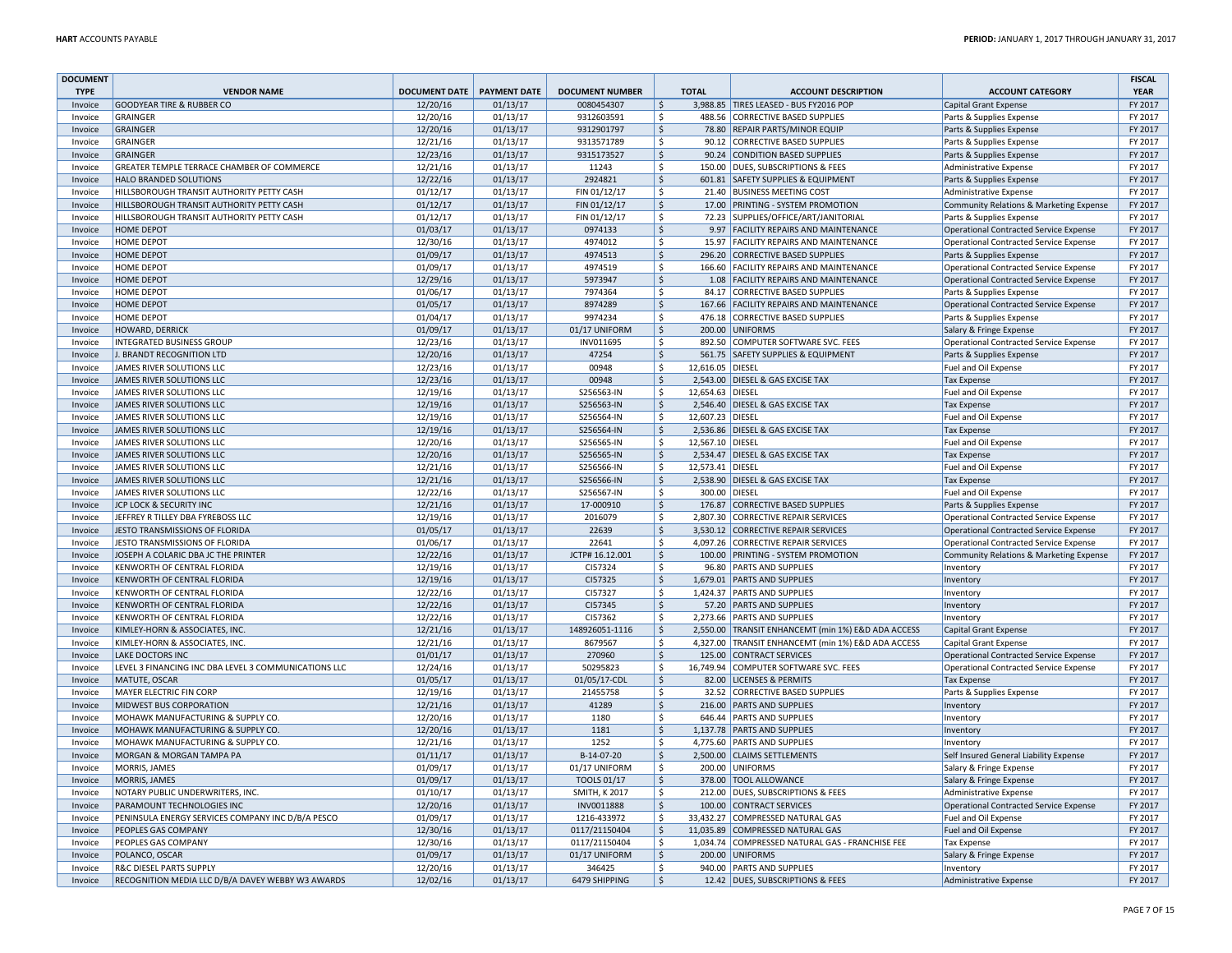| <b>DOCUMENT</b> |                                     |                      |                     |                        |                       |              |                                                            |                                               | <b>FISCAL</b> |
|-----------------|-------------------------------------|----------------------|---------------------|------------------------|-----------------------|--------------|------------------------------------------------------------|-----------------------------------------------|---------------|
| <b>TYPE</b>     | <b>VENDOR NAME</b>                  | <b>DOCUMENT DATE</b> | <b>PAYMENT DATE</b> | <b>DOCUMENT NUMBER</b> |                       | <b>TOTAL</b> | <b>ACCOUNT DESCRIPTION</b>                                 | <b>ACCOUNT CATEGORY</b>                       | <b>YEAR</b>   |
| Invoice         | RITZ SAFETY, LLC                    | 12/20/16             | 01/13/17            | 5343044                | -Ś                    |              | 173.00 SAFETY SUPPLIES & EQUIPMENT                         | Parts & Supplies Expense                      | FY 2017       |
| Invoice         | ROBERT HALF INTERNATIONAL INC       | 12/22/16             | 01/13/17            | 46963582               | \$                    |              | 2,520.00 BUDGET FOR INHOUSE TEMP HELP                      | Salary & Fringe Expense                       | FY 2017       |
| Invoice         | ROBERT J SCANLAN LLC                | 12/19/16             | 01/13/17            | B-16-01-33             | \$                    |              | 525.00 GENERAL INVESTIGATION                               | Self Insured General Liability Expense        | FY 2017       |
| Invoice         | <b>RUSH TRUCK CENTER</b>            | 12/20/16             | 01/13/17            | 3004877817             | $\ddot{\varsigma}$    |              | 4.423.41 PARTS AND SUPPLIES                                | Inventory                                     | FY 2017       |
| Invoice         | <b>RUSH TRUCK CENTER</b>            | 12/20/16             | 01/13/17            | 3004877817 CORES       | \$                    |              | 332.50 CORRECTIVE BASED SUPPLIES                           | Parts & Supplies Expense                      | FY 2017       |
| Invoice         | RUSSELL, JOHN                       |                      | 01/13/17            |                        | $\zeta$               |              | 200.00 UNIFORMS                                            |                                               | FY 2017       |
|                 |                                     | 01/09/17             |                     | 01/17 UNIFORM          |                       |              |                                                            | Salary & Fringe Expense                       |               |
| Invoice         | RUSSELL, JOHN                       | 01/09/17             | 01/13/17            | TOOLS 01/17            | -Ś                    |              | 419.00 TOOL ALLOWANCE                                      | Salary & Fringe Expense                       | FY 2017       |
| Invoice         | <b>SAM'S CLUB</b>                   | 11/17/16             | 01/13/17            | 3212                   | $\zeta$               |              | 59.94 TOOLS, EQUIP & SHOP SUPPLIES                         | Parts & Supplies Expense                      | FY 2017       |
| Invoice         | <b>SAM'S CLUB</b>                   | 12/22/16             | 01/13/17            | 7885                   | \$                    |              | 103.28 ORGANIZATION PROGRAMS & EVENTS                      | Administrative Expense                        | FY 2017       |
| Invoice         | <b>SAM'S CLUB</b>                   | 11/09/16             | 01/13/17            | 9241                   | $\zeta$               |              | 441.61 ORGANIZATION PROGRAMS & EVENTS                      | <b>Administrative Expense</b>                 | FY 2017       |
| Invoice         | SECURE ON-SITE SHREDDING            | 12/22/16             | 01/13/17            | 2537122216             | \$                    |              | 20.00 CONTRACT SERVICES                                    | Operational Contracted Service Expense        | FY 2017       |
| Invoice         | SECURE ON-SITE SHREDDING            | 12/22/16             | 01/13/17            | 2539122216             | \$                    |              | 20.00 CONTRACT SERVICES                                    | Operational Contracted Service Expense        | FY 2017       |
| Invoice         | SECURE ON-SITE SHREDDING            | 12/22/16             | 01/13/17            | 2541122216             | \$                    |              | 20.00 CONTRACT SERVICES                                    | <b>Operational Contracted Service Expense</b> | FY 2017       |
| Invoice         | SECURE ON-SITE SHREDDING            | 12/22/16             | 01/13/17            | 2543122216             | $\zeta$               |              | 40.00 CONTRACT SERVICES                                    | Operational Contracted Service Expense        | FY 2017       |
| Invoice         | SECURE ON-SITE SHREDDING            | 12/22/16             | 01/13/17            | 2545122216             | \$                    |              | 32.00 CONTRACT SERVICES                                    | Operational Contracted Service Expense        | FY 2017       |
| Invoice         | SHI INTERNATIONAL CORP              | 12/19/16             | 01/13/17            | B05893188              | \$                    |              | 26,185.05 COMPUTER SOFTWARE SVC. FEES                      | Operational Contracted Service Expense        | FY 2017       |
| Invoice         | SMITH, OTIS                         | 01/09/17             | 01/13/17            | 01/17 UNIFORM          | \$                    |              | 200.00 UNIFORMS                                            | Salary & Fringe Expense                       | FY 2017       |
| Invoice         | SMITH, OTIS                         | 01/09/17             | 01/13/17            | TOOLS 01/17            | $\ddot{\varsigma}$    |              | 378.00 TOOL ALLOWANCE                                      | Salary & Fringe Expense                       | FY 2017       |
| Invoice         | SOL DAVIS PRINTING INC.             | 12/19/16             | 01/13/17            | 47096                  | <sup>S</sup>          |              | 15.00 PRINTING - OFFICE FORMS                              | Community Relations & Marketing Expense       | FY 2017       |
| Invoice         | SOUTH TAMPA CHAMBER OF COMMERCE     | 01/04/17             | 01/13/17            | 17025                  | $\ddot{\varsigma}$    |              | 37.00 MARKETING COMMUNITY OUTREACH                         | Community Relations & Marketing Expense       | FY 2017       |
| Invoice         | SOUTHERN COACH PARTS CO.            | 12/20/16             | 01/13/17            | 63552                  | $\mathsf{\hat{S}}$    |              | 1,389.60 PARTS AND SUPPLIES                                | Inventory                                     | FY 2017       |
| Invoice         | <b>SPENCER FABRICATIONS INC</b>     | 12/19/16             | 01/13/17            | 3899                   | $\mathsf{S}$          |              | 1,870.00 Providnce Lakes Improvmnt McCullagh & Scott A5562 | Capital Grant Expense                         | FY 2017       |
| Invoice         | SPENCER FABRICATIONS INC            | 12/19/16             | 01/13/17            | 3900                   | $\mathsf{\hat{S}}$    |              | 1,575.00 HC CIP 09 RUSKIN-SOUTH - BUS STOP IMPR FY2015     | Capital Grant Expense                         | FY 2017       |
|                 | <b>STATE OF FLORIDA</b>             |                      |                     | 2L-1135                | $\zeta$               |              | 88.84 TELEPHONE                                            |                                               | FY 2017       |
| Invoice         |                                     | 12/28/16             | 01/13/17            |                        |                       |              |                                                            | <b>Utilities Expense</b>                      |               |
| Invoice         | SUN STATE INTERNATIONAL TRUCKS LLC  | 12/22/16             | 01/13/17            | X10028104601           | $\zeta$               |              | 40.43 CORRECTIVE BASED SUPPLIES                            | Parts & Supplies Expense                      | FY 2017       |
| Invoice         | SUN STATE INTERNATIONAL TRUCKS LLC  | 12/22/16             | 01/13/17            | X100281046 02          | $\zeta$               |              | 8.50 CORRECTIVE BASED SUPPLIES                             | Parts & Supplies Expense                      | FY 2017       |
| Invoice         | <b>SUNPASS</b>                      | 01/03/17             | 01/13/17            | 329423 12-16           | \$                    |              | 2,459.83 TOLLS ONLY                                        | Other Administrative Expenses                 | FY 2017       |
| Invoice         | <b>SUNPASS</b>                      | 01/03/17             | 01/13/17            | 329423 12-16           | $\ddot{\varsigma}$    |              | 289.39 TOLLS ONLY                                          | Other Administrative Expenses                 | FY 2017       |
| Invoice         | <b>SUNPASS</b>                      | 01/03/17             | 01/13/17            | 329423 12-16           | \$                    |              | 4,485.56 TOLLS ONLY                                        | Other Administrative Expenses                 | FY 2017       |
| Invoice         | <b>SUNSTATE WRECKER SERVICE INC</b> | 12/19/16             | 01/13/17            | 166207                 | $\zeta$               |              | 84.00 PHYSICAL DAMAGE - BILLABLE                           | Self Insured General Liability Expense        | FY 2017       |
| Invoice         | SUNSTATE WRECKER SERVICE INC        | 12/20/16             | 01/13/17            | 166264                 | \$                    |              | 262.50 TOWING CHARGES                                      | Operational Contracted Service Expense        | FY 2017       |
| Invoice         | <b>SUNSTATE WRECKER SERVICE INC</b> | 12/21/16             | 01/13/17            | 167002                 | $\mathsf{S}$          |              | 112.50 TOWING CHARGES                                      | Operational Contracted Service Expense        | FY 2017       |
| Invoice         | SUNSTATE WRECKER SERVICE INC        | 12/20/16             | 01/13/17            | 167270                 | <sup>S</sup>          |              | 300.00 TOWING CHARGES                                      | <b>Operational Contracted Service Expense</b> | FY 2017       |
| Invoice         | SUNSTATE WRECKER SERVICE INC        | 12/20/16             | 01/13/17            | 167277                 | $\zeta$               |              | 375.00 TOWING CHARGES                                      | Operational Contracted Service Expense        | FY 2017       |
| Invoice         | SUNSTATE WRECKER SERVICE INC        | 12/22/16             | 01/13/17            | 167279                 | S.                    |              | 300.00 TOWING CHARGES                                      | Operational Contracted Service Expense        | FY 2017       |
| Invoice         | SUNSTATE WRECKER SERVICE INC        | 12/22/16             | 01/13/17            | 167280                 | $\zeta$               |              | 300.00 TOWING CHARGES                                      | Operational Contracted Service Expense        | FY 2017       |
| Invoice         | SUNSTATE WRECKER SERVICE INC        | 12/20/16             | 01/13/17            | 167319                 | \$                    |              | 450.00 PHYSICAL DAMAGE - BILLABLE                          | Self Insured General Liability Expense        | FY 2017       |
| Invoice         | SUNSTATE WRECKER SERVICE INC        | 12/20/16             | 01/13/17            | 167324                 | $\ddot{\varsigma}$    |              | 217.50 TOWING CHARGES                                      | Operational Contracted Service Expense        | FY 2017       |
| Invoice         | SUNSTATE WRECKER SERVICE INC        | 12/21/16             | 01/13/17            | 167325                 | $\mathsf{\hat{S}}$    |              | 322.50 TOWING CHARGES                                      | Operational Contracted Service Expense        | FY 2017       |
| Invoice         | SUNSTATE WRECKER SERVICE INC        | 12/22/16             | 01/13/17            | 167327                 | \$                    |              | 450.00 TOWING CHARGES                                      | Operational Contracted Service Expense        | FY 2017       |
| Invoice         | SUNSTATE WRECKER SERVICE INC        | 12/23/16             | 01/13/17            | 167328                 | \$                    |              | 300.00 TOWING CHARGES                                      | Operational Contracted Service Expense        | FY 2017       |
| Invoice         | <b>TAMPA ELECTRIC COMPANY</b>       | 01/04/17             | 01/13/17            | 211000476575-0117      | $\mathsf{\mathsf{S}}$ |              | 35.62 ELECTRICITY                                          | <b>Utilities Expense</b>                      | FY 2017       |
| Invoice         | TAMPA ELECTRIC COMPANY              | 01/05/17             | 01/13/17            | 211001823031-0117      | <sub>S</sub>          |              | 1,625.78 ELECTRICITY                                       | <b>Utilities Expense</b>                      | FY 2017       |
| Invoice         | <b>TAMPA ELECTRIC COMPANY</b>       | 01/04/17             | 01/13/17            | 211012083310-0117      | $\zeta$               |              | 36.46 ELECTRICITY                                          | <b>Utilities Expense</b>                      | FY 2017       |
| Invoice         | <b>TAMPA ELECTRIC COMPANY</b>       | 01/04/17             | 01/13/17            | 211012083575-0117      | -Ś                    |              | 38.16 ELECTRICITY                                          | <b>Utilities Expense</b>                      | FY 2017       |
| Invoice         | <b>TAMPA ELECTRIC COMPANY</b>       | 01/05/17             | 01/13/17            | 211012083807-0117      | <sup>S</sup>          |              | 33.81 ELECTRICITY                                          | <b>Utilities Expense</b>                      | FY 2017       |
| Invoice         | <b>TAMPA ELECTRIC COMPANY</b>       | 01/05/17             | 01/13/17            | 211012084060-0117      | <sub>S</sub>          |              | 39.76 ELECTRICITY                                          | <b>Utilities Expense</b>                      | FY 2017       |
| Invoice         | TAMPA ELECTRIC COMPANY              | 01/05/17             | 01/13/17            | 211012084367-0117      | <sup>S</sup>          |              | 45.71 ELECTRICITY                                          | <b>Utilities Expense</b>                      | FY 2017       |
| Invoice         | <b>TAMPA ELECTRIC COMPANY</b>       | 01/05/17             | 01/13/17            | 211012084607-0117      | <sub>S</sub>          |              | 19.67 ELECTRICITY                                          | <b>Utilities Expense</b>                      | FY 2017       |
| Invoice         | <b>TAMPA ELECTRIC COMPANY</b>       | 01/05/17             | 01/13/17            | 211012084870-0117      | <sup>S</sup>          |              | 19.67 ELECTRICITY                                          | <b>Utilities Expense</b>                      | FY 2017       |
| Invoice         | <b>TAMPA ELECTRIC COMPANY</b>       | 01/05/17             | 01/13/17            | 211012085133-0117      | -Ś                    |              | 24.69 ELECTRICITY                                          | <b>Utilities Expense</b>                      | FY 2017       |
| Invoice         | <b>TAMPA ELECTRIC COMPANY</b>       | 01/05/17             | 01/13/17            | 211012085398-0117      | <sup>S</sup>          |              | 65.14 ELECTRICITY                                          | <b>Utilities Expense</b>                      | FY 2017       |
| Invoice         | TAMPA ELECTRIC COMPANY              | 01/05/17             | 01/13/17            | 211012085687-0117      | <sub>S</sub>          |              | 79.10 ELECTRICITY                                          | <b>Utilities Expense</b>                      | FY 2017       |
| Invoice         | <b>TAMPA ELECTRIC COMPANY</b>       | 01/05/17             | 01/13/17            | 211012086024-0117      | $\zeta$               |              | 68.06 ELECTRICITY                                          | <b>Utilities Expense</b>                      | FY 2017       |
| Invoice         | <b>TAMPA ELECTRIC COMPANY</b>       | 01/05/17             | 01/13/17            | 211012086396-0117      | <sup>S</sup>          |              | 72.40 ELECTRICITY                                          | <b>Utilities Expense</b>                      | FY 2017       |
| Invoice         | <b>TAMPA ELECTRIC COMPANY</b>       | 01/05/17             | 01/13/17            | 211012086628-0117      | <sup>S</sup>          |              | 63.54 ELECTRICITY                                          | <b>Utilities Expense</b>                      | FY 2017       |
| Invoice         | <b>TAMPA ELECTRIC COMPANY</b>       | 01/05/17             | 01/13/17            | 211012086966-0117      | $\mathsf{\hat{S}}$    |              | 252.47 ELECTRICITY                                         | <b>Utilities Expense</b>                      | FY 2017       |
| Invoice         | <b>TAMPA ELECTRIC COMPANY</b>       | 01/05/17             | 01/13/17            | 211012087196-0117      | <b>S</b>              |              | 2,119.91 ELECTRICITY                                       | <b>Utilities Expense</b>                      | FY 2017       |
| Invoice         | <b>TAMPA ELECTRIC COMPANY</b>       | 01/05/17             | 01/13/17            | 211012087485-0117      | $\mathsf{\hat{S}}$    |              | 2,163.54 ELECTRICITY                                       | <b>Utilities Expense</b>                      | FY 2017       |
| Invoice         | <b>TAMPA ELECTRIC COMPANY</b>       | 01/05/17             | 01/13/17            | 211012087667-0117      | <sup>S</sup>          |              | 68.63 ELECTRICITY                                          | <b>Utilities Expense</b>                      | FY 2017       |
| Invoice         | TAMPA ELECTRIC COMPANY              | 01/05/17             | 01/13/17            | 211012087923-0117      | -Ś                    |              | 36.27 ELECTRICITY                                          | <b>Utilities Expense</b>                      | FY 2017       |
| Invoice         | <b>TAMPA ELECTRIC COMPANY</b>       | 01/05/17             | 01/13/17            | 211012088145-0117      | <sup>S</sup>          |              | 140.05 ELECTRICITY                                         | Utilities Expense                             | FY 2017       |
| Invoice         | <b>TAMPA ELECTRIC COMPANY</b>       | 01/06/17             | 01/13/17            | 211012088376-0117      | $\ddot{\varsigma}$    |              | 19.67 ELECTRICITY                                          | <b>Utilities Expense</b>                      | FY 2017       |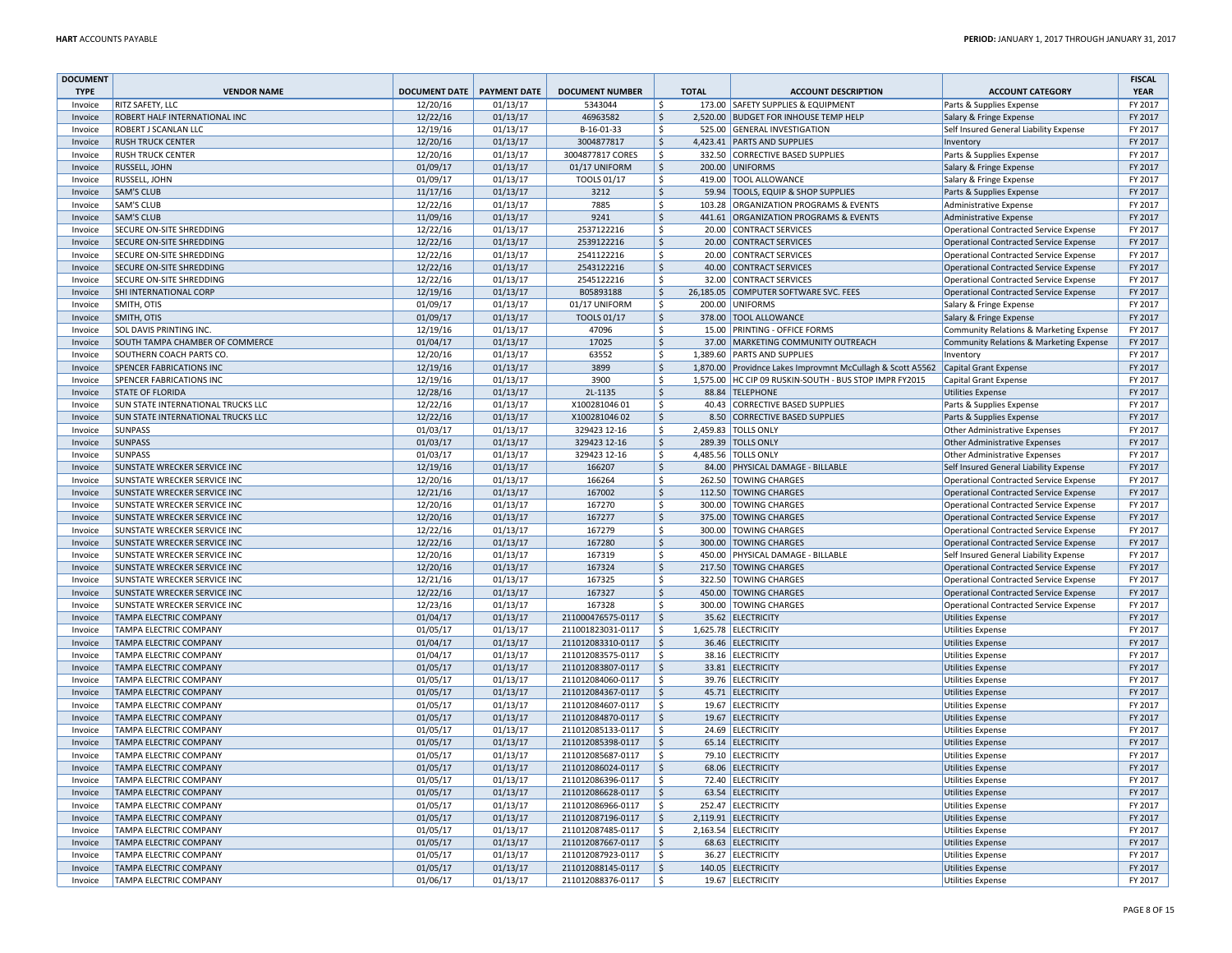| <b>DOCUMENT</b> |                                                       |                      |                     |                        |                           |              |                                           |                                        | <b>FISCAL</b> |
|-----------------|-------------------------------------------------------|----------------------|---------------------|------------------------|---------------------------|--------------|-------------------------------------------|----------------------------------------|---------------|
| <b>TYPE</b>     | <b>VENDOR NAME</b>                                    | <b>DOCUMENT DATE</b> | <b>PAYMENT DATE</b> | <b>DOCUMENT NUMBER</b> |                           | <b>TOTAL</b> | <b>ACCOUNT DESCRIPTION</b>                | <b>ACCOUNT CATEGORY</b>                | <b>YEAR</b>   |
| Invoice         | <b>TAMPA ELECTRIC COMPANY</b>                         | 01/05/17             | 01/13/17            | 211012088657-0117      | $\ddot{\mathsf{S}}$       |              | 209.29 ELECTRICITY                        | <b>Utilities Expense</b>               | FY 2017       |
| Invoice         | <b>TAMPA ELECTRIC COMPANY</b>                         | 01/06/17             | 01/13/17            | 211012088913-0117      | Ŝ.                        |              | 3,847.19 ELECTRICITY                      | Utilities Expense                      | FY 2017       |
| Invoice         | TAMPA ELECTRIC COMPANY                                | 01/06/17             | 01/13/17            | 211012089184-0117      | Ś                         |              | 73.25 ELECTRICITY                         | <b>Utilities Expense</b>               | FY 2017       |
| Invoice         | TAMPA ELECTRIC COMPANY                                | 01/06/17             | 01/13/17            | 211012089465-0117      | \$                        |              | 73.54 ELECTRICITY                         | <b>Utilities Expense</b>               | FY 2017       |
| Invoice         | <b>TAMPA ELECTRIC COMPANY</b>                         | 01/06/17             | 01/13/17            | 211012089754-0117      | <sup>S</sup>              |              | 74.85 ELECTRICITY                         | <b>Utilities Expense</b>               | FY 2017       |
| Invoice         | TAMPA ELECTRIC COMPANY                                | 01/06/17             | 01/13/17            | 211012150069-0117      | \$                        |              | 70.23 ELECTRICITY                         | <b>Utilities Expense</b>               | FY 2017       |
| Invoice         | <b>TAMPA ELECTRIC COMPANY</b>                         | 01/06/17             | 01/13/17            | 211012150341-0117      | \$                        |              | 37.51 ELECTRICITY                         | <b>Utilities Expense</b>               | FY 2017       |
| Invoice         | TAMPA ELECTRIC COMPANY                                | 01/06/17             | 01/13/17            | 211012150622-0117      | Ŝ.                        |              | 37.51 ELECTRICITY                         | <b>Utilities Expense</b>               | FY 2017       |
| Invoice         | <b>TAMPA ELECTRIC COMPANY</b>                         | 01/10/17             | 01/13/17            | 211012150812-0117      | $\ddot{\mathsf{S}}$       |              | 10,972.09 ELECTRICITY                     | <b>Utilities Expense</b>               | FY 2017       |
| Invoice         | ULINE, INC.                                           | 12/21/16             | 01/13/17            | 82971673               | \$                        |              | 183.71 SUPPLIES/OFFICE/ART/JANITORIAL     | Parts & Supplies Expense               | FY 2017       |
| Invoice         | ULINE, INC.                                           | 12/21/16             | 01/13/17            | 82972152               | $\zeta$                   |              | 126.51 SUPPLIES/OFFICE/ART/JANITORIAL     | Parts & Supplies Expense               | FY 2017       |
| Invoice         | UNIFIRST CORPORATION                                  | 12/14/16             | 01/13/17            | 914 2111134            | $\ddot{\mathsf{S}}$       |              | 28.24 UNIFORMS                            | Salary & Fringe Expense                | FY 2017       |
| Invoice         | UNIFIRST CORPORATION                                  | 12/19/16             | 01/13/17            | 914 2112543            | $\ddot{\mathsf{S}}$       |              | 11.52 CONTRACT SERVICES                   | Operational Contracted Service Expense | FY 2017       |
| Invoice         | UNIFIRST CORPORATION                                  | 12/21/16             | 01/13/17            | 914 2113665            | $\zeta$                   |              | 128.22 CONTRACT SERVICES                  | Operational Contracted Service Expense | FY 2017       |
| Invoice         | UNIFIRST CORPORATION                                  | 12/21/16             | 01/13/17            | 914 2113666            | $\zeta$                   |              | 41.83 CONTRACT SERVICES                   | Operational Contracted Service Expense | FY 2017       |
| Invoice         | UNIFIRST CORPORATION                                  | 12/21/16             | 01/13/17            | 914 2113709            | $\zeta$                   |              | 64.69 CONTRACT SERVICES                   | Operational Contracted Service Expense | FY 2017       |
| Invoice         | UNIFIRST CORPORATION                                  | 12/21/16             | 01/13/17            | 914 2113964            | $\boldsymbol{\mathsf{S}}$ |              | 42.00 UNIFORMS                            |                                        | FY 2017       |
|                 |                                                       |                      |                     |                        |                           |              |                                           | Salary & Fringe Expense                | FY 2017       |
| Invoice         | UNIFIRST CORPORATION                                  | 12/21/16             | 01/13/17            | 914 2113965            | $\zeta$                   |              | 47.25 UNIFORMS                            | Salary & Fringe Expense                |               |
| Invoice         | UNIFIRST CORPORATION                                  | 12/21/16             | 01/13/17            | 914 2113966            | $\zeta$                   |              | 141.55 UNIFORMS                           | Salary & Fringe Expense                | FY 2017       |
| Invoice         | UNIFIRST CORPORATION                                  | 12/21/16             | 01/13/17            | 914 2113967            | $\ddot{\mathsf{S}}$       |              | 21.00 UNIFORMS                            | Salary & Fringe Expense                | FY 2017       |
| Invoice         | UNIFIRST CORPORATION                                  | 12/21/16             | 01/13/17            | 914 2113968            | $\mathsf{S}$              |              | 26.25 UNIFORMS                            | Salary & Fringe Expense                | FY 2017       |
| Invoice         | UNIFIRST CORPORATION                                  | 12/21/16             | 01/13/17            | 914 2113969            | $\ddot{\mathsf{S}}$       |              | 52.50 UNIFORMS                            | Salary & Fringe Expense                | FY 2017       |
| Invoice         | UNIFIRST CORPORATION                                  | 12/21/16             | 01/13/17            | 914 2113970            | $\mathsf{S}$              |              | 54.53 UNIFORMS                            | Salary & Fringe Expense                | FY 2017       |
| Invoice         | UNIFIRST CORPORATION                                  | 12/21/16             | 01/13/17            | 914 2113971            | $\zeta$                   |              | 212.49 UNIFORMS                           | Salary & Fringe Expense                | FY 2017       |
| Invoice         | UNIFIRST CORPORATION                                  | 12/21/16             | 01/13/17            | 914 2113972            | $\mathsf{S}$              |              | 83.04 UNIFORMS                            | Salary & Fringe Expense                | FY 2017       |
| Invoice         | UNIFIRST CORPORATION                                  | 12/21/16             | 01/13/17            | 914 2113973            | <sub>S</sub>              |              | 29.90 UNIFORMS                            | Salary & Fringe Expense                | FY 2017       |
| Invoice         | UNIVERSAL PROTECTION SERVICE LLC DBA ALLIED UNIVERSAL | 11/24/16             | 01/13/17            | 6654332                | $\ddot{\mathsf{S}}$       |              | 39,575.10 SECURITY SERVICES               | Operational Contracted Service Expense | FY 2017       |
| Invoice         | <b>VERIZON WIRELESS</b>                               | 12/23/16             | 01/13/17            | 9777570447             | \$                        |              | 29,508.10 CELL PHONES                     | <b>Utilities Expense</b>               | FY 2017       |
| Invoice         | <b>VERIZON WIRELESS</b>                               | 12/23/16             | 01/13/17            | 9777579905             | $\boldsymbol{\mathsf{S}}$ |              | 1,786.52 CELL PHONES                      | <b>Utilities Expense</b>               | FY 2017       |
| Invoice         | VICKERS, LASHAWN                                      | 01/04/17             | 01/13/17            | 11/16 BUS OP EOM       | $\zeta$                   |              | 100.00 ACCOUNTS PAYABLE - MANUAL ACCRUALS | <b>Accounts Payable</b>                | FY 2017       |
| Invoice         | <b>WINTERS &amp; YONKER, PA</b>                       | 01/11/17             | 01/13/17            | B-14-10-34E            | \$                        |              | 21,750.00 CLAIMS SETTLEMENTS              | Self Insured General Liability Expense | FY 2017       |
| Invoice         | YATES, JOHN                                           | 01/09/17             | 01/13/17            | 01/17 UNIFORM          | \$                        | 200.00       | <b>UNIFORMS</b>                           | Salary & Fringe Expense                | FY 2017       |
| Invoice         | YOUNGBLOOD, GARY                                      | 01/09/17             | 01/13/17            | 01/17 UNIFORM          | $\zeta$                   |              | 200.00 UNIFORMS                           | Salary & Fringe Expense                | FY 2017       |
| Invoice         | MARR, SHAWN                                           | 01/18/17             | 01/19/17            | PPE 12/17/16           | \$                        |              | 597.47 BUSINESS TRAVEL COSTS - STAFF      | Administrative Expense                 | FY 2017       |
| Invoice         | A BALES PROFESSIONAL ASSOC                            | 01/20/17             | 01/23/17            | B-13-07-22F            | $\boldsymbol{\mathsf{S}}$ |              | 13.500.00 CLAIMS SETTLEMENTS              | Self Insured General Liability Expense | FY 2017       |
| Invoice         | AIRGAS REFRIGERANTS, INC.                             | 12/31/16             | 01/23/17            | 9941730971             | $\overline{\xi}$          |              | 206.44 TOOLS, EQUIP & SHOP SUPPLIES       | Parts & Supplies Expense               | FY 2017       |
| Invoice         | A-JANITOR'S CLOSET, INC.                              | 12/27/16             | 01/23/17            | 701923                 | $\zeta$                   | 135.00       | CHEMICALS, JANITORIAL SUPPLIES            | Inventory                              | FY 2017       |
| Invoice         | A-JANITOR'S CLOSET, INC.                              | 12/28/16             | 01/23/17            | 701948                 | $\zeta$                   |              | 1,138.08 CHEMICALS, JANITORIAL SUPPLIES   | Inventory                              | FY 2017       |
| Invoice         | AMALGAMATED TRANSIT UNION                             | 01/19/17             | 01/23/17            | PPE 01/14/17           | $\ddot{\mathsf{S}}$       | 894.80       | <b>ATU UNION DUES - EMPLOYEES</b>         | Accounts Payable                       | FY 2017       |
| Invoice         | AMALGAMATED TRANSIT UNION                             | 01/19/17             | 01/23/17            | PPE 01/14/17           | $\ddot{\mathsf{S}}$       |              | 313.18 ATU UNION DUES - EMPLOYEES         | <b>Accounts Payable</b>                | FY 2017       |
| Invoice         | AMALGAMATED TRANSIT UNION                             | 01/19/17             | 01/23/17            | PPE 01/14/17           | $\zeta$                   |              | 6,174.12 ATU UNION DUES - EMPLOYEES       | Accounts Payable                       | FY 2017       |
| Invoice         | AMALGAMATED TRANSIT UNION                             | 01/19/17             | 01/23/17            | PPE 01/14/17           | $\ddot{\mathsf{S}}$       |              | 1.85 ATU UNION DUES - EMPLOYEES           | <b>Accounts Payable</b>                | FY 2017       |
| Invoice         | AMALGAMATED TRANSIT UNION                             | 01/19/17             | 01/23/17            | PPE 01/14/17           | $\ddot{\mathsf{S}}$       |              | 33.94 ATU UNION DUES - EMPLOYEES          | <b>Accounts Payable</b>                | FY 2017       |
| Invoice         | AMALGAMATED TRANSIT UNION                             | 01/19/17             | 01/23/17            | PPE 01/17/17 ASSESS    | $\ddot{\mathsf{S}}$       |              | 200.00 ATU UNION DUES - EMPLOYEES         | <b>Accounts Payable</b>                | FY 2017       |
| Invoice         | AMALGAMATED TRANSIT UNION                             | 01/19/17             | 01/23/17            | PPE 01/17/17 ASSESS    | $\ddot{\mathsf{S}}$       |              | 70.00 ATU UNION DUES - EMPLOYEES          | <b>Accounts Payable</b>                | FY 2017       |
| Invoice         | AMALGAMATED TRANSIT UNION                             | 01/19/17             | 01/23/17            | PPE 01/17/17 ASSESS    | \$                        |              | 1,375.00 ATU UNION DUES - EMPLOYEES       | <b>Accounts Payable</b>                | FY 2017       |
| Invoice         | <b>ANCO SUPERIOR INC</b>                              | 12/30/16             | 01/23/17            | 90986                  | \$                        |              | 2,930.00 PARTS AND SUPPLIES               |                                        | FY 2017       |
| Invoice         | ARKAY ACQUISITION LLC DBA GILLIG LLC                  | 12/28/16             | 01/23/17            | 40294646               | \$                        |              | 417.96 PARTS AND SUPPLIES                 | Inventory                              | FY 2017       |
|                 |                                                       |                      |                     |                        | $\zeta$                   |              |                                           | Inventory                              | FY 2017       |
| Invoice         | ARKAY ACQUISITION LLC DBA GILLIG LLC                  | 12/28/16             | 01/23/17            | 40294647               |                           |              | 69.66 PARTS AND SUPPLIES                  | Inventory                              |               |
| Invoice         | ARKAY ACQUISITION LLC DBA GILLIG LLC                  | 12/28/16             | 01/23/17            | 40294648               | $\ddot{\mathsf{S}}$       |              | 1,234.10 PARTS AND SUPPLIES               | Inventory                              | FY 2017       |
| Invoice         | ARKAY ACQUISITION LLC DBA GILLIG LLC                  | 12/29/16             | 01/23/17            | 40295124               | $\ddot{\mathsf{S}}$       |              | 246.82 PARTS AND SUPPLIES                 | Inventory                              | FY 2017       |
| Invoice         | ARKAY ACQUISITION LLC DBA GILLIG LLC                  | 12/29/16             | 01/23/17            | 40295125               | $\ddot{\mathsf{S}}$       | 216.00       | CORRECTIVE BASED SUPPLIES                 | Parts & Supplies Expense               | FY 2017       |
| Invoice         | ARKAY ACQUISITION LLC DBA GILLIG LLC                  | 12/30/16             | 01/23/17            | 40295520               | $\zeta$                   |              | 2,978.58 PARTS AND SUPPLIES               | Inventory                              | FY 2017       |
| Invoice         | ARKAY ACQUISITION LLC DBA GILLIG LLC                  | 12/30/16             | 01/23/17            | 40295521               | $\zeta$                   |              | 2,620.00 PARTS AND SUPPLIES               | Inventory                              | FY 2017       |
| Invoice         | ARKAY ACQUISITION LLC DBA GILLIG LLC                  | 12/29/16             | 01/23/17            | 5038848                | $\zeta$                   | 30.80        | CORRECTIVE BASED SUPPLIES                 | Parts & Supplies Expense               | FY 2017       |
| Invoice         | ARROW SHEET METAL WORKS INC                           | 12/29/16             | 01/23/17            | 40772                  | $\zeta$                   | 40.00        | <b>CORRECTIVE BASED SUPPLIES</b>          | Parts & Supplies Expense               | FY 2017       |
| Invoice         | ASKREPLY INC / B2GNOW                                 | 12/08/16             | 01/23/17            | 16120807               | \$                        |              | 19,900.00 PROFESSIONAL SERVICE FEES       | Administrative Contract Services       | FY 2017       |
| Invoice         | <b>AURICO REPORTS LLC</b>                             | 12/31/16             | 01/23/17            | AUR1009337             | \$                        |              | 1,392.10 EMPLOYMENT PROCESS SERVICES      | Administrative Contract Services       | FY 2017       |
| Invoice         | <b>AUTONATION SSC</b>                                 | 12/26/16             | 01/23/17            | 7289284                | $\zeta$                   |              | 113.78 CORRECTIVE BASED SUPPLIES          | Parts & Supplies Expense               | FY 2017       |
| Invoice         | <b>AUTONATION SSC</b>                                 | 12/26/16             | 01/23/17            | 7289619                | $\ddot{\mathsf{S}}$       | 354.25       | <b>CORRECTIVE BASED SUPPLIES</b>          | Parts & Supplies Expense               | FY 2017       |
| Invoice         | <b>AUTONATION SSC</b>                                 | 12/27/16             | 01/23/17            | 7290919                | $\zeta$                   | 94.18        | <b>CORRECTIVE BASED SUPPLIES</b>          | Parts & Supplies Expense               | FY 2017       |
| Invoice         | <b>AUTONATION SSC</b>                                 | 12/27/16             | 01/23/17            | 7290932                | $\zeta$                   |              | 63.46 CORRECTIVE BASED SUPPLIES           | Parts & Supplies Expense               | FY 2017       |
| Invoice         | <b>AUTONATION SSC</b>                                 | 12/28/16             | 01/23/17            | 7291395                | $\mathsf{S}$              |              | 39.40 CORRECTIVE BASED SUPPLIES           | Parts & Supplies Expense               | FY 2017       |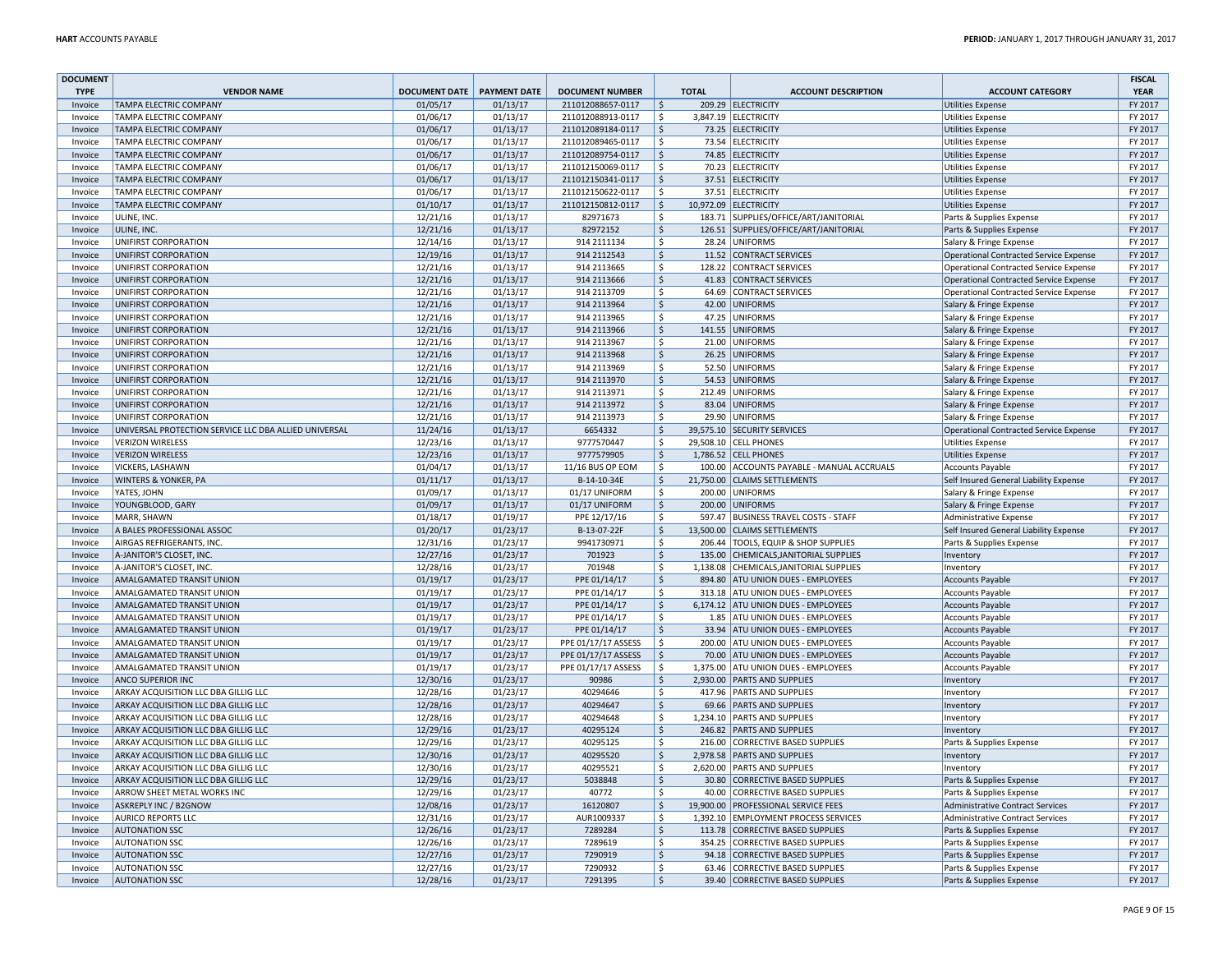| <b>TYPE</b><br><b>VENDOR NAME</b><br><b>DOCUMENT DATE</b><br><b>PAYMENT DATE</b><br><b>DOCUMENT NUMBER</b><br><b>TOTAL</b><br><b>ACCOUNT DESCRIPTION</b><br><b>ACCOUNT CATEGORY</b><br><b>YEAR</b><br>343.51 CORRECTIVE BASED SUPPLIES<br>FY 2017<br><b>AUTONATION SSC</b><br>12/30/16<br>01/23/17<br>7294375<br>\$<br>Parts & Supplies Expense<br>Invoice<br><b>AUTONATION SSC</b><br>12/30/16<br>01/23/17<br>7295118<br>$\zeta$<br>FY 2017<br>Invoice<br>248.30 CORRECTIVE BASED SUPPLIES<br>Parts & Supplies Expense<br>$\mathsf{S}$<br>12/27/16<br>01/23/17<br>FY 2017<br>Invoice<br><b>AUTONATION SSC</b><br>776859<br>175.06 CORRECTIVE BASED SUPPLIES<br>Parts & Supplies Expense<br>01/05/17<br>01/23/17<br>16120011724<br>$\zeta$<br>6,681.57 BANKING FEES<br>FY 2017<br><b>BANK OF AMERICA</b><br>Invoice<br>Administrative Expense<br>12/28/16<br>01/23/17<br>\$<br>1,044.00 LEGAL FEES<br>FY 2017<br>Invoice<br><b>BELL &amp; ROPER, PA</b><br>49764<br>Insurance Premiums & Actuarial Study<br>FY 2017<br>12/28/16<br>01/23/17<br>481433<br>$\zeta$<br>462.00 ENGINE OIL (OIL & LUBE)<br>BEST LINE OIL CO., INC.<br>Invoice<br>Fuel and Oil Expense<br>12/27/16<br>01/23/17<br>150078-12<br>\$<br>7,000.00 CONSULTANT FEES<br>FY 2017<br>Invoice<br>CAMBRIDGE SYSTEMATICS INC<br><b>Administrative Contract Services</b><br>CHARTER COMMUNICATIONS INC DBA SPECTRUM<br>01/10/17<br>01/23/17<br>042451601011017<br>$\zeta$<br>108.57 CABLE TELEVISION SERVICES<br>FY 2017<br>Invoice<br><b>Utilities Expense</b><br>12/27/16<br>01/23/17<br>7086510<br>\$<br>345.00 WEB HOSTING SERVICES<br>FY 2017<br><b>CISCO SYSTEMS INC</b><br><b>Operational Contracted Service Expense</b><br>Invoice<br>$\zeta$<br><b>CITY OF TAMPA UTILITIES</b><br>01/13/17<br>01/23/17<br>0117/0051261<br>4.95 WATER, SEWER & GARBAGE<br>FY 2017<br>Invoice<br><b>Utilities Expense</b><br>01/13/17<br>01/23/17<br>0117/0051369-2<br>\$<br>FY 2017<br><b>CITY OF TAMPA UTILITIES</b><br>50.83 WATER, SEWER & GARBAGE<br>Invoice<br><b>Utilities Expense</b><br><b>CITY OF TAMPA UTILITIES</b><br>01/13/17<br>01/23/17<br>0117/0051487<br>$\zeta$<br>8.25 WATER, SEWER & GARBAGE<br>FY 2017<br>Invoice<br><b>Utilities Expense</b><br>01/13/17<br>01/23/17<br>0117/0307517-1<br><b>S</b><br>FY 2017<br><b>CITY OF TAMPA UTILITIES</b><br>590.64 WATER, SEWER & GARBAGE<br>Invoice<br><b>Utilities Expense</b><br>01/13/17<br>$\zeta$<br>FY 2017<br><b>CITY OF TAMPA UTILITIES</b><br>01/23/17<br>0117/0307517-2<br>111.60 WATER, SEWER & GARBAGE<br>Invoice<br><b>Utilities Expense</b><br><b>CITY OF TAMPA UTILITIES</b><br>01/13/17<br>01/23/17<br>0117/0307517-3<br>\$<br>468.78 WATER, SEWER & GARBAGE<br>FY 2017<br>Invoice<br><b>Utilities Expense</b><br>01/12/17<br>$\zeta$<br>FY 2017<br><b>CITY OF TAMPA UTILITIES</b><br>01/23/17<br>0117/0314931<br>156.19 WATER, SEWER & GARBAGE<br>Invoice<br><b>Utilities Expense</b><br>01/13/17<br><b>CITY OF TAMPA UTILITIES</b><br>01/23/17<br>0117/0326315<br>\$<br>7.50 WATER, SEWER & GARBAGE<br>FY 2017<br>Invoice<br><b>Utilities Expense</b><br>01/17/17<br>01/23/17<br>0117/0390311<br>$\zeta$<br>FY 2017<br>Invoice<br><b>CITY OF TAMPA UTILITIES</b><br>1,023.95 WATER, SEWER & GARBAGE<br><b>Utilities Expense</b><br>01/23/17<br>$\dot{\mathsf{s}}$<br>FY 2017<br><b>CLASS C SOLUTIONS GROUP</b><br>12/30/16<br>51991402<br>197.94 TOOLS, EQUIP & SHOP SUPPLIES<br>Parts & Supplies Expense<br>Invoice<br>12/28/16<br>01/23/17<br>$\zeta$<br>154.26 CORRECTIVE BASED SUPPLIES<br>FY 2017<br>Invoice<br><b>CLASS C SOLUTIONS GROUP</b><br>8940265003<br>Parts & Supplies Expense<br>12/27/16<br>$\mathsf{\hat{S}}$<br>FY 2017<br><b>CLASS C SOLUTIONS GROUP</b><br>01/23/17<br>8960726002<br>47.60 CORRECTIVE BASED SUPPLIES<br>Invoice<br>Parts & Supplies Expense<br>12/30/16<br>$\zeta$<br>FY 2017<br><b>CLASS C SOLUTIONS GROUP</b><br>01/23/17<br>8976886005<br>106.81 CORRECTIVE BASED SUPPLIES<br>Parts & Supplies Expense<br>Invoice<br>$\mathsf{\hat{S}}$<br><b>CLASS C SOLUTIONS GROUP</b><br>12/29/16<br>01/23/17<br>8980627001<br>237.98 CORRECTIVE BASED SUPPLIES<br>FY 2017<br>Invoice<br>Parts & Supplies Expense<br>12/27/16<br>$\zeta$<br>FY 2017<br><b>CLASS C SOLUTIONS GROUP</b><br>01/23/17<br>653.66 CORRECTIVE BASED SUPPLIES<br>Invoice<br>8980630001<br>Parts & Supplies Expense<br>12/29/16<br>01/23/17<br>\$<br>267.88 CORRECTIVE BASED SUPPLIES<br>FY 2017<br>Invoice<br><b>CLASS C SOLUTIONS GROUP</b><br>8986088001<br>Parts & Supplies Expense<br>01/13/17<br>01/23/17<br>$\zeta$<br>FY 2017<br><b>CLASS C SOLUTIONS GROUP</b><br>100.52 TOOLS, EQUIP & SHOP SUPPLIES<br>Invoice<br>8986233001<br>Parts & Supplies Expense<br><b>CLASS C SOLUTIONS GROUP</b><br>12/29/16<br>01/23/17<br>8986318001<br>\$<br>726.69 CORRECTIVE BASED SUPPLIES<br>FY 2017<br>Invoice<br>Parts & Supplies Expense<br><b>CLASS C SOLUTIONS GROUP</b><br>12/29/16<br>01/23/17<br>8986607001<br>$\zeta$<br>407.87 CORRECTIVE BASED SUPPLIES<br>FY 2017<br>Invoice<br>Parts & Supplies Expense<br>12/30/16<br>01/23/17<br>$\dot{\mathsf{s}}$<br>FY 2017<br>CLIFTONLARSONALLEN LLP<br>1412557<br>8,500.00 OPERATING CONTINGENCY<br>Invoice<br>Other Administrative Expenses<br>01/19/17<br>01/23/17<br>$\boldsymbol{\mathsf{S}}$<br>FY 2017<br>Invoice<br><b>COLE COUNTY CIRCUIT COURT</b><br>PPE 01/14/17<br>93.30 ACCOUNTS PAYABLE - MANUAL ACCRUALS<br><b>Accounts Payable</b><br>12/28/16<br>01/23/17<br>S.<br>3,249.00 CLAIM SERVICING FEES<br>FY 2017<br>Invoice<br>COMMERCIAL RISK MANAGEMENT INC<br>12-9931<br>Self Insured Workers' Compensation Expense<br>FY 2017<br>COMMUNICATIONS SUPPLY CORPORATION<br>11/23/16<br>01/23/17<br>212031<br>$\zeta$<br>248.16 PARTS AND SUPPLIES<br>Invoice<br>Inventory<br>FY 2017<br>CREATIVE BUS SALES, INC D/B/A TRANSIT PLUS<br>12/02/16<br>01/23/17<br>5100709<br>\$<br>95.03 CORRECTIVE BASED SUPPLIES<br>Invoice<br>Parts & Supplies Expense<br>12/30/16<br>6018704<br>$\boldsymbol{\mathsf{S}}$<br>FY 2017<br>CREATIVE BUS SALES, INC D/B/A TRANSIT PLUS<br>01/23/17<br>172.89 CORRECTIVE BASED SUPPLIES<br>Invoice<br>Parts & Supplies Expense<br>12/29/16<br>01/23/17<br>$\mathsf{S}$<br>FY 2017<br>Invoice<br>CREATIVE BUS SALES, INC D/B/A TRANSIT PLUS<br>6018708A<br>210.00 CORRECTIVE BASED SUPPLIES<br>Parts & Supplies Expense<br>12/28/16<br>01/23/17<br>011-84368<br>$\zeta$<br>FY 2017<br>CUMMINS INC DBA CUMMINS POWER SOUTH<br>901.40 CORRECTIVE BASED SUPPLIES<br>Invoice<br>Parts & Supplies Expense<br>12/29/16<br>01/23/17<br>\$<br>FY 2017<br>DADE PAPER COMPANY<br>10972125<br>1,053.50 CHEMICALS, JANITORIAL SUPPLIES<br>Invoice<br>Inventory<br>12/30/16<br>$\zeta$<br>FY 2017<br><b>DESIGNLAB INC</b><br>01/23/17<br>213204<br>1,345.70 UNIFORMS<br>Salary & Fringe Expense<br>Invoice<br>12/30/16<br>01/23/17<br><b>S</b><br>4,902.65 UNIFORMS<br>FY 2017<br><b>DESIGNLAB INC</b><br>213204<br>Invoice<br>Salary & Fringe Expense<br>DIVERSIFIED BUSINESS MACHINES, INC.<br>12/27/16<br>01/23/17<br>34215<br>$\zeta$<br>2,391.28 SUPPLIES/OFFICE/ART/JANITORIAL<br>FY 2017<br>Invoice<br>Parts & Supplies Expense<br>12/30/16<br>FY 2017<br><b>DURATECH SAFETY LLC</b><br>01/23/17<br>001 HART<br>\$<br>6,898.00 FACILITY REPAIRS & MAINTENANCE<br>Invoice<br><b>Operational Contracted Service Expense</b><br>ENVIRONMENTAL REMEDIATION SERVICES INC<br>12/30/16<br>01/23/17<br>1623402<br>$\zeta$<br>5,503.25 CONTRACT SERVICES<br>FY 2017<br><b>Operational Contracted Service Expense</b><br>Invoice<br>$\overline{\xi}$<br>01/10/17<br>01/23/17<br>FY 2017<br>FIDELITY NATIONAL INFORMATION SERVICES, INC.<br>34388002<br>920.48 BANKING FEES<br>Invoice<br><b>Administrative Expense</b><br>12/31/16<br>01/23/17<br>16Q1S1252115298<br>$\zeta$<br>FY 2017<br>FLORIDA DEPT OF FINANCIAL SERVICES<br>6,576.39 ASSESSMENT FEES<br>Invoice<br>Self Insured Workers' Compensation Expense<br>01/09/17<br>01/23/17<br>012017MVRS<br>5,248.00 CONTRACT SERVICES<br>FY 2017<br>Invoice<br>FLORIDA DEPT OF HIGHWAY SAFETY & MOTOR VEHICLES<br>\$<br><b>Administrative Contract Services</b><br>FY 2017<br>01/07/17<br>01/23/17<br>0117/6216583<br>$\zeta$<br>191.71 TELEPHONE<br>Invoice<br><b>FRONTIER FLORIDA LLC</b><br><b>Utilities Expense</b><br><b>FRONTIER FLORIDA LLC</b><br>12/25/16<br>01/23/17<br>1216/2251629<br>\$<br>59.79 TELEPHONE<br>FY 2017<br>Invoice<br><b>Utilities Expense</b><br><b>FRONTIER FLORIDA LLC</b><br>12/25/16<br>01/23/17<br>1216/6264349<br>$\zeta$<br>54.73 TELEPHONE<br>FY 2017<br>Invoice<br><b>Utilities Expense</b><br>$\mathsf{S}$<br>FY 2017<br>12/27/16<br>01/23/17<br>90113024<br><b>GENFARE</b><br>645.09 CORRECTIVE BASED SUPPLIES<br>Invoice<br>Parts & Supplies Expense<br>12/27/16<br>01/23/17<br>$\zeta$<br>FY 2017<br>Invoice<br><b>GENFARE</b><br>90113025<br>77.69 CORRECTIVE BASED SUPPLIES<br>Parts & Supplies Expense<br>12/29/16<br>01/23/17<br>35.52 PARTS AND SUPPLIES<br>FY 2017<br>Invoice<br><b>GENUINE PARTS CO</b><br>800720<br>\$<br>Inventory<br><b>GENUINE PARTS CO</b><br>12/29/16<br>01/23/17<br>800722<br>$\zeta$<br>159.84 PARTS AND SUPPLIES<br>FY 2017<br>Invoice<br>Inventory<br><b>GENUINE PARTS CO</b><br>01/16/17<br>01/23/17<br>803303<br>\$<br>89.14 CORRECTIVE BASED SUPPLIES<br>FY 2017<br>Invoice<br>Parts & Supplies Expense<br>FY 2017<br><b>GENUINE PARTS CO.</b><br>01/16/17<br>01/23/17<br>803314<br>$\zeta$<br>22.78 CORRECTIVE BASED SUPPLIES<br>Invoice<br>Parts & Supplies Expense<br>$\mathsf{\hat{S}}$<br><b>GENUINE PARTS CO</b><br>01/13/17<br>01/23/17<br>888251<br>126.74 CORRECTIVE BASED SUPPLIES<br>FY 2017<br>Invoice<br>Parts & Supplies Expense<br>$\zeta$<br>01/13/17<br>01/23/17<br>888492<br>FY 2017<br>Invoice<br><b>GENUINE PARTS CO</b><br>289.55 CORRECTIVE BASED SUPPLIES<br>Parts & Supplies Expense<br>12/20/16<br>01/23/17<br>\$<br>FY 2017<br>GOODYEAR TIRE & RUBBER CO<br>0080454308<br>1,582.65 GAIN ON SALE OF CAPITAL EQUIPMENT<br>Invoice<br>Other System Revenue<br>12/28/16<br>01/23/17<br>9315575929<br>$\zeta$<br>258.25 CORRECTIVE BASED SUPPLIES<br>FY 2017<br>Invoice<br><b>GRAINGER</b><br>Parts & Supplies Expense<br>12/27/16<br>01/23/17<br><b>S</b><br>FY 2017<br><b>GRAINGER</b><br>9316012955<br>799.67 CORRECTIVE BASED SUPPLIES<br>Invoice<br>Parts & Supplies Expense<br><b>GRAINGER</b><br>12/27/16<br>01/23/17<br>9316012963<br>$\zeta$<br>202.90 CORRECTIVE BASED SUPPLIES<br>FY 2017<br>Invoice<br>Parts & Supplies Expense<br>12/27/16<br>FY 2017<br><b>GRAINGER</b><br>01/23/17<br>9316012971<br>\$<br>52.62 CORRECTIVE BASED SUPPLIES<br>Parts & Supplies Expense<br>Invoice<br>01/19/17<br>$\zeta$<br>FY 2017<br><b>HIDAY &amp; RICKE PA</b><br>01/23/17<br>PPE 01/14/17<br>66.50 ACCOUNTS PAYABLE - MANUAL ACCRUALS<br><b>Accounts Payable</b><br>Invoice<br>1,250.00 MARKETING COMMUNITY SPONSORSHIPS | <b>DOCUMENT</b> |                                               |          |          |                |    |                                         | <b>FISCAL</b> |
|---------------------------------------------------------------------------------------------------------------------------------------------------------------------------------------------------------------------------------------------------------------------------------------------------------------------------------------------------------------------------------------------------------------------------------------------------------------------------------------------------------------------------------------------------------------------------------------------------------------------------------------------------------------------------------------------------------------------------------------------------------------------------------------------------------------------------------------------------------------------------------------------------------------------------------------------------------------------------------------------------------------------------------------------------------------------------------------------------------------------------------------------------------------------------------------------------------------------------------------------------------------------------------------------------------------------------------------------------------------------------------------------------------------------------------------------------------------------------------------------------------------------------------------------------------------------------------------------------------------------------------------------------------------------------------------------------------------------------------------------------------------------------------------------------------------------------------------------------------------------------------------------------------------------------------------------------------------------------------------------------------------------------------------------------------------------------------------------------------------------------------------------------------------------------------------------------------------------------------------------------------------------------------------------------------------------------------------------------------------------------------------------------------------------------------------------------------------------------------------------------------------------------------------------------------------------------------------------------------------------------------------------------------------------------------------------------------------------------------------------------------------------------------------------------------------------------------------------------------------------------------------------------------------------------------------------------------------------------------------------------------------------------------------------------------------------------------------------------------------------------------------------------------------------------------------------------------------------------------------------------------------------------------------------------------------------------------------------------------------------------------------------------------------------------------------------------------------------------------------------------------------------------------------------------------------------------------------------------------------------------------------------------------------------------------------------------------------------------------------------------------------------------------------------------------------------------------------------------------------------------------------------------------------------------------------------------------------------------------------------------------------------------------------------------------------------------------------------------------------------------------------------------------------------------------------------------------------------------------------------------------------------------------------------------------------------------------------------------------------------------------------------------------------------------------------------------------------------------------------------------------------------------------------------------------------------------------------------------------------------------------------------------------------------------------------------------------------------------------------------------------------------------------------------------------------------------------------------------------------------------------------------------------------------------------------------------------------------------------------------------------------------------------------------------------------------------------------------------------------------------------------------------------------------------------------------------------------------------------------------------------------------------------------------------------------------------------------------------------------------------------------------------------------------------------------------------------------------------------------------------------------------------------------------------------------------------------------------------------------------------------------------------------------------------------------------------------------------------------------------------------------------------------------------------------------------------------------------------------------------------------------------------------------------------------------------------------------------------------------------------------------------------------------------------------------------------------------------------------------------------------------------------------------------------------------------------------------------------------------------------------------------------------------------------------------------------------------------------------------------------------------------------------------------------------------------------------------------------------------------------------------------------------------------------------------------------------------------------------------------------------------------------------------------------------------------------------------------------------------------------------------------------------------------------------------------------------------------------------------------------------------------------------------------------------------------------------------------------------------------------------------------------------------------------------------------------------------------------------------------------------------------------------------------------------------------------------------------------------------------------------------------------------------------------------------------------------------------------------------------------------------------------------------------------------------------------------------------------------------------------------------------------------------------------------------------------------------------------------------------------------------------------------------------------------------------------------------------------------------------------------------------------------------------------------------------------------------------------------------------------------------------------------------------------------------------------------------------------------------------------------------------------------------------------------------------------------------------------------------------------------------------------------------------------------------------------------------------------------------------------------------------------------------------------------------------------------------------------------------------------------------------------------------------------------------------------------------------------------------------------------------------------------------------------------------------------------------------------------------------------------------------------------------------------------------------------------------------------------------------------------------------------------------------------------------------------------------------------------------------------------------------------------------------------------------------------------------------------------------------------------------------------------------------------------------------------------------------------------------------------------------------------------------------------------------------------------------------------------------------------------------------------------------------------------------------------------------------------------------------------------------------------------------------------------------------------------------------------------------------------------------------------------------------------------------------------------------------------------------------------------------------------------------------------------------------------------------------------------------------------------------------------------------------------------------------------------------------------------------------------------------------------------------------------------------------------------------------------------------------------------------------------------------------------------------------------------------------------------------------------------------------------------------------------------------------------------------------------------------------------------------------------------------------------------------------------------------------------------------------------------------------------------------------------------------------------------------------------------------------------------------------------------------------------------------------------------------------------------------------------------------------------------------------------------------------------------------------------------------------------------------------------------------------------------------------------------------------------------------------------------------------|-----------------|-----------------------------------------------|----------|----------|----------------|----|-----------------------------------------|---------------|
|                                                                                                                                                                                                                                                                                                                                                                                                                                                                                                                                                                                                                                                                                                                                                                                                                                                                                                                                                                                                                                                                                                                                                                                                                                                                                                                                                                                                                                                                                                                                                                                                                                                                                                                                                                                                                                                                                                                                                                                                                                                                                                                                                                                                                                                                                                                                                                                                                                                                                                                                                                                                                                                                                                                                                                                                                                                                                                                                                                                                                                                                                                                                                                                                                                                                                                                                                                                                                                                                                                                                                                                                                                                                                                                                                                                                                                                                                                                                                                                                                                                                                                                                                                                                                                                                                                                                                                                                                                                                                                                                                                                                                                                                                                                                                                                                                                                                                                                                                                                                                                                                                                                                                                                                                                                                                                                                                                                                                                                                                                                                                                                                                                                                                                                                                                                                                                                                                                                                                                                                                                                                                                                                                                                                                                                                                                                                                                                                                                                                                                                                                                                                                                                                                                                                                                                                                                                                                                                                                                                                                                                                                                                                                                                                                                                                                                                                                                                                                                                                                                                                                                                                                                                                                                                                                                                                                                                                                                                                                                                                                                                                                                                                                                                                                                                                                                                                                                                                                                                                                                                                                                                                                                                                                                                                                                                                                                                                                                                                                                                                                                                                                                                                                                                                                                                                                                                                                                                                                                                                                                                                                                                                                                                                                                                                                                                                                                                                                                                                                                                                                                                                                                                                                                                                                                                                                                                                                                                                                                                                                                                                                                                                                                                                                                                                                                                                                                                                                             |                 |                                               |          |          |                |    |                                         |               |
|                                                                                                                                                                                                                                                                                                                                                                                                                                                                                                                                                                                                                                                                                                                                                                                                                                                                                                                                                                                                                                                                                                                                                                                                                                                                                                                                                                                                                                                                                                                                                                                                                                                                                                                                                                                                                                                                                                                                                                                                                                                                                                                                                                                                                                                                                                                                                                                                                                                                                                                                                                                                                                                                                                                                                                                                                                                                                                                                                                                                                                                                                                                                                                                                                                                                                                                                                                                                                                                                                                                                                                                                                                                                                                                                                                                                                                                                                                                                                                                                                                                                                                                                                                                                                                                                                                                                                                                                                                                                                                                                                                                                                                                                                                                                                                                                                                                                                                                                                                                                                                                                                                                                                                                                                                                                                                                                                                                                                                                                                                                                                                                                                                                                                                                                                                                                                                                                                                                                                                                                                                                                                                                                                                                                                                                                                                                                                                                                                                                                                                                                                                                                                                                                                                                                                                                                                                                                                                                                                                                                                                                                                                                                                                                                                                                                                                                                                                                                                                                                                                                                                                                                                                                                                                                                                                                                                                                                                                                                                                                                                                                                                                                                                                                                                                                                                                                                                                                                                                                                                                                                                                                                                                                                                                                                                                                                                                                                                                                                                                                                                                                                                                                                                                                                                                                                                                                                                                                                                                                                                                                                                                                                                                                                                                                                                                                                                                                                                                                                                                                                                                                                                                                                                                                                                                                                                                                                                                                                                                                                                                                                                                                                                                                                                                                                                                                                                                                                                             |                 |                                               |          |          |                |    |                                         |               |
|                                                                                                                                                                                                                                                                                                                                                                                                                                                                                                                                                                                                                                                                                                                                                                                                                                                                                                                                                                                                                                                                                                                                                                                                                                                                                                                                                                                                                                                                                                                                                                                                                                                                                                                                                                                                                                                                                                                                                                                                                                                                                                                                                                                                                                                                                                                                                                                                                                                                                                                                                                                                                                                                                                                                                                                                                                                                                                                                                                                                                                                                                                                                                                                                                                                                                                                                                                                                                                                                                                                                                                                                                                                                                                                                                                                                                                                                                                                                                                                                                                                                                                                                                                                                                                                                                                                                                                                                                                                                                                                                                                                                                                                                                                                                                                                                                                                                                                                                                                                                                                                                                                                                                                                                                                                                                                                                                                                                                                                                                                                                                                                                                                                                                                                                                                                                                                                                                                                                                                                                                                                                                                                                                                                                                                                                                                                                                                                                                                                                                                                                                                                                                                                                                                                                                                                                                                                                                                                                                                                                                                                                                                                                                                                                                                                                                                                                                                                                                                                                                                                                                                                                                                                                                                                                                                                                                                                                                                                                                                                                                                                                                                                                                                                                                                                                                                                                                                                                                                                                                                                                                                                                                                                                                                                                                                                                                                                                                                                                                                                                                                                                                                                                                                                                                                                                                                                                                                                                                                                                                                                                                                                                                                                                                                                                                                                                                                                                                                                                                                                                                                                                                                                                                                                                                                                                                                                                                                                                                                                                                                                                                                                                                                                                                                                                                                                                                                                                                             |                 |                                               |          |          |                |    |                                         |               |
|                                                                                                                                                                                                                                                                                                                                                                                                                                                                                                                                                                                                                                                                                                                                                                                                                                                                                                                                                                                                                                                                                                                                                                                                                                                                                                                                                                                                                                                                                                                                                                                                                                                                                                                                                                                                                                                                                                                                                                                                                                                                                                                                                                                                                                                                                                                                                                                                                                                                                                                                                                                                                                                                                                                                                                                                                                                                                                                                                                                                                                                                                                                                                                                                                                                                                                                                                                                                                                                                                                                                                                                                                                                                                                                                                                                                                                                                                                                                                                                                                                                                                                                                                                                                                                                                                                                                                                                                                                                                                                                                                                                                                                                                                                                                                                                                                                                                                                                                                                                                                                                                                                                                                                                                                                                                                                                                                                                                                                                                                                                                                                                                                                                                                                                                                                                                                                                                                                                                                                                                                                                                                                                                                                                                                                                                                                                                                                                                                                                                                                                                                                                                                                                                                                                                                                                                                                                                                                                                                                                                                                                                                                                                                                                                                                                                                                                                                                                                                                                                                                                                                                                                                                                                                                                                                                                                                                                                                                                                                                                                                                                                                                                                                                                                                                                                                                                                                                                                                                                                                                                                                                                                                                                                                                                                                                                                                                                                                                                                                                                                                                                                                                                                                                                                                                                                                                                                                                                                                                                                                                                                                                                                                                                                                                                                                                                                                                                                                                                                                                                                                                                                                                                                                                                                                                                                                                                                                                                                                                                                                                                                                                                                                                                                                                                                                                                                                                                                                             |                 |                                               |          |          |                |    |                                         |               |
|                                                                                                                                                                                                                                                                                                                                                                                                                                                                                                                                                                                                                                                                                                                                                                                                                                                                                                                                                                                                                                                                                                                                                                                                                                                                                                                                                                                                                                                                                                                                                                                                                                                                                                                                                                                                                                                                                                                                                                                                                                                                                                                                                                                                                                                                                                                                                                                                                                                                                                                                                                                                                                                                                                                                                                                                                                                                                                                                                                                                                                                                                                                                                                                                                                                                                                                                                                                                                                                                                                                                                                                                                                                                                                                                                                                                                                                                                                                                                                                                                                                                                                                                                                                                                                                                                                                                                                                                                                                                                                                                                                                                                                                                                                                                                                                                                                                                                                                                                                                                                                                                                                                                                                                                                                                                                                                                                                                                                                                                                                                                                                                                                                                                                                                                                                                                                                                                                                                                                                                                                                                                                                                                                                                                                                                                                                                                                                                                                                                                                                                                                                                                                                                                                                                                                                                                                                                                                                                                                                                                                                                                                                                                                                                                                                                                                                                                                                                                                                                                                                                                                                                                                                                                                                                                                                                                                                                                                                                                                                                                                                                                                                                                                                                                                                                                                                                                                                                                                                                                                                                                                                                                                                                                                                                                                                                                                                                                                                                                                                                                                                                                                                                                                                                                                                                                                                                                                                                                                                                                                                                                                                                                                                                                                                                                                                                                                                                                                                                                                                                                                                                                                                                                                                                                                                                                                                                                                                                                                                                                                                                                                                                                                                                                                                                                                                                                                                                                                             |                 |                                               |          |          |                |    |                                         |               |
|                                                                                                                                                                                                                                                                                                                                                                                                                                                                                                                                                                                                                                                                                                                                                                                                                                                                                                                                                                                                                                                                                                                                                                                                                                                                                                                                                                                                                                                                                                                                                                                                                                                                                                                                                                                                                                                                                                                                                                                                                                                                                                                                                                                                                                                                                                                                                                                                                                                                                                                                                                                                                                                                                                                                                                                                                                                                                                                                                                                                                                                                                                                                                                                                                                                                                                                                                                                                                                                                                                                                                                                                                                                                                                                                                                                                                                                                                                                                                                                                                                                                                                                                                                                                                                                                                                                                                                                                                                                                                                                                                                                                                                                                                                                                                                                                                                                                                                                                                                                                                                                                                                                                                                                                                                                                                                                                                                                                                                                                                                                                                                                                                                                                                                                                                                                                                                                                                                                                                                                                                                                                                                                                                                                                                                                                                                                                                                                                                                                                                                                                                                                                                                                                                                                                                                                                                                                                                                                                                                                                                                                                                                                                                                                                                                                                                                                                                                                                                                                                                                                                                                                                                                                                                                                                                                                                                                                                                                                                                                                                                                                                                                                                                                                                                                                                                                                                                                                                                                                                                                                                                                                                                                                                                                                                                                                                                                                                                                                                                                                                                                                                                                                                                                                                                                                                                                                                                                                                                                                                                                                                                                                                                                                                                                                                                                                                                                                                                                                                                                                                                                                                                                                                                                                                                                                                                                                                                                                                                                                                                                                                                                                                                                                                                                                                                                                                                                                                                             |                 |                                               |          |          |                |    |                                         |               |
|                                                                                                                                                                                                                                                                                                                                                                                                                                                                                                                                                                                                                                                                                                                                                                                                                                                                                                                                                                                                                                                                                                                                                                                                                                                                                                                                                                                                                                                                                                                                                                                                                                                                                                                                                                                                                                                                                                                                                                                                                                                                                                                                                                                                                                                                                                                                                                                                                                                                                                                                                                                                                                                                                                                                                                                                                                                                                                                                                                                                                                                                                                                                                                                                                                                                                                                                                                                                                                                                                                                                                                                                                                                                                                                                                                                                                                                                                                                                                                                                                                                                                                                                                                                                                                                                                                                                                                                                                                                                                                                                                                                                                                                                                                                                                                                                                                                                                                                                                                                                                                                                                                                                                                                                                                                                                                                                                                                                                                                                                                                                                                                                                                                                                                                                                                                                                                                                                                                                                                                                                                                                                                                                                                                                                                                                                                                                                                                                                                                                                                                                                                                                                                                                                                                                                                                                                                                                                                                                                                                                                                                                                                                                                                                                                                                                                                                                                                                                                                                                                                                                                                                                                                                                                                                                                                                                                                                                                                                                                                                                                                                                                                                                                                                                                                                                                                                                                                                                                                                                                                                                                                                                                                                                                                                                                                                                                                                                                                                                                                                                                                                                                                                                                                                                                                                                                                                                                                                                                                                                                                                                                                                                                                                                                                                                                                                                                                                                                                                                                                                                                                                                                                                                                                                                                                                                                                                                                                                                                                                                                                                                                                                                                                                                                                                                                                                                                                                                                             |                 |                                               |          |          |                |    |                                         |               |
|                                                                                                                                                                                                                                                                                                                                                                                                                                                                                                                                                                                                                                                                                                                                                                                                                                                                                                                                                                                                                                                                                                                                                                                                                                                                                                                                                                                                                                                                                                                                                                                                                                                                                                                                                                                                                                                                                                                                                                                                                                                                                                                                                                                                                                                                                                                                                                                                                                                                                                                                                                                                                                                                                                                                                                                                                                                                                                                                                                                                                                                                                                                                                                                                                                                                                                                                                                                                                                                                                                                                                                                                                                                                                                                                                                                                                                                                                                                                                                                                                                                                                                                                                                                                                                                                                                                                                                                                                                                                                                                                                                                                                                                                                                                                                                                                                                                                                                                                                                                                                                                                                                                                                                                                                                                                                                                                                                                                                                                                                                                                                                                                                                                                                                                                                                                                                                                                                                                                                                                                                                                                                                                                                                                                                                                                                                                                                                                                                                                                                                                                                                                                                                                                                                                                                                                                                                                                                                                                                                                                                                                                                                                                                                                                                                                                                                                                                                                                                                                                                                                                                                                                                                                                                                                                                                                                                                                                                                                                                                                                                                                                                                                                                                                                                                                                                                                                                                                                                                                                                                                                                                                                                                                                                                                                                                                                                                                                                                                                                                                                                                                                                                                                                                                                                                                                                                                                                                                                                                                                                                                                                                                                                                                                                                                                                                                                                                                                                                                                                                                                                                                                                                                                                                                                                                                                                                                                                                                                                                                                                                                                                                                                                                                                                                                                                                                                                                                                                             |                 |                                               |          |          |                |    |                                         |               |
|                                                                                                                                                                                                                                                                                                                                                                                                                                                                                                                                                                                                                                                                                                                                                                                                                                                                                                                                                                                                                                                                                                                                                                                                                                                                                                                                                                                                                                                                                                                                                                                                                                                                                                                                                                                                                                                                                                                                                                                                                                                                                                                                                                                                                                                                                                                                                                                                                                                                                                                                                                                                                                                                                                                                                                                                                                                                                                                                                                                                                                                                                                                                                                                                                                                                                                                                                                                                                                                                                                                                                                                                                                                                                                                                                                                                                                                                                                                                                                                                                                                                                                                                                                                                                                                                                                                                                                                                                                                                                                                                                                                                                                                                                                                                                                                                                                                                                                                                                                                                                                                                                                                                                                                                                                                                                                                                                                                                                                                                                                                                                                                                                                                                                                                                                                                                                                                                                                                                                                                                                                                                                                                                                                                                                                                                                                                                                                                                                                                                                                                                                                                                                                                                                                                                                                                                                                                                                                                                                                                                                                                                                                                                                                                                                                                                                                                                                                                                                                                                                                                                                                                                                                                                                                                                                                                                                                                                                                                                                                                                                                                                                                                                                                                                                                                                                                                                                                                                                                                                                                                                                                                                                                                                                                                                                                                                                                                                                                                                                                                                                                                                                                                                                                                                                                                                                                                                                                                                                                                                                                                                                                                                                                                                                                                                                                                                                                                                                                                                                                                                                                                                                                                                                                                                                                                                                                                                                                                                                                                                                                                                                                                                                                                                                                                                                                                                                                                                                             |                 |                                               |          |          |                |    |                                         |               |
|                                                                                                                                                                                                                                                                                                                                                                                                                                                                                                                                                                                                                                                                                                                                                                                                                                                                                                                                                                                                                                                                                                                                                                                                                                                                                                                                                                                                                                                                                                                                                                                                                                                                                                                                                                                                                                                                                                                                                                                                                                                                                                                                                                                                                                                                                                                                                                                                                                                                                                                                                                                                                                                                                                                                                                                                                                                                                                                                                                                                                                                                                                                                                                                                                                                                                                                                                                                                                                                                                                                                                                                                                                                                                                                                                                                                                                                                                                                                                                                                                                                                                                                                                                                                                                                                                                                                                                                                                                                                                                                                                                                                                                                                                                                                                                                                                                                                                                                                                                                                                                                                                                                                                                                                                                                                                                                                                                                                                                                                                                                                                                                                                                                                                                                                                                                                                                                                                                                                                                                                                                                                                                                                                                                                                                                                                                                                                                                                                                                                                                                                                                                                                                                                                                                                                                                                                                                                                                                                                                                                                                                                                                                                                                                                                                                                                                                                                                                                                                                                                                                                                                                                                                                                                                                                                                                                                                                                                                                                                                                                                                                                                                                                                                                                                                                                                                                                                                                                                                                                                                                                                                                                                                                                                                                                                                                                                                                                                                                                                                                                                                                                                                                                                                                                                                                                                                                                                                                                                                                                                                                                                                                                                                                                                                                                                                                                                                                                                                                                                                                                                                                                                                                                                                                                                                                                                                                                                                                                                                                                                                                                                                                                                                                                                                                                                                                                                                                                                             |                 |                                               |          |          |                |    |                                         |               |
|                                                                                                                                                                                                                                                                                                                                                                                                                                                                                                                                                                                                                                                                                                                                                                                                                                                                                                                                                                                                                                                                                                                                                                                                                                                                                                                                                                                                                                                                                                                                                                                                                                                                                                                                                                                                                                                                                                                                                                                                                                                                                                                                                                                                                                                                                                                                                                                                                                                                                                                                                                                                                                                                                                                                                                                                                                                                                                                                                                                                                                                                                                                                                                                                                                                                                                                                                                                                                                                                                                                                                                                                                                                                                                                                                                                                                                                                                                                                                                                                                                                                                                                                                                                                                                                                                                                                                                                                                                                                                                                                                                                                                                                                                                                                                                                                                                                                                                                                                                                                                                                                                                                                                                                                                                                                                                                                                                                                                                                                                                                                                                                                                                                                                                                                                                                                                                                                                                                                                                                                                                                                                                                                                                                                                                                                                                                                                                                                                                                                                                                                                                                                                                                                                                                                                                                                                                                                                                                                                                                                                                                                                                                                                                                                                                                                                                                                                                                                                                                                                                                                                                                                                                                                                                                                                                                                                                                                                                                                                                                                                                                                                                                                                                                                                                                                                                                                                                                                                                                                                                                                                                                                                                                                                                                                                                                                                                                                                                                                                                                                                                                                                                                                                                                                                                                                                                                                                                                                                                                                                                                                                                                                                                                                                                                                                                                                                                                                                                                                                                                                                                                                                                                                                                                                                                                                                                                                                                                                                                                                                                                                                                                                                                                                                                                                                                                                                                                                                             |                 |                                               |          |          |                |    |                                         |               |
|                                                                                                                                                                                                                                                                                                                                                                                                                                                                                                                                                                                                                                                                                                                                                                                                                                                                                                                                                                                                                                                                                                                                                                                                                                                                                                                                                                                                                                                                                                                                                                                                                                                                                                                                                                                                                                                                                                                                                                                                                                                                                                                                                                                                                                                                                                                                                                                                                                                                                                                                                                                                                                                                                                                                                                                                                                                                                                                                                                                                                                                                                                                                                                                                                                                                                                                                                                                                                                                                                                                                                                                                                                                                                                                                                                                                                                                                                                                                                                                                                                                                                                                                                                                                                                                                                                                                                                                                                                                                                                                                                                                                                                                                                                                                                                                                                                                                                                                                                                                                                                                                                                                                                                                                                                                                                                                                                                                                                                                                                                                                                                                                                                                                                                                                                                                                                                                                                                                                                                                                                                                                                                                                                                                                                                                                                                                                                                                                                                                                                                                                                                                                                                                                                                                                                                                                                                                                                                                                                                                                                                                                                                                                                                                                                                                                                                                                                                                                                                                                                                                                                                                                                                                                                                                                                                                                                                                                                                                                                                                                                                                                                                                                                                                                                                                                                                                                                                                                                                                                                                                                                                                                                                                                                                                                                                                                                                                                                                                                                                                                                                                                                                                                                                                                                                                                                                                                                                                                                                                                                                                                                                                                                                                                                                                                                                                                                                                                                                                                                                                                                                                                                                                                                                                                                                                                                                                                                                                                                                                                                                                                                                                                                                                                                                                                                                                                                                                                                             |                 |                                               |          |          |                |    |                                         |               |
|                                                                                                                                                                                                                                                                                                                                                                                                                                                                                                                                                                                                                                                                                                                                                                                                                                                                                                                                                                                                                                                                                                                                                                                                                                                                                                                                                                                                                                                                                                                                                                                                                                                                                                                                                                                                                                                                                                                                                                                                                                                                                                                                                                                                                                                                                                                                                                                                                                                                                                                                                                                                                                                                                                                                                                                                                                                                                                                                                                                                                                                                                                                                                                                                                                                                                                                                                                                                                                                                                                                                                                                                                                                                                                                                                                                                                                                                                                                                                                                                                                                                                                                                                                                                                                                                                                                                                                                                                                                                                                                                                                                                                                                                                                                                                                                                                                                                                                                                                                                                                                                                                                                                                                                                                                                                                                                                                                                                                                                                                                                                                                                                                                                                                                                                                                                                                                                                                                                                                                                                                                                                                                                                                                                                                                                                                                                                                                                                                                                                                                                                                                                                                                                                                                                                                                                                                                                                                                                                                                                                                                                                                                                                                                                                                                                                                                                                                                                                                                                                                                                                                                                                                                                                                                                                                                                                                                                                                                                                                                                                                                                                                                                                                                                                                                                                                                                                                                                                                                                                                                                                                                                                                                                                                                                                                                                                                                                                                                                                                                                                                                                                                                                                                                                                                                                                                                                                                                                                                                                                                                                                                                                                                                                                                                                                                                                                                                                                                                                                                                                                                                                                                                                                                                                                                                                                                                                                                                                                                                                                                                                                                                                                                                                                                                                                                                                                                                                                                             |                 |                                               |          |          |                |    |                                         |               |
|                                                                                                                                                                                                                                                                                                                                                                                                                                                                                                                                                                                                                                                                                                                                                                                                                                                                                                                                                                                                                                                                                                                                                                                                                                                                                                                                                                                                                                                                                                                                                                                                                                                                                                                                                                                                                                                                                                                                                                                                                                                                                                                                                                                                                                                                                                                                                                                                                                                                                                                                                                                                                                                                                                                                                                                                                                                                                                                                                                                                                                                                                                                                                                                                                                                                                                                                                                                                                                                                                                                                                                                                                                                                                                                                                                                                                                                                                                                                                                                                                                                                                                                                                                                                                                                                                                                                                                                                                                                                                                                                                                                                                                                                                                                                                                                                                                                                                                                                                                                                                                                                                                                                                                                                                                                                                                                                                                                                                                                                                                                                                                                                                                                                                                                                                                                                                                                                                                                                                                                                                                                                                                                                                                                                                                                                                                                                                                                                                                                                                                                                                                                                                                                                                                                                                                                                                                                                                                                                                                                                                                                                                                                                                                                                                                                                                                                                                                                                                                                                                                                                                                                                                                                                                                                                                                                                                                                                                                                                                                                                                                                                                                                                                                                                                                                                                                                                                                                                                                                                                                                                                                                                                                                                                                                                                                                                                                                                                                                                                                                                                                                                                                                                                                                                                                                                                                                                                                                                                                                                                                                                                                                                                                                                                                                                                                                                                                                                                                                                                                                                                                                                                                                                                                                                                                                                                                                                                                                                                                                                                                                                                                                                                                                                                                                                                                                                                                                                                             |                 |                                               |          |          |                |    |                                         |               |
|                                                                                                                                                                                                                                                                                                                                                                                                                                                                                                                                                                                                                                                                                                                                                                                                                                                                                                                                                                                                                                                                                                                                                                                                                                                                                                                                                                                                                                                                                                                                                                                                                                                                                                                                                                                                                                                                                                                                                                                                                                                                                                                                                                                                                                                                                                                                                                                                                                                                                                                                                                                                                                                                                                                                                                                                                                                                                                                                                                                                                                                                                                                                                                                                                                                                                                                                                                                                                                                                                                                                                                                                                                                                                                                                                                                                                                                                                                                                                                                                                                                                                                                                                                                                                                                                                                                                                                                                                                                                                                                                                                                                                                                                                                                                                                                                                                                                                                                                                                                                                                                                                                                                                                                                                                                                                                                                                                                                                                                                                                                                                                                                                                                                                                                                                                                                                                                                                                                                                                                                                                                                                                                                                                                                                                                                                                                                                                                                                                                                                                                                                                                                                                                                                                                                                                                                                                                                                                                                                                                                                                                                                                                                                                                                                                                                                                                                                                                                                                                                                                                                                                                                                                                                                                                                                                                                                                                                                                                                                                                                                                                                                                                                                                                                                                                                                                                                                                                                                                                                                                                                                                                                                                                                                                                                                                                                                                                                                                                                                                                                                                                                                                                                                                                                                                                                                                                                                                                                                                                                                                                                                                                                                                                                                                                                                                                                                                                                                                                                                                                                                                                                                                                                                                                                                                                                                                                                                                                                                                                                                                                                                                                                                                                                                                                                                                                                                                                                                             |                 |                                               |          |          |                |    |                                         |               |
|                                                                                                                                                                                                                                                                                                                                                                                                                                                                                                                                                                                                                                                                                                                                                                                                                                                                                                                                                                                                                                                                                                                                                                                                                                                                                                                                                                                                                                                                                                                                                                                                                                                                                                                                                                                                                                                                                                                                                                                                                                                                                                                                                                                                                                                                                                                                                                                                                                                                                                                                                                                                                                                                                                                                                                                                                                                                                                                                                                                                                                                                                                                                                                                                                                                                                                                                                                                                                                                                                                                                                                                                                                                                                                                                                                                                                                                                                                                                                                                                                                                                                                                                                                                                                                                                                                                                                                                                                                                                                                                                                                                                                                                                                                                                                                                                                                                                                                                                                                                                                                                                                                                                                                                                                                                                                                                                                                                                                                                                                                                                                                                                                                                                                                                                                                                                                                                                                                                                                                                                                                                                                                                                                                                                                                                                                                                                                                                                                                                                                                                                                                                                                                                                                                                                                                                                                                                                                                                                                                                                                                                                                                                                                                                                                                                                                                                                                                                                                                                                                                                                                                                                                                                                                                                                                                                                                                                                                                                                                                                                                                                                                                                                                                                                                                                                                                                                                                                                                                                                                                                                                                                                                                                                                                                                                                                                                                                                                                                                                                                                                                                                                                                                                                                                                                                                                                                                                                                                                                                                                                                                                                                                                                                                                                                                                                                                                                                                                                                                                                                                                                                                                                                                                                                                                                                                                                                                                                                                                                                                                                                                                                                                                                                                                                                                                                                                                                                                                             |                 |                                               |          |          |                |    |                                         |               |
|                                                                                                                                                                                                                                                                                                                                                                                                                                                                                                                                                                                                                                                                                                                                                                                                                                                                                                                                                                                                                                                                                                                                                                                                                                                                                                                                                                                                                                                                                                                                                                                                                                                                                                                                                                                                                                                                                                                                                                                                                                                                                                                                                                                                                                                                                                                                                                                                                                                                                                                                                                                                                                                                                                                                                                                                                                                                                                                                                                                                                                                                                                                                                                                                                                                                                                                                                                                                                                                                                                                                                                                                                                                                                                                                                                                                                                                                                                                                                                                                                                                                                                                                                                                                                                                                                                                                                                                                                                                                                                                                                                                                                                                                                                                                                                                                                                                                                                                                                                                                                                                                                                                                                                                                                                                                                                                                                                                                                                                                                                                                                                                                                                                                                                                                                                                                                                                                                                                                                                                                                                                                                                                                                                                                                                                                                                                                                                                                                                                                                                                                                                                                                                                                                                                                                                                                                                                                                                                                                                                                                                                                                                                                                                                                                                                                                                                                                                                                                                                                                                                                                                                                                                                                                                                                                                                                                                                                                                                                                                                                                                                                                                                                                                                                                                                                                                                                                                                                                                                                                                                                                                                                                                                                                                                                                                                                                                                                                                                                                                                                                                                                                                                                                                                                                                                                                                                                                                                                                                                                                                                                                                                                                                                                                                                                                                                                                                                                                                                                                                                                                                                                                                                                                                                                                                                                                                                                                                                                                                                                                                                                                                                                                                                                                                                                                                                                                                                                                             |                 |                                               |          |          |                |    |                                         |               |
|                                                                                                                                                                                                                                                                                                                                                                                                                                                                                                                                                                                                                                                                                                                                                                                                                                                                                                                                                                                                                                                                                                                                                                                                                                                                                                                                                                                                                                                                                                                                                                                                                                                                                                                                                                                                                                                                                                                                                                                                                                                                                                                                                                                                                                                                                                                                                                                                                                                                                                                                                                                                                                                                                                                                                                                                                                                                                                                                                                                                                                                                                                                                                                                                                                                                                                                                                                                                                                                                                                                                                                                                                                                                                                                                                                                                                                                                                                                                                                                                                                                                                                                                                                                                                                                                                                                                                                                                                                                                                                                                                                                                                                                                                                                                                                                                                                                                                                                                                                                                                                                                                                                                                                                                                                                                                                                                                                                                                                                                                                                                                                                                                                                                                                                                                                                                                                                                                                                                                                                                                                                                                                                                                                                                                                                                                                                                                                                                                                                                                                                                                                                                                                                                                                                                                                                                                                                                                                                                                                                                                                                                                                                                                                                                                                                                                                                                                                                                                                                                                                                                                                                                                                                                                                                                                                                                                                                                                                                                                                                                                                                                                                                                                                                                                                                                                                                                                                                                                                                                                                                                                                                                                                                                                                                                                                                                                                                                                                                                                                                                                                                                                                                                                                                                                                                                                                                                                                                                                                                                                                                                                                                                                                                                                                                                                                                                                                                                                                                                                                                                                                                                                                                                                                                                                                                                                                                                                                                                                                                                                                                                                                                                                                                                                                                                                                                                                                                                                             |                 |                                               |          |          |                |    |                                         |               |
|                                                                                                                                                                                                                                                                                                                                                                                                                                                                                                                                                                                                                                                                                                                                                                                                                                                                                                                                                                                                                                                                                                                                                                                                                                                                                                                                                                                                                                                                                                                                                                                                                                                                                                                                                                                                                                                                                                                                                                                                                                                                                                                                                                                                                                                                                                                                                                                                                                                                                                                                                                                                                                                                                                                                                                                                                                                                                                                                                                                                                                                                                                                                                                                                                                                                                                                                                                                                                                                                                                                                                                                                                                                                                                                                                                                                                                                                                                                                                                                                                                                                                                                                                                                                                                                                                                                                                                                                                                                                                                                                                                                                                                                                                                                                                                                                                                                                                                                                                                                                                                                                                                                                                                                                                                                                                                                                                                                                                                                                                                                                                                                                                                                                                                                                                                                                                                                                                                                                                                                                                                                                                                                                                                                                                                                                                                                                                                                                                                                                                                                                                                                                                                                                                                                                                                                                                                                                                                                                                                                                                                                                                                                                                                                                                                                                                                                                                                                                                                                                                                                                                                                                                                                                                                                                                                                                                                                                                                                                                                                                                                                                                                                                                                                                                                                                                                                                                                                                                                                                                                                                                                                                                                                                                                                                                                                                                                                                                                                                                                                                                                                                                                                                                                                                                                                                                                                                                                                                                                                                                                                                                                                                                                                                                                                                                                                                                                                                                                                                                                                                                                                                                                                                                                                                                                                                                                                                                                                                                                                                                                                                                                                                                                                                                                                                                                                                                                                                                             |                 |                                               |          |          |                |    |                                         |               |
|                                                                                                                                                                                                                                                                                                                                                                                                                                                                                                                                                                                                                                                                                                                                                                                                                                                                                                                                                                                                                                                                                                                                                                                                                                                                                                                                                                                                                                                                                                                                                                                                                                                                                                                                                                                                                                                                                                                                                                                                                                                                                                                                                                                                                                                                                                                                                                                                                                                                                                                                                                                                                                                                                                                                                                                                                                                                                                                                                                                                                                                                                                                                                                                                                                                                                                                                                                                                                                                                                                                                                                                                                                                                                                                                                                                                                                                                                                                                                                                                                                                                                                                                                                                                                                                                                                                                                                                                                                                                                                                                                                                                                                                                                                                                                                                                                                                                                                                                                                                                                                                                                                                                                                                                                                                                                                                                                                                                                                                                                                                                                                                                                                                                                                                                                                                                                                                                                                                                                                                                                                                                                                                                                                                                                                                                                                                                                                                                                                                                                                                                                                                                                                                                                                                                                                                                                                                                                                                                                                                                                                                                                                                                                                                                                                                                                                                                                                                                                                                                                                                                                                                                                                                                                                                                                                                                                                                                                                                                                                                                                                                                                                                                                                                                                                                                                                                                                                                                                                                                                                                                                                                                                                                                                                                                                                                                                                                                                                                                                                                                                                                                                                                                                                                                                                                                                                                                                                                                                                                                                                                                                                                                                                                                                                                                                                                                                                                                                                                                                                                                                                                                                                                                                                                                                                                                                                                                                                                                                                                                                                                                                                                                                                                                                                                                                                                                                                                                                             |                 |                                               |          |          |                |    |                                         |               |
|                                                                                                                                                                                                                                                                                                                                                                                                                                                                                                                                                                                                                                                                                                                                                                                                                                                                                                                                                                                                                                                                                                                                                                                                                                                                                                                                                                                                                                                                                                                                                                                                                                                                                                                                                                                                                                                                                                                                                                                                                                                                                                                                                                                                                                                                                                                                                                                                                                                                                                                                                                                                                                                                                                                                                                                                                                                                                                                                                                                                                                                                                                                                                                                                                                                                                                                                                                                                                                                                                                                                                                                                                                                                                                                                                                                                                                                                                                                                                                                                                                                                                                                                                                                                                                                                                                                                                                                                                                                                                                                                                                                                                                                                                                                                                                                                                                                                                                                                                                                                                                                                                                                                                                                                                                                                                                                                                                                                                                                                                                                                                                                                                                                                                                                                                                                                                                                                                                                                                                                                                                                                                                                                                                                                                                                                                                                                                                                                                                                                                                                                                                                                                                                                                                                                                                                                                                                                                                                                                                                                                                                                                                                                                                                                                                                                                                                                                                                                                                                                                                                                                                                                                                                                                                                                                                                                                                                                                                                                                                                                                                                                                                                                                                                                                                                                                                                                                                                                                                                                                                                                                                                                                                                                                                                                                                                                                                                                                                                                                                                                                                                                                                                                                                                                                                                                                                                                                                                                                                                                                                                                                                                                                                                                                                                                                                                                                                                                                                                                                                                                                                                                                                                                                                                                                                                                                                                                                                                                                                                                                                                                                                                                                                                                                                                                                                                                                                                                                             |                 |                                               |          |          |                |    |                                         |               |
|                                                                                                                                                                                                                                                                                                                                                                                                                                                                                                                                                                                                                                                                                                                                                                                                                                                                                                                                                                                                                                                                                                                                                                                                                                                                                                                                                                                                                                                                                                                                                                                                                                                                                                                                                                                                                                                                                                                                                                                                                                                                                                                                                                                                                                                                                                                                                                                                                                                                                                                                                                                                                                                                                                                                                                                                                                                                                                                                                                                                                                                                                                                                                                                                                                                                                                                                                                                                                                                                                                                                                                                                                                                                                                                                                                                                                                                                                                                                                                                                                                                                                                                                                                                                                                                                                                                                                                                                                                                                                                                                                                                                                                                                                                                                                                                                                                                                                                                                                                                                                                                                                                                                                                                                                                                                                                                                                                                                                                                                                                                                                                                                                                                                                                                                                                                                                                                                                                                                                                                                                                                                                                                                                                                                                                                                                                                                                                                                                                                                                                                                                                                                                                                                                                                                                                                                                                                                                                                                                                                                                                                                                                                                                                                                                                                                                                                                                                                                                                                                                                                                                                                                                                                                                                                                                                                                                                                                                                                                                                                                                                                                                                                                                                                                                                                                                                                                                                                                                                                                                                                                                                                                                                                                                                                                                                                                                                                                                                                                                                                                                                                                                                                                                                                                                                                                                                                                                                                                                                                                                                                                                                                                                                                                                                                                                                                                                                                                                                                                                                                                                                                                                                                                                                                                                                                                                                                                                                                                                                                                                                                                                                                                                                                                                                                                                                                                                                                                                             |                 |                                               |          |          |                |    |                                         |               |
|                                                                                                                                                                                                                                                                                                                                                                                                                                                                                                                                                                                                                                                                                                                                                                                                                                                                                                                                                                                                                                                                                                                                                                                                                                                                                                                                                                                                                                                                                                                                                                                                                                                                                                                                                                                                                                                                                                                                                                                                                                                                                                                                                                                                                                                                                                                                                                                                                                                                                                                                                                                                                                                                                                                                                                                                                                                                                                                                                                                                                                                                                                                                                                                                                                                                                                                                                                                                                                                                                                                                                                                                                                                                                                                                                                                                                                                                                                                                                                                                                                                                                                                                                                                                                                                                                                                                                                                                                                                                                                                                                                                                                                                                                                                                                                                                                                                                                                                                                                                                                                                                                                                                                                                                                                                                                                                                                                                                                                                                                                                                                                                                                                                                                                                                                                                                                                                                                                                                                                                                                                                                                                                                                                                                                                                                                                                                                                                                                                                                                                                                                                                                                                                                                                                                                                                                                                                                                                                                                                                                                                                                                                                                                                                                                                                                                                                                                                                                                                                                                                                                                                                                                                                                                                                                                                                                                                                                                                                                                                                                                                                                                                                                                                                                                                                                                                                                                                                                                                                                                                                                                                                                                                                                                                                                                                                                                                                                                                                                                                                                                                                                                                                                                                                                                                                                                                                                                                                                                                                                                                                                                                                                                                                                                                                                                                                                                                                                                                                                                                                                                                                                                                                                                                                                                                                                                                                                                                                                                                                                                                                                                                                                                                                                                                                                                                                                                                                                                             |                 |                                               |          |          |                |    |                                         |               |
|                                                                                                                                                                                                                                                                                                                                                                                                                                                                                                                                                                                                                                                                                                                                                                                                                                                                                                                                                                                                                                                                                                                                                                                                                                                                                                                                                                                                                                                                                                                                                                                                                                                                                                                                                                                                                                                                                                                                                                                                                                                                                                                                                                                                                                                                                                                                                                                                                                                                                                                                                                                                                                                                                                                                                                                                                                                                                                                                                                                                                                                                                                                                                                                                                                                                                                                                                                                                                                                                                                                                                                                                                                                                                                                                                                                                                                                                                                                                                                                                                                                                                                                                                                                                                                                                                                                                                                                                                                                                                                                                                                                                                                                                                                                                                                                                                                                                                                                                                                                                                                                                                                                                                                                                                                                                                                                                                                                                                                                                                                                                                                                                                                                                                                                                                                                                                                                                                                                                                                                                                                                                                                                                                                                                                                                                                                                                                                                                                                                                                                                                                                                                                                                                                                                                                                                                                                                                                                                                                                                                                                                                                                                                                                                                                                                                                                                                                                                                                                                                                                                                                                                                                                                                                                                                                                                                                                                                                                                                                                                                                                                                                                                                                                                                                                                                                                                                                                                                                                                                                                                                                                                                                                                                                                                                                                                                                                                                                                                                                                                                                                                                                                                                                                                                                                                                                                                                                                                                                                                                                                                                                                                                                                                                                                                                                                                                                                                                                                                                                                                                                                                                                                                                                                                                                                                                                                                                                                                                                                                                                                                                                                                                                                                                                                                                                                                                                                                                                             |                 |                                               |          |          |                |    |                                         |               |
|                                                                                                                                                                                                                                                                                                                                                                                                                                                                                                                                                                                                                                                                                                                                                                                                                                                                                                                                                                                                                                                                                                                                                                                                                                                                                                                                                                                                                                                                                                                                                                                                                                                                                                                                                                                                                                                                                                                                                                                                                                                                                                                                                                                                                                                                                                                                                                                                                                                                                                                                                                                                                                                                                                                                                                                                                                                                                                                                                                                                                                                                                                                                                                                                                                                                                                                                                                                                                                                                                                                                                                                                                                                                                                                                                                                                                                                                                                                                                                                                                                                                                                                                                                                                                                                                                                                                                                                                                                                                                                                                                                                                                                                                                                                                                                                                                                                                                                                                                                                                                                                                                                                                                                                                                                                                                                                                                                                                                                                                                                                                                                                                                                                                                                                                                                                                                                                                                                                                                                                                                                                                                                                                                                                                                                                                                                                                                                                                                                                                                                                                                                                                                                                                                                                                                                                                                                                                                                                                                                                                                                                                                                                                                                                                                                                                                                                                                                                                                                                                                                                                                                                                                                                                                                                                                                                                                                                                                                                                                                                                                                                                                                                                                                                                                                                                                                                                                                                                                                                                                                                                                                                                                                                                                                                                                                                                                                                                                                                                                                                                                                                                                                                                                                                                                                                                                                                                                                                                                                                                                                                                                                                                                                                                                                                                                                                                                                                                                                                                                                                                                                                                                                                                                                                                                                                                                                                                                                                                                                                                                                                                                                                                                                                                                                                                                                                                                                                                                             |                 |                                               |          |          |                |    |                                         |               |
|                                                                                                                                                                                                                                                                                                                                                                                                                                                                                                                                                                                                                                                                                                                                                                                                                                                                                                                                                                                                                                                                                                                                                                                                                                                                                                                                                                                                                                                                                                                                                                                                                                                                                                                                                                                                                                                                                                                                                                                                                                                                                                                                                                                                                                                                                                                                                                                                                                                                                                                                                                                                                                                                                                                                                                                                                                                                                                                                                                                                                                                                                                                                                                                                                                                                                                                                                                                                                                                                                                                                                                                                                                                                                                                                                                                                                                                                                                                                                                                                                                                                                                                                                                                                                                                                                                                                                                                                                                                                                                                                                                                                                                                                                                                                                                                                                                                                                                                                                                                                                                                                                                                                                                                                                                                                                                                                                                                                                                                                                                                                                                                                                                                                                                                                                                                                                                                                                                                                                                                                                                                                                                                                                                                                                                                                                                                                                                                                                                                                                                                                                                                                                                                                                                                                                                                                                                                                                                                                                                                                                                                                                                                                                                                                                                                                                                                                                                                                                                                                                                                                                                                                                                                                                                                                                                                                                                                                                                                                                                                                                                                                                                                                                                                                                                                                                                                                                                                                                                                                                                                                                                                                                                                                                                                                                                                                                                                                                                                                                                                                                                                                                                                                                                                                                                                                                                                                                                                                                                                                                                                                                                                                                                                                                                                                                                                                                                                                                                                                                                                                                                                                                                                                                                                                                                                                                                                                                                                                                                                                                                                                                                                                                                                                                                                                                                                                                                                                                             |                 |                                               |          |          |                |    |                                         |               |
|                                                                                                                                                                                                                                                                                                                                                                                                                                                                                                                                                                                                                                                                                                                                                                                                                                                                                                                                                                                                                                                                                                                                                                                                                                                                                                                                                                                                                                                                                                                                                                                                                                                                                                                                                                                                                                                                                                                                                                                                                                                                                                                                                                                                                                                                                                                                                                                                                                                                                                                                                                                                                                                                                                                                                                                                                                                                                                                                                                                                                                                                                                                                                                                                                                                                                                                                                                                                                                                                                                                                                                                                                                                                                                                                                                                                                                                                                                                                                                                                                                                                                                                                                                                                                                                                                                                                                                                                                                                                                                                                                                                                                                                                                                                                                                                                                                                                                                                                                                                                                                                                                                                                                                                                                                                                                                                                                                                                                                                                                                                                                                                                                                                                                                                                                                                                                                                                                                                                                                                                                                                                                                                                                                                                                                                                                                                                                                                                                                                                                                                                                                                                                                                                                                                                                                                                                                                                                                                                                                                                                                                                                                                                                                                                                                                                                                                                                                                                                                                                                                                                                                                                                                                                                                                                                                                                                                                                                                                                                                                                                                                                                                                                                                                                                                                                                                                                                                                                                                                                                                                                                                                                                                                                                                                                                                                                                                                                                                                                                                                                                                                                                                                                                                                                                                                                                                                                                                                                                                                                                                                                                                                                                                                                                                                                                                                                                                                                                                                                                                                                                                                                                                                                                                                                                                                                                                                                                                                                                                                                                                                                                                                                                                                                                                                                                                                                                                                                                             |                 |                                               |          |          |                |    |                                         |               |
|                                                                                                                                                                                                                                                                                                                                                                                                                                                                                                                                                                                                                                                                                                                                                                                                                                                                                                                                                                                                                                                                                                                                                                                                                                                                                                                                                                                                                                                                                                                                                                                                                                                                                                                                                                                                                                                                                                                                                                                                                                                                                                                                                                                                                                                                                                                                                                                                                                                                                                                                                                                                                                                                                                                                                                                                                                                                                                                                                                                                                                                                                                                                                                                                                                                                                                                                                                                                                                                                                                                                                                                                                                                                                                                                                                                                                                                                                                                                                                                                                                                                                                                                                                                                                                                                                                                                                                                                                                                                                                                                                                                                                                                                                                                                                                                                                                                                                                                                                                                                                                                                                                                                                                                                                                                                                                                                                                                                                                                                                                                                                                                                                                                                                                                                                                                                                                                                                                                                                                                                                                                                                                                                                                                                                                                                                                                                                                                                                                                                                                                                                                                                                                                                                                                                                                                                                                                                                                                                                                                                                                                                                                                                                                                                                                                                                                                                                                                                                                                                                                                                                                                                                                                                                                                                                                                                                                                                                                                                                                                                                                                                                                                                                                                                                                                                                                                                                                                                                                                                                                                                                                                                                                                                                                                                                                                                                                                                                                                                                                                                                                                                                                                                                                                                                                                                                                                                                                                                                                                                                                                                                                                                                                                                                                                                                                                                                                                                                                                                                                                                                                                                                                                                                                                                                                                                                                                                                                                                                                                                                                                                                                                                                                                                                                                                                                                                                                                                                             |                 |                                               |          |          |                |    |                                         |               |
|                                                                                                                                                                                                                                                                                                                                                                                                                                                                                                                                                                                                                                                                                                                                                                                                                                                                                                                                                                                                                                                                                                                                                                                                                                                                                                                                                                                                                                                                                                                                                                                                                                                                                                                                                                                                                                                                                                                                                                                                                                                                                                                                                                                                                                                                                                                                                                                                                                                                                                                                                                                                                                                                                                                                                                                                                                                                                                                                                                                                                                                                                                                                                                                                                                                                                                                                                                                                                                                                                                                                                                                                                                                                                                                                                                                                                                                                                                                                                                                                                                                                                                                                                                                                                                                                                                                                                                                                                                                                                                                                                                                                                                                                                                                                                                                                                                                                                                                                                                                                                                                                                                                                                                                                                                                                                                                                                                                                                                                                                                                                                                                                                                                                                                                                                                                                                                                                                                                                                                                                                                                                                                                                                                                                                                                                                                                                                                                                                                                                                                                                                                                                                                                                                                                                                                                                                                                                                                                                                                                                                                                                                                                                                                                                                                                                                                                                                                                                                                                                                                                                                                                                                                                                                                                                                                                                                                                                                                                                                                                                                                                                                                                                                                                                                                                                                                                                                                                                                                                                                                                                                                                                                                                                                                                                                                                                                                                                                                                                                                                                                                                                                                                                                                                                                                                                                                                                                                                                                                                                                                                                                                                                                                                                                                                                                                                                                                                                                                                                                                                                                                                                                                                                                                                                                                                                                                                                                                                                                                                                                                                                                                                                                                                                                                                                                                                                                                                                                             |                 |                                               |          |          |                |    |                                         |               |
|                                                                                                                                                                                                                                                                                                                                                                                                                                                                                                                                                                                                                                                                                                                                                                                                                                                                                                                                                                                                                                                                                                                                                                                                                                                                                                                                                                                                                                                                                                                                                                                                                                                                                                                                                                                                                                                                                                                                                                                                                                                                                                                                                                                                                                                                                                                                                                                                                                                                                                                                                                                                                                                                                                                                                                                                                                                                                                                                                                                                                                                                                                                                                                                                                                                                                                                                                                                                                                                                                                                                                                                                                                                                                                                                                                                                                                                                                                                                                                                                                                                                                                                                                                                                                                                                                                                                                                                                                                                                                                                                                                                                                                                                                                                                                                                                                                                                                                                                                                                                                                                                                                                                                                                                                                                                                                                                                                                                                                                                                                                                                                                                                                                                                                                                                                                                                                                                                                                                                                                                                                                                                                                                                                                                                                                                                                                                                                                                                                                                                                                                                                                                                                                                                                                                                                                                                                                                                                                                                                                                                                                                                                                                                                                                                                                                                                                                                                                                                                                                                                                                                                                                                                                                                                                                                                                                                                                                                                                                                                                                                                                                                                                                                                                                                                                                                                                                                                                                                                                                                                                                                                                                                                                                                                                                                                                                                                                                                                                                                                                                                                                                                                                                                                                                                                                                                                                                                                                                                                                                                                                                                                                                                                                                                                                                                                                                                                                                                                                                                                                                                                                                                                                                                                                                                                                                                                                                                                                                                                                                                                                                                                                                                                                                                                                                                                                                                                                                                             |                 |                                               |          |          |                |    |                                         |               |
|                                                                                                                                                                                                                                                                                                                                                                                                                                                                                                                                                                                                                                                                                                                                                                                                                                                                                                                                                                                                                                                                                                                                                                                                                                                                                                                                                                                                                                                                                                                                                                                                                                                                                                                                                                                                                                                                                                                                                                                                                                                                                                                                                                                                                                                                                                                                                                                                                                                                                                                                                                                                                                                                                                                                                                                                                                                                                                                                                                                                                                                                                                                                                                                                                                                                                                                                                                                                                                                                                                                                                                                                                                                                                                                                                                                                                                                                                                                                                                                                                                                                                                                                                                                                                                                                                                                                                                                                                                                                                                                                                                                                                                                                                                                                                                                                                                                                                                                                                                                                                                                                                                                                                                                                                                                                                                                                                                                                                                                                                                                                                                                                                                                                                                                                                                                                                                                                                                                                                                                                                                                                                                                                                                                                                                                                                                                                                                                                                                                                                                                                                                                                                                                                                                                                                                                                                                                                                                                                                                                                                                                                                                                                                                                                                                                                                                                                                                                                                                                                                                                                                                                                                                                                                                                                                                                                                                                                                                                                                                                                                                                                                                                                                                                                                                                                                                                                                                                                                                                                                                                                                                                                                                                                                                                                                                                                                                                                                                                                                                                                                                                                                                                                                                                                                                                                                                                                                                                                                                                                                                                                                                                                                                                                                                                                                                                                                                                                                                                                                                                                                                                                                                                                                                                                                                                                                                                                                                                                                                                                                                                                                                                                                                                                                                                                                                                                                                                                                             |                 |                                               |          |          |                |    |                                         |               |
|                                                                                                                                                                                                                                                                                                                                                                                                                                                                                                                                                                                                                                                                                                                                                                                                                                                                                                                                                                                                                                                                                                                                                                                                                                                                                                                                                                                                                                                                                                                                                                                                                                                                                                                                                                                                                                                                                                                                                                                                                                                                                                                                                                                                                                                                                                                                                                                                                                                                                                                                                                                                                                                                                                                                                                                                                                                                                                                                                                                                                                                                                                                                                                                                                                                                                                                                                                                                                                                                                                                                                                                                                                                                                                                                                                                                                                                                                                                                                                                                                                                                                                                                                                                                                                                                                                                                                                                                                                                                                                                                                                                                                                                                                                                                                                                                                                                                                                                                                                                                                                                                                                                                                                                                                                                                                                                                                                                                                                                                                                                                                                                                                                                                                                                                                                                                                                                                                                                                                                                                                                                                                                                                                                                                                                                                                                                                                                                                                                                                                                                                                                                                                                                                                                                                                                                                                                                                                                                                                                                                                                                                                                                                                                                                                                                                                                                                                                                                                                                                                                                                                                                                                                                                                                                                                                                                                                                                                                                                                                                                                                                                                                                                                                                                                                                                                                                                                                                                                                                                                                                                                                                                                                                                                                                                                                                                                                                                                                                                                                                                                                                                                                                                                                                                                                                                                                                                                                                                                                                                                                                                                                                                                                                                                                                                                                                                                                                                                                                                                                                                                                                                                                                                                                                                                                                                                                                                                                                                                                                                                                                                                                                                                                                                                                                                                                                                                                                                                             |                 |                                               |          |          |                |    |                                         |               |
|                                                                                                                                                                                                                                                                                                                                                                                                                                                                                                                                                                                                                                                                                                                                                                                                                                                                                                                                                                                                                                                                                                                                                                                                                                                                                                                                                                                                                                                                                                                                                                                                                                                                                                                                                                                                                                                                                                                                                                                                                                                                                                                                                                                                                                                                                                                                                                                                                                                                                                                                                                                                                                                                                                                                                                                                                                                                                                                                                                                                                                                                                                                                                                                                                                                                                                                                                                                                                                                                                                                                                                                                                                                                                                                                                                                                                                                                                                                                                                                                                                                                                                                                                                                                                                                                                                                                                                                                                                                                                                                                                                                                                                                                                                                                                                                                                                                                                                                                                                                                                                                                                                                                                                                                                                                                                                                                                                                                                                                                                                                                                                                                                                                                                                                                                                                                                                                                                                                                                                                                                                                                                                                                                                                                                                                                                                                                                                                                                                                                                                                                                                                                                                                                                                                                                                                                                                                                                                                                                                                                                                                                                                                                                                                                                                                                                                                                                                                                                                                                                                                                                                                                                                                                                                                                                                                                                                                                                                                                                                                                                                                                                                                                                                                                                                                                                                                                                                                                                                                                                                                                                                                                                                                                                                                                                                                                                                                                                                                                                                                                                                                                                                                                                                                                                                                                                                                                                                                                                                                                                                                                                                                                                                                                                                                                                                                                                                                                                                                                                                                                                                                                                                                                                                                                                                                                                                                                                                                                                                                                                                                                                                                                                                                                                                                                                                                                                                                                                             |                 |                                               |          |          |                |    |                                         |               |
|                                                                                                                                                                                                                                                                                                                                                                                                                                                                                                                                                                                                                                                                                                                                                                                                                                                                                                                                                                                                                                                                                                                                                                                                                                                                                                                                                                                                                                                                                                                                                                                                                                                                                                                                                                                                                                                                                                                                                                                                                                                                                                                                                                                                                                                                                                                                                                                                                                                                                                                                                                                                                                                                                                                                                                                                                                                                                                                                                                                                                                                                                                                                                                                                                                                                                                                                                                                                                                                                                                                                                                                                                                                                                                                                                                                                                                                                                                                                                                                                                                                                                                                                                                                                                                                                                                                                                                                                                                                                                                                                                                                                                                                                                                                                                                                                                                                                                                                                                                                                                                                                                                                                                                                                                                                                                                                                                                                                                                                                                                                                                                                                                                                                                                                                                                                                                                                                                                                                                                                                                                                                                                                                                                                                                                                                                                                                                                                                                                                                                                                                                                                                                                                                                                                                                                                                                                                                                                                                                                                                                                                                                                                                                                                                                                                                                                                                                                                                                                                                                                                                                                                                                                                                                                                                                                                                                                                                                                                                                                                                                                                                                                                                                                                                                                                                                                                                                                                                                                                                                                                                                                                                                                                                                                                                                                                                                                                                                                                                                                                                                                                                                                                                                                                                                                                                                                                                                                                                                                                                                                                                                                                                                                                                                                                                                                                                                                                                                                                                                                                                                                                                                                                                                                                                                                                                                                                                                                                                                                                                                                                                                                                                                                                                                                                                                                                                                                                                                             |                 |                                               |          |          |                |    |                                         |               |
|                                                                                                                                                                                                                                                                                                                                                                                                                                                                                                                                                                                                                                                                                                                                                                                                                                                                                                                                                                                                                                                                                                                                                                                                                                                                                                                                                                                                                                                                                                                                                                                                                                                                                                                                                                                                                                                                                                                                                                                                                                                                                                                                                                                                                                                                                                                                                                                                                                                                                                                                                                                                                                                                                                                                                                                                                                                                                                                                                                                                                                                                                                                                                                                                                                                                                                                                                                                                                                                                                                                                                                                                                                                                                                                                                                                                                                                                                                                                                                                                                                                                                                                                                                                                                                                                                                                                                                                                                                                                                                                                                                                                                                                                                                                                                                                                                                                                                                                                                                                                                                                                                                                                                                                                                                                                                                                                                                                                                                                                                                                                                                                                                                                                                                                                                                                                                                                                                                                                                                                                                                                                                                                                                                                                                                                                                                                                                                                                                                                                                                                                                                                                                                                                                                                                                                                                                                                                                                                                                                                                                                                                                                                                                                                                                                                                                                                                                                                                                                                                                                                                                                                                                                                                                                                                                                                                                                                                                                                                                                                                                                                                                                                                                                                                                                                                                                                                                                                                                                                                                                                                                                                                                                                                                                                                                                                                                                                                                                                                                                                                                                                                                                                                                                                                                                                                                                                                                                                                                                                                                                                                                                                                                                                                                                                                                                                                                                                                                                                                                                                                                                                                                                                                                                                                                                                                                                                                                                                                                                                                                                                                                                                                                                                                                                                                                                                                                                                                                             |                 |                                               |          |          |                |    |                                         |               |
|                                                                                                                                                                                                                                                                                                                                                                                                                                                                                                                                                                                                                                                                                                                                                                                                                                                                                                                                                                                                                                                                                                                                                                                                                                                                                                                                                                                                                                                                                                                                                                                                                                                                                                                                                                                                                                                                                                                                                                                                                                                                                                                                                                                                                                                                                                                                                                                                                                                                                                                                                                                                                                                                                                                                                                                                                                                                                                                                                                                                                                                                                                                                                                                                                                                                                                                                                                                                                                                                                                                                                                                                                                                                                                                                                                                                                                                                                                                                                                                                                                                                                                                                                                                                                                                                                                                                                                                                                                                                                                                                                                                                                                                                                                                                                                                                                                                                                                                                                                                                                                                                                                                                                                                                                                                                                                                                                                                                                                                                                                                                                                                                                                                                                                                                                                                                                                                                                                                                                                                                                                                                                                                                                                                                                                                                                                                                                                                                                                                                                                                                                                                                                                                                                                                                                                                                                                                                                                                                                                                                                                                                                                                                                                                                                                                                                                                                                                                                                                                                                                                                                                                                                                                                                                                                                                                                                                                                                                                                                                                                                                                                                                                                                                                                                                                                                                                                                                                                                                                                                                                                                                                                                                                                                                                                                                                                                                                                                                                                                                                                                                                                                                                                                                                                                                                                                                                                                                                                                                                                                                                                                                                                                                                                                                                                                                                                                                                                                                                                                                                                                                                                                                                                                                                                                                                                                                                                                                                                                                                                                                                                                                                                                                                                                                                                                                                                                                                                                             |                 |                                               |          |          |                |    |                                         |               |
|                                                                                                                                                                                                                                                                                                                                                                                                                                                                                                                                                                                                                                                                                                                                                                                                                                                                                                                                                                                                                                                                                                                                                                                                                                                                                                                                                                                                                                                                                                                                                                                                                                                                                                                                                                                                                                                                                                                                                                                                                                                                                                                                                                                                                                                                                                                                                                                                                                                                                                                                                                                                                                                                                                                                                                                                                                                                                                                                                                                                                                                                                                                                                                                                                                                                                                                                                                                                                                                                                                                                                                                                                                                                                                                                                                                                                                                                                                                                                                                                                                                                                                                                                                                                                                                                                                                                                                                                                                                                                                                                                                                                                                                                                                                                                                                                                                                                                                                                                                                                                                                                                                                                                                                                                                                                                                                                                                                                                                                                                                                                                                                                                                                                                                                                                                                                                                                                                                                                                                                                                                                                                                                                                                                                                                                                                                                                                                                                                                                                                                                                                                                                                                                                                                                                                                                                                                                                                                                                                                                                                                                                                                                                                                                                                                                                                                                                                                                                                                                                                                                                                                                                                                                                                                                                                                                                                                                                                                                                                                                                                                                                                                                                                                                                                                                                                                                                                                                                                                                                                                                                                                                                                                                                                                                                                                                                                                                                                                                                                                                                                                                                                                                                                                                                                                                                                                                                                                                                                                                                                                                                                                                                                                                                                                                                                                                                                                                                                                                                                                                                                                                                                                                                                                                                                                                                                                                                                                                                                                                                                                                                                                                                                                                                                                                                                                                                                                                                                             |                 |                                               |          |          |                |    |                                         |               |
|                                                                                                                                                                                                                                                                                                                                                                                                                                                                                                                                                                                                                                                                                                                                                                                                                                                                                                                                                                                                                                                                                                                                                                                                                                                                                                                                                                                                                                                                                                                                                                                                                                                                                                                                                                                                                                                                                                                                                                                                                                                                                                                                                                                                                                                                                                                                                                                                                                                                                                                                                                                                                                                                                                                                                                                                                                                                                                                                                                                                                                                                                                                                                                                                                                                                                                                                                                                                                                                                                                                                                                                                                                                                                                                                                                                                                                                                                                                                                                                                                                                                                                                                                                                                                                                                                                                                                                                                                                                                                                                                                                                                                                                                                                                                                                                                                                                                                                                                                                                                                                                                                                                                                                                                                                                                                                                                                                                                                                                                                                                                                                                                                                                                                                                                                                                                                                                                                                                                                                                                                                                                                                                                                                                                                                                                                                                                                                                                                                                                                                                                                                                                                                                                                                                                                                                                                                                                                                                                                                                                                                                                                                                                                                                                                                                                                                                                                                                                                                                                                                                                                                                                                                                                                                                                                                                                                                                                                                                                                                                                                                                                                                                                                                                                                                                                                                                                                                                                                                                                                                                                                                                                                                                                                                                                                                                                                                                                                                                                                                                                                                                                                                                                                                                                                                                                                                                                                                                                                                                                                                                                                                                                                                                                                                                                                                                                                                                                                                                                                                                                                                                                                                                                                                                                                                                                                                                                                                                                                                                                                                                                                                                                                                                                                                                                                                                                                                                                                             |                 |                                               |          |          |                |    |                                         |               |
|                                                                                                                                                                                                                                                                                                                                                                                                                                                                                                                                                                                                                                                                                                                                                                                                                                                                                                                                                                                                                                                                                                                                                                                                                                                                                                                                                                                                                                                                                                                                                                                                                                                                                                                                                                                                                                                                                                                                                                                                                                                                                                                                                                                                                                                                                                                                                                                                                                                                                                                                                                                                                                                                                                                                                                                                                                                                                                                                                                                                                                                                                                                                                                                                                                                                                                                                                                                                                                                                                                                                                                                                                                                                                                                                                                                                                                                                                                                                                                                                                                                                                                                                                                                                                                                                                                                                                                                                                                                                                                                                                                                                                                                                                                                                                                                                                                                                                                                                                                                                                                                                                                                                                                                                                                                                                                                                                                                                                                                                                                                                                                                                                                                                                                                                                                                                                                                                                                                                                                                                                                                                                                                                                                                                                                                                                                                                                                                                                                                                                                                                                                                                                                                                                                                                                                                                                                                                                                                                                                                                                                                                                                                                                                                                                                                                                                                                                                                                                                                                                                                                                                                                                                                                                                                                                                                                                                                                                                                                                                                                                                                                                                                                                                                                                                                                                                                                                                                                                                                                                                                                                                                                                                                                                                                                                                                                                                                                                                                                                                                                                                                                                                                                                                                                                                                                                                                                                                                                                                                                                                                                                                                                                                                                                                                                                                                                                                                                                                                                                                                                                                                                                                                                                                                                                                                                                                                                                                                                                                                                                                                                                                                                                                                                                                                                                                                                                                                                                             |                 |                                               |          |          |                |    |                                         |               |
|                                                                                                                                                                                                                                                                                                                                                                                                                                                                                                                                                                                                                                                                                                                                                                                                                                                                                                                                                                                                                                                                                                                                                                                                                                                                                                                                                                                                                                                                                                                                                                                                                                                                                                                                                                                                                                                                                                                                                                                                                                                                                                                                                                                                                                                                                                                                                                                                                                                                                                                                                                                                                                                                                                                                                                                                                                                                                                                                                                                                                                                                                                                                                                                                                                                                                                                                                                                                                                                                                                                                                                                                                                                                                                                                                                                                                                                                                                                                                                                                                                                                                                                                                                                                                                                                                                                                                                                                                                                                                                                                                                                                                                                                                                                                                                                                                                                                                                                                                                                                                                                                                                                                                                                                                                                                                                                                                                                                                                                                                                                                                                                                                                                                                                                                                                                                                                                                                                                                                                                                                                                                                                                                                                                                                                                                                                                                                                                                                                                                                                                                                                                                                                                                                                                                                                                                                                                                                                                                                                                                                                                                                                                                                                                                                                                                                                                                                                                                                                                                                                                                                                                                                                                                                                                                                                                                                                                                                                                                                                                                                                                                                                                                                                                                                                                                                                                                                                                                                                                                                                                                                                                                                                                                                                                                                                                                                                                                                                                                                                                                                                                                                                                                                                                                                                                                                                                                                                                                                                                                                                                                                                                                                                                                                                                                                                                                                                                                                                                                                                                                                                                                                                                                                                                                                                                                                                                                                                                                                                                                                                                                                                                                                                                                                                                                                                                                                                                                                             |                 |                                               |          |          |                |    |                                         |               |
|                                                                                                                                                                                                                                                                                                                                                                                                                                                                                                                                                                                                                                                                                                                                                                                                                                                                                                                                                                                                                                                                                                                                                                                                                                                                                                                                                                                                                                                                                                                                                                                                                                                                                                                                                                                                                                                                                                                                                                                                                                                                                                                                                                                                                                                                                                                                                                                                                                                                                                                                                                                                                                                                                                                                                                                                                                                                                                                                                                                                                                                                                                                                                                                                                                                                                                                                                                                                                                                                                                                                                                                                                                                                                                                                                                                                                                                                                                                                                                                                                                                                                                                                                                                                                                                                                                                                                                                                                                                                                                                                                                                                                                                                                                                                                                                                                                                                                                                                                                                                                                                                                                                                                                                                                                                                                                                                                                                                                                                                                                                                                                                                                                                                                                                                                                                                                                                                                                                                                                                                                                                                                                                                                                                                                                                                                                                                                                                                                                                                                                                                                                                                                                                                                                                                                                                                                                                                                                                                                                                                                                                                                                                                                                                                                                                                                                                                                                                                                                                                                                                                                                                                                                                                                                                                                                                                                                                                                                                                                                                                                                                                                                                                                                                                                                                                                                                                                                                                                                                                                                                                                                                                                                                                                                                                                                                                                                                                                                                                                                                                                                                                                                                                                                                                                                                                                                                                                                                                                                                                                                                                                                                                                                                                                                                                                                                                                                                                                                                                                                                                                                                                                                                                                                                                                                                                                                                                                                                                                                                                                                                                                                                                                                                                                                                                                                                                                                                                                             |                 |                                               |          |          |                |    |                                         |               |
|                                                                                                                                                                                                                                                                                                                                                                                                                                                                                                                                                                                                                                                                                                                                                                                                                                                                                                                                                                                                                                                                                                                                                                                                                                                                                                                                                                                                                                                                                                                                                                                                                                                                                                                                                                                                                                                                                                                                                                                                                                                                                                                                                                                                                                                                                                                                                                                                                                                                                                                                                                                                                                                                                                                                                                                                                                                                                                                                                                                                                                                                                                                                                                                                                                                                                                                                                                                                                                                                                                                                                                                                                                                                                                                                                                                                                                                                                                                                                                                                                                                                                                                                                                                                                                                                                                                                                                                                                                                                                                                                                                                                                                                                                                                                                                                                                                                                                                                                                                                                                                                                                                                                                                                                                                                                                                                                                                                                                                                                                                                                                                                                                                                                                                                                                                                                                                                                                                                                                                                                                                                                                                                                                                                                                                                                                                                                                                                                                                                                                                                                                                                                                                                                                                                                                                                                                                                                                                                                                                                                                                                                                                                                                                                                                                                                                                                                                                                                                                                                                                                                                                                                                                                                                                                                                                                                                                                                                                                                                                                                                                                                                                                                                                                                                                                                                                                                                                                                                                                                                                                                                                                                                                                                                                                                                                                                                                                                                                                                                                                                                                                                                                                                                                                                                                                                                                                                                                                                                                                                                                                                                                                                                                                                                                                                                                                                                                                                                                                                                                                                                                                                                                                                                                                                                                                                                                                                                                                                                                                                                                                                                                                                                                                                                                                                                                                                                                                                                             |                 |                                               |          |          |                |    |                                         |               |
|                                                                                                                                                                                                                                                                                                                                                                                                                                                                                                                                                                                                                                                                                                                                                                                                                                                                                                                                                                                                                                                                                                                                                                                                                                                                                                                                                                                                                                                                                                                                                                                                                                                                                                                                                                                                                                                                                                                                                                                                                                                                                                                                                                                                                                                                                                                                                                                                                                                                                                                                                                                                                                                                                                                                                                                                                                                                                                                                                                                                                                                                                                                                                                                                                                                                                                                                                                                                                                                                                                                                                                                                                                                                                                                                                                                                                                                                                                                                                                                                                                                                                                                                                                                                                                                                                                                                                                                                                                                                                                                                                                                                                                                                                                                                                                                                                                                                                                                                                                                                                                                                                                                                                                                                                                                                                                                                                                                                                                                                                                                                                                                                                                                                                                                                                                                                                                                                                                                                                                                                                                                                                                                                                                                                                                                                                                                                                                                                                                                                                                                                                                                                                                                                                                                                                                                                                                                                                                                                                                                                                                                                                                                                                                                                                                                                                                                                                                                                                                                                                                                                                                                                                                                                                                                                                                                                                                                                                                                                                                                                                                                                                                                                                                                                                                                                                                                                                                                                                                                                                                                                                                                                                                                                                                                                                                                                                                                                                                                                                                                                                                                                                                                                                                                                                                                                                                                                                                                                                                                                                                                                                                                                                                                                                                                                                                                                                                                                                                                                                                                                                                                                                                                                                                                                                                                                                                                                                                                                                                                                                                                                                                                                                                                                                                                                                                                                                                                                                             |                 |                                               |          |          |                |    |                                         |               |
|                                                                                                                                                                                                                                                                                                                                                                                                                                                                                                                                                                                                                                                                                                                                                                                                                                                                                                                                                                                                                                                                                                                                                                                                                                                                                                                                                                                                                                                                                                                                                                                                                                                                                                                                                                                                                                                                                                                                                                                                                                                                                                                                                                                                                                                                                                                                                                                                                                                                                                                                                                                                                                                                                                                                                                                                                                                                                                                                                                                                                                                                                                                                                                                                                                                                                                                                                                                                                                                                                                                                                                                                                                                                                                                                                                                                                                                                                                                                                                                                                                                                                                                                                                                                                                                                                                                                                                                                                                                                                                                                                                                                                                                                                                                                                                                                                                                                                                                                                                                                                                                                                                                                                                                                                                                                                                                                                                                                                                                                                                                                                                                                                                                                                                                                                                                                                                                                                                                                                                                                                                                                                                                                                                                                                                                                                                                                                                                                                                                                                                                                                                                                                                                                                                                                                                                                                                                                                                                                                                                                                                                                                                                                                                                                                                                                                                                                                                                                                                                                                                                                                                                                                                                                                                                                                                                                                                                                                                                                                                                                                                                                                                                                                                                                                                                                                                                                                                                                                                                                                                                                                                                                                                                                                                                                                                                                                                                                                                                                                                                                                                                                                                                                                                                                                                                                                                                                                                                                                                                                                                                                                                                                                                                                                                                                                                                                                                                                                                                                                                                                                                                                                                                                                                                                                                                                                                                                                                                                                                                                                                                                                                                                                                                                                                                                                                                                                                                                                             |                 |                                               |          |          |                |    |                                         |               |
|                                                                                                                                                                                                                                                                                                                                                                                                                                                                                                                                                                                                                                                                                                                                                                                                                                                                                                                                                                                                                                                                                                                                                                                                                                                                                                                                                                                                                                                                                                                                                                                                                                                                                                                                                                                                                                                                                                                                                                                                                                                                                                                                                                                                                                                                                                                                                                                                                                                                                                                                                                                                                                                                                                                                                                                                                                                                                                                                                                                                                                                                                                                                                                                                                                                                                                                                                                                                                                                                                                                                                                                                                                                                                                                                                                                                                                                                                                                                                                                                                                                                                                                                                                                                                                                                                                                                                                                                                                                                                                                                                                                                                                                                                                                                                                                                                                                                                                                                                                                                                                                                                                                                                                                                                                                                                                                                                                                                                                                                                                                                                                                                                                                                                                                                                                                                                                                                                                                                                                                                                                                                                                                                                                                                                                                                                                                                                                                                                                                                                                                                                                                                                                                                                                                                                                                                                                                                                                                                                                                                                                                                                                                                                                                                                                                                                                                                                                                                                                                                                                                                                                                                                                                                                                                                                                                                                                                                                                                                                                                                                                                                                                                                                                                                                                                                                                                                                                                                                                                                                                                                                                                                                                                                                                                                                                                                                                                                                                                                                                                                                                                                                                                                                                                                                                                                                                                                                                                                                                                                                                                                                                                                                                                                                                                                                                                                                                                                                                                                                                                                                                                                                                                                                                                                                                                                                                                                                                                                                                                                                                                                                                                                                                                                                                                                                                                                                                                                                             |                 |                                               |          |          |                |    |                                         |               |
|                                                                                                                                                                                                                                                                                                                                                                                                                                                                                                                                                                                                                                                                                                                                                                                                                                                                                                                                                                                                                                                                                                                                                                                                                                                                                                                                                                                                                                                                                                                                                                                                                                                                                                                                                                                                                                                                                                                                                                                                                                                                                                                                                                                                                                                                                                                                                                                                                                                                                                                                                                                                                                                                                                                                                                                                                                                                                                                                                                                                                                                                                                                                                                                                                                                                                                                                                                                                                                                                                                                                                                                                                                                                                                                                                                                                                                                                                                                                                                                                                                                                                                                                                                                                                                                                                                                                                                                                                                                                                                                                                                                                                                                                                                                                                                                                                                                                                                                                                                                                                                                                                                                                                                                                                                                                                                                                                                                                                                                                                                                                                                                                                                                                                                                                                                                                                                                                                                                                                                                                                                                                                                                                                                                                                                                                                                                                                                                                                                                                                                                                                                                                                                                                                                                                                                                                                                                                                                                                                                                                                                                                                                                                                                                                                                                                                                                                                                                                                                                                                                                                                                                                                                                                                                                                                                                                                                                                                                                                                                                                                                                                                                                                                                                                                                                                                                                                                                                                                                                                                                                                                                                                                                                                                                                                                                                                                                                                                                                                                                                                                                                                                                                                                                                                                                                                                                                                                                                                                                                                                                                                                                                                                                                                                                                                                                                                                                                                                                                                                                                                                                                                                                                                                                                                                                                                                                                                                                                                                                                                                                                                                                                                                                                                                                                                                                                                                                                                                             |                 |                                               |          |          |                |    |                                         |               |
|                                                                                                                                                                                                                                                                                                                                                                                                                                                                                                                                                                                                                                                                                                                                                                                                                                                                                                                                                                                                                                                                                                                                                                                                                                                                                                                                                                                                                                                                                                                                                                                                                                                                                                                                                                                                                                                                                                                                                                                                                                                                                                                                                                                                                                                                                                                                                                                                                                                                                                                                                                                                                                                                                                                                                                                                                                                                                                                                                                                                                                                                                                                                                                                                                                                                                                                                                                                                                                                                                                                                                                                                                                                                                                                                                                                                                                                                                                                                                                                                                                                                                                                                                                                                                                                                                                                                                                                                                                                                                                                                                                                                                                                                                                                                                                                                                                                                                                                                                                                                                                                                                                                                                                                                                                                                                                                                                                                                                                                                                                                                                                                                                                                                                                                                                                                                                                                                                                                                                                                                                                                                                                                                                                                                                                                                                                                                                                                                                                                                                                                                                                                                                                                                                                                                                                                                                                                                                                                                                                                                                                                                                                                                                                                                                                                                                                                                                                                                                                                                                                                                                                                                                                                                                                                                                                                                                                                                                                                                                                                                                                                                                                                                                                                                                                                                                                                                                                                                                                                                                                                                                                                                                                                                                                                                                                                                                                                                                                                                                                                                                                                                                                                                                                                                                                                                                                                                                                                                                                                                                                                                                                                                                                                                                                                                                                                                                                                                                                                                                                                                                                                                                                                                                                                                                                                                                                                                                                                                                                                                                                                                                                                                                                                                                                                                                                                                                                                                                             |                 |                                               |          |          |                |    |                                         |               |
|                                                                                                                                                                                                                                                                                                                                                                                                                                                                                                                                                                                                                                                                                                                                                                                                                                                                                                                                                                                                                                                                                                                                                                                                                                                                                                                                                                                                                                                                                                                                                                                                                                                                                                                                                                                                                                                                                                                                                                                                                                                                                                                                                                                                                                                                                                                                                                                                                                                                                                                                                                                                                                                                                                                                                                                                                                                                                                                                                                                                                                                                                                                                                                                                                                                                                                                                                                                                                                                                                                                                                                                                                                                                                                                                                                                                                                                                                                                                                                                                                                                                                                                                                                                                                                                                                                                                                                                                                                                                                                                                                                                                                                                                                                                                                                                                                                                                                                                                                                                                                                                                                                                                                                                                                                                                                                                                                                                                                                                                                                                                                                                                                                                                                                                                                                                                                                                                                                                                                                                                                                                                                                                                                                                                                                                                                                                                                                                                                                                                                                                                                                                                                                                                                                                                                                                                                                                                                                                                                                                                                                                                                                                                                                                                                                                                                                                                                                                                                                                                                                                                                                                                                                                                                                                                                                                                                                                                                                                                                                                                                                                                                                                                                                                                                                                                                                                                                                                                                                                                                                                                                                                                                                                                                                                                                                                                                                                                                                                                                                                                                                                                                                                                                                                                                                                                                                                                                                                                                                                                                                                                                                                                                                                                                                                                                                                                                                                                                                                                                                                                                                                                                                                                                                                                                                                                                                                                                                                                                                                                                                                                                                                                                                                                                                                                                                                                                                                                                             |                 |                                               |          |          |                |    |                                         |               |
|                                                                                                                                                                                                                                                                                                                                                                                                                                                                                                                                                                                                                                                                                                                                                                                                                                                                                                                                                                                                                                                                                                                                                                                                                                                                                                                                                                                                                                                                                                                                                                                                                                                                                                                                                                                                                                                                                                                                                                                                                                                                                                                                                                                                                                                                                                                                                                                                                                                                                                                                                                                                                                                                                                                                                                                                                                                                                                                                                                                                                                                                                                                                                                                                                                                                                                                                                                                                                                                                                                                                                                                                                                                                                                                                                                                                                                                                                                                                                                                                                                                                                                                                                                                                                                                                                                                                                                                                                                                                                                                                                                                                                                                                                                                                                                                                                                                                                                                                                                                                                                                                                                                                                                                                                                                                                                                                                                                                                                                                                                                                                                                                                                                                                                                                                                                                                                                                                                                                                                                                                                                                                                                                                                                                                                                                                                                                                                                                                                                                                                                                                                                                                                                                                                                                                                                                                                                                                                                                                                                                                                                                                                                                                                                                                                                                                                                                                                                                                                                                                                                                                                                                                                                                                                                                                                                                                                                                                                                                                                                                                                                                                                                                                                                                                                                                                                                                                                                                                                                                                                                                                                                                                                                                                                                                                                                                                                                                                                                                                                                                                                                                                                                                                                                                                                                                                                                                                                                                                                                                                                                                                                                                                                                                                                                                                                                                                                                                                                                                                                                                                                                                                                                                                                                                                                                                                                                                                                                                                                                                                                                                                                                                                                                                                                                                                                                                                                                                                             |                 |                                               |          |          |                |    |                                         |               |
|                                                                                                                                                                                                                                                                                                                                                                                                                                                                                                                                                                                                                                                                                                                                                                                                                                                                                                                                                                                                                                                                                                                                                                                                                                                                                                                                                                                                                                                                                                                                                                                                                                                                                                                                                                                                                                                                                                                                                                                                                                                                                                                                                                                                                                                                                                                                                                                                                                                                                                                                                                                                                                                                                                                                                                                                                                                                                                                                                                                                                                                                                                                                                                                                                                                                                                                                                                                                                                                                                                                                                                                                                                                                                                                                                                                                                                                                                                                                                                                                                                                                                                                                                                                                                                                                                                                                                                                                                                                                                                                                                                                                                                                                                                                                                                                                                                                                                                                                                                                                                                                                                                                                                                                                                                                                                                                                                                                                                                                                                                                                                                                                                                                                                                                                                                                                                                                                                                                                                                                                                                                                                                                                                                                                                                                                                                                                                                                                                                                                                                                                                                                                                                                                                                                                                                                                                                                                                                                                                                                                                                                                                                                                                                                                                                                                                                                                                                                                                                                                                                                                                                                                                                                                                                                                                                                                                                                                                                                                                                                                                                                                                                                                                                                                                                                                                                                                                                                                                                                                                                                                                                                                                                                                                                                                                                                                                                                                                                                                                                                                                                                                                                                                                                                                                                                                                                                                                                                                                                                                                                                                                                                                                                                                                                                                                                                                                                                                                                                                                                                                                                                                                                                                                                                                                                                                                                                                                                                                                                                                                                                                                                                                                                                                                                                                                                                                                                                                                             |                 |                                               |          |          |                |    |                                         |               |
|                                                                                                                                                                                                                                                                                                                                                                                                                                                                                                                                                                                                                                                                                                                                                                                                                                                                                                                                                                                                                                                                                                                                                                                                                                                                                                                                                                                                                                                                                                                                                                                                                                                                                                                                                                                                                                                                                                                                                                                                                                                                                                                                                                                                                                                                                                                                                                                                                                                                                                                                                                                                                                                                                                                                                                                                                                                                                                                                                                                                                                                                                                                                                                                                                                                                                                                                                                                                                                                                                                                                                                                                                                                                                                                                                                                                                                                                                                                                                                                                                                                                                                                                                                                                                                                                                                                                                                                                                                                                                                                                                                                                                                                                                                                                                                                                                                                                                                                                                                                                                                                                                                                                                                                                                                                                                                                                                                                                                                                                                                                                                                                                                                                                                                                                                                                                                                                                                                                                                                                                                                                                                                                                                                                                                                                                                                                                                                                                                                                                                                                                                                                                                                                                                                                                                                                                                                                                                                                                                                                                                                                                                                                                                                                                                                                                                                                                                                                                                                                                                                                                                                                                                                                                                                                                                                                                                                                                                                                                                                                                                                                                                                                                                                                                                                                                                                                                                                                                                                                                                                                                                                                                                                                                                                                                                                                                                                                                                                                                                                                                                                                                                                                                                                                                                                                                                                                                                                                                                                                                                                                                                                                                                                                                                                                                                                                                                                                                                                                                                                                                                                                                                                                                                                                                                                                                                                                                                                                                                                                                                                                                                                                                                                                                                                                                                                                                                                                                                             |                 |                                               |          |          |                |    |                                         |               |
|                                                                                                                                                                                                                                                                                                                                                                                                                                                                                                                                                                                                                                                                                                                                                                                                                                                                                                                                                                                                                                                                                                                                                                                                                                                                                                                                                                                                                                                                                                                                                                                                                                                                                                                                                                                                                                                                                                                                                                                                                                                                                                                                                                                                                                                                                                                                                                                                                                                                                                                                                                                                                                                                                                                                                                                                                                                                                                                                                                                                                                                                                                                                                                                                                                                                                                                                                                                                                                                                                                                                                                                                                                                                                                                                                                                                                                                                                                                                                                                                                                                                                                                                                                                                                                                                                                                                                                                                                                                                                                                                                                                                                                                                                                                                                                                                                                                                                                                                                                                                                                                                                                                                                                                                                                                                                                                                                                                                                                                                                                                                                                                                                                                                                                                                                                                                                                                                                                                                                                                                                                                                                                                                                                                                                                                                                                                                                                                                                                                                                                                                                                                                                                                                                                                                                                                                                                                                                                                                                                                                                                                                                                                                                                                                                                                                                                                                                                                                                                                                                                                                                                                                                                                                                                                                                                                                                                                                                                                                                                                                                                                                                                                                                                                                                                                                                                                                                                                                                                                                                                                                                                                                                                                                                                                                                                                                                                                                                                                                                                                                                                                                                                                                                                                                                                                                                                                                                                                                                                                                                                                                                                                                                                                                                                                                                                                                                                                                                                                                                                                                                                                                                                                                                                                                                                                                                                                                                                                                                                                                                                                                                                                                                                                                                                                                                                                                                                                                                             |                 |                                               |          |          |                |    |                                         |               |
|                                                                                                                                                                                                                                                                                                                                                                                                                                                                                                                                                                                                                                                                                                                                                                                                                                                                                                                                                                                                                                                                                                                                                                                                                                                                                                                                                                                                                                                                                                                                                                                                                                                                                                                                                                                                                                                                                                                                                                                                                                                                                                                                                                                                                                                                                                                                                                                                                                                                                                                                                                                                                                                                                                                                                                                                                                                                                                                                                                                                                                                                                                                                                                                                                                                                                                                                                                                                                                                                                                                                                                                                                                                                                                                                                                                                                                                                                                                                                                                                                                                                                                                                                                                                                                                                                                                                                                                                                                                                                                                                                                                                                                                                                                                                                                                                                                                                                                                                                                                                                                                                                                                                                                                                                                                                                                                                                                                                                                                                                                                                                                                                                                                                                                                                                                                                                                                                                                                                                                                                                                                                                                                                                                                                                                                                                                                                                                                                                                                                                                                                                                                                                                                                                                                                                                                                                                                                                                                                                                                                                                                                                                                                                                                                                                                                                                                                                                                                                                                                                                                                                                                                                                                                                                                                                                                                                                                                                                                                                                                                                                                                                                                                                                                                                                                                                                                                                                                                                                                                                                                                                                                                                                                                                                                                                                                                                                                                                                                                                                                                                                                                                                                                                                                                                                                                                                                                                                                                                                                                                                                                                                                                                                                                                                                                                                                                                                                                                                                                                                                                                                                                                                                                                                                                                                                                                                                                                                                                                                                                                                                                                                                                                                                                                                                                                                                                                                                                                             |                 |                                               |          |          |                |    |                                         |               |
|                                                                                                                                                                                                                                                                                                                                                                                                                                                                                                                                                                                                                                                                                                                                                                                                                                                                                                                                                                                                                                                                                                                                                                                                                                                                                                                                                                                                                                                                                                                                                                                                                                                                                                                                                                                                                                                                                                                                                                                                                                                                                                                                                                                                                                                                                                                                                                                                                                                                                                                                                                                                                                                                                                                                                                                                                                                                                                                                                                                                                                                                                                                                                                                                                                                                                                                                                                                                                                                                                                                                                                                                                                                                                                                                                                                                                                                                                                                                                                                                                                                                                                                                                                                                                                                                                                                                                                                                                                                                                                                                                                                                                                                                                                                                                                                                                                                                                                                                                                                                                                                                                                                                                                                                                                                                                                                                                                                                                                                                                                                                                                                                                                                                                                                                                                                                                                                                                                                                                                                                                                                                                                                                                                                                                                                                                                                                                                                                                                                                                                                                                                                                                                                                                                                                                                                                                                                                                                                                                                                                                                                                                                                                                                                                                                                                                                                                                                                                                                                                                                                                                                                                                                                                                                                                                                                                                                                                                                                                                                                                                                                                                                                                                                                                                                                                                                                                                                                                                                                                                                                                                                                                                                                                                                                                                                                                                                                                                                                                                                                                                                                                                                                                                                                                                                                                                                                                                                                                                                                                                                                                                                                                                                                                                                                                                                                                                                                                                                                                                                                                                                                                                                                                                                                                                                                                                                                                                                                                                                                                                                                                                                                                                                                                                                                                                                                                                                                                                             |                 |                                               |          |          |                |    |                                         |               |
|                                                                                                                                                                                                                                                                                                                                                                                                                                                                                                                                                                                                                                                                                                                                                                                                                                                                                                                                                                                                                                                                                                                                                                                                                                                                                                                                                                                                                                                                                                                                                                                                                                                                                                                                                                                                                                                                                                                                                                                                                                                                                                                                                                                                                                                                                                                                                                                                                                                                                                                                                                                                                                                                                                                                                                                                                                                                                                                                                                                                                                                                                                                                                                                                                                                                                                                                                                                                                                                                                                                                                                                                                                                                                                                                                                                                                                                                                                                                                                                                                                                                                                                                                                                                                                                                                                                                                                                                                                                                                                                                                                                                                                                                                                                                                                                                                                                                                                                                                                                                                                                                                                                                                                                                                                                                                                                                                                                                                                                                                                                                                                                                                                                                                                                                                                                                                                                                                                                                                                                                                                                                                                                                                                                                                                                                                                                                                                                                                                                                                                                                                                                                                                                                                                                                                                                                                                                                                                                                                                                                                                                                                                                                                                                                                                                                                                                                                                                                                                                                                                                                                                                                                                                                                                                                                                                                                                                                                                                                                                                                                                                                                                                                                                                                                                                                                                                                                                                                                                                                                                                                                                                                                                                                                                                                                                                                                                                                                                                                                                                                                                                                                                                                                                                                                                                                                                                                                                                                                                                                                                                                                                                                                                                                                                                                                                                                                                                                                                                                                                                                                                                                                                                                                                                                                                                                                                                                                                                                                                                                                                                                                                                                                                                                                                                                                                                                                                                                                             |                 |                                               |          |          |                |    |                                         |               |
|                                                                                                                                                                                                                                                                                                                                                                                                                                                                                                                                                                                                                                                                                                                                                                                                                                                                                                                                                                                                                                                                                                                                                                                                                                                                                                                                                                                                                                                                                                                                                                                                                                                                                                                                                                                                                                                                                                                                                                                                                                                                                                                                                                                                                                                                                                                                                                                                                                                                                                                                                                                                                                                                                                                                                                                                                                                                                                                                                                                                                                                                                                                                                                                                                                                                                                                                                                                                                                                                                                                                                                                                                                                                                                                                                                                                                                                                                                                                                                                                                                                                                                                                                                                                                                                                                                                                                                                                                                                                                                                                                                                                                                                                                                                                                                                                                                                                                                                                                                                                                                                                                                                                                                                                                                                                                                                                                                                                                                                                                                                                                                                                                                                                                                                                                                                                                                                                                                                                                                                                                                                                                                                                                                                                                                                                                                                                                                                                                                                                                                                                                                                                                                                                                                                                                                                                                                                                                                                                                                                                                                                                                                                                                                                                                                                                                                                                                                                                                                                                                                                                                                                                                                                                                                                                                                                                                                                                                                                                                                                                                                                                                                                                                                                                                                                                                                                                                                                                                                                                                                                                                                                                                                                                                                                                                                                                                                                                                                                                                                                                                                                                                                                                                                                                                                                                                                                                                                                                                                                                                                                                                                                                                                                                                                                                                                                                                                                                                                                                                                                                                                                                                                                                                                                                                                                                                                                                                                                                                                                                                                                                                                                                                                                                                                                                                                                                                                                                                             |                 |                                               |          |          |                |    |                                         |               |
|                                                                                                                                                                                                                                                                                                                                                                                                                                                                                                                                                                                                                                                                                                                                                                                                                                                                                                                                                                                                                                                                                                                                                                                                                                                                                                                                                                                                                                                                                                                                                                                                                                                                                                                                                                                                                                                                                                                                                                                                                                                                                                                                                                                                                                                                                                                                                                                                                                                                                                                                                                                                                                                                                                                                                                                                                                                                                                                                                                                                                                                                                                                                                                                                                                                                                                                                                                                                                                                                                                                                                                                                                                                                                                                                                                                                                                                                                                                                                                                                                                                                                                                                                                                                                                                                                                                                                                                                                                                                                                                                                                                                                                                                                                                                                                                                                                                                                                                                                                                                                                                                                                                                                                                                                                                                                                                                                                                                                                                                                                                                                                                                                                                                                                                                                                                                                                                                                                                                                                                                                                                                                                                                                                                                                                                                                                                                                                                                                                                                                                                                                                                                                                                                                                                                                                                                                                                                                                                                                                                                                                                                                                                                                                                                                                                                                                                                                                                                                                                                                                                                                                                                                                                                                                                                                                                                                                                                                                                                                                                                                                                                                                                                                                                                                                                                                                                                                                                                                                                                                                                                                                                                                                                                                                                                                                                                                                                                                                                                                                                                                                                                                                                                                                                                                                                                                                                                                                                                                                                                                                                                                                                                                                                                                                                                                                                                                                                                                                                                                                                                                                                                                                                                                                                                                                                                                                                                                                                                                                                                                                                                                                                                                                                                                                                                                                                                                                                                                             |                 |                                               |          |          |                |    |                                         |               |
|                                                                                                                                                                                                                                                                                                                                                                                                                                                                                                                                                                                                                                                                                                                                                                                                                                                                                                                                                                                                                                                                                                                                                                                                                                                                                                                                                                                                                                                                                                                                                                                                                                                                                                                                                                                                                                                                                                                                                                                                                                                                                                                                                                                                                                                                                                                                                                                                                                                                                                                                                                                                                                                                                                                                                                                                                                                                                                                                                                                                                                                                                                                                                                                                                                                                                                                                                                                                                                                                                                                                                                                                                                                                                                                                                                                                                                                                                                                                                                                                                                                                                                                                                                                                                                                                                                                                                                                                                                                                                                                                                                                                                                                                                                                                                                                                                                                                                                                                                                                                                                                                                                                                                                                                                                                                                                                                                                                                                                                                                                                                                                                                                                                                                                                                                                                                                                                                                                                                                                                                                                                                                                                                                                                                                                                                                                                                                                                                                                                                                                                                                                                                                                                                                                                                                                                                                                                                                                                                                                                                                                                                                                                                                                                                                                                                                                                                                                                                                                                                                                                                                                                                                                                                                                                                                                                                                                                                                                                                                                                                                                                                                                                                                                                                                                                                                                                                                                                                                                                                                                                                                                                                                                                                                                                                                                                                                                                                                                                                                                                                                                                                                                                                                                                                                                                                                                                                                                                                                                                                                                                                                                                                                                                                                                                                                                                                                                                                                                                                                                                                                                                                                                                                                                                                                                                                                                                                                                                                                                                                                                                                                                                                                                                                                                                                                                                                                                                                                             |                 |                                               |          |          |                |    |                                         |               |
|                                                                                                                                                                                                                                                                                                                                                                                                                                                                                                                                                                                                                                                                                                                                                                                                                                                                                                                                                                                                                                                                                                                                                                                                                                                                                                                                                                                                                                                                                                                                                                                                                                                                                                                                                                                                                                                                                                                                                                                                                                                                                                                                                                                                                                                                                                                                                                                                                                                                                                                                                                                                                                                                                                                                                                                                                                                                                                                                                                                                                                                                                                                                                                                                                                                                                                                                                                                                                                                                                                                                                                                                                                                                                                                                                                                                                                                                                                                                                                                                                                                                                                                                                                                                                                                                                                                                                                                                                                                                                                                                                                                                                                                                                                                                                                                                                                                                                                                                                                                                                                                                                                                                                                                                                                                                                                                                                                                                                                                                                                                                                                                                                                                                                                                                                                                                                                                                                                                                                                                                                                                                                                                                                                                                                                                                                                                                                                                                                                                                                                                                                                                                                                                                                                                                                                                                                                                                                                                                                                                                                                                                                                                                                                                                                                                                                                                                                                                                                                                                                                                                                                                                                                                                                                                                                                                                                                                                                                                                                                                                                                                                                                                                                                                                                                                                                                                                                                                                                                                                                                                                                                                                                                                                                                                                                                                                                                                                                                                                                                                                                                                                                                                                                                                                                                                                                                                                                                                                                                                                                                                                                                                                                                                                                                                                                                                                                                                                                                                                                                                                                                                                                                                                                                                                                                                                                                                                                                                                                                                                                                                                                                                                                                                                                                                                                                                                                                                                                             |                 |                                               |          |          |                |    |                                         |               |
|                                                                                                                                                                                                                                                                                                                                                                                                                                                                                                                                                                                                                                                                                                                                                                                                                                                                                                                                                                                                                                                                                                                                                                                                                                                                                                                                                                                                                                                                                                                                                                                                                                                                                                                                                                                                                                                                                                                                                                                                                                                                                                                                                                                                                                                                                                                                                                                                                                                                                                                                                                                                                                                                                                                                                                                                                                                                                                                                                                                                                                                                                                                                                                                                                                                                                                                                                                                                                                                                                                                                                                                                                                                                                                                                                                                                                                                                                                                                                                                                                                                                                                                                                                                                                                                                                                                                                                                                                                                                                                                                                                                                                                                                                                                                                                                                                                                                                                                                                                                                                                                                                                                                                                                                                                                                                                                                                                                                                                                                                                                                                                                                                                                                                                                                                                                                                                                                                                                                                                                                                                                                                                                                                                                                                                                                                                                                                                                                                                                                                                                                                                                                                                                                                                                                                                                                                                                                                                                                                                                                                                                                                                                                                                                                                                                                                                                                                                                                                                                                                                                                                                                                                                                                                                                                                                                                                                                                                                                                                                                                                                                                                                                                                                                                                                                                                                                                                                                                                                                                                                                                                                                                                                                                                                                                                                                                                                                                                                                                                                                                                                                                                                                                                                                                                                                                                                                                                                                                                                                                                                                                                                                                                                                                                                                                                                                                                                                                                                                                                                                                                                                                                                                                                                                                                                                                                                                                                                                                                                                                                                                                                                                                                                                                                                                                                                                                                                                                                             |                 |                                               |          |          |                |    |                                         |               |
|                                                                                                                                                                                                                                                                                                                                                                                                                                                                                                                                                                                                                                                                                                                                                                                                                                                                                                                                                                                                                                                                                                                                                                                                                                                                                                                                                                                                                                                                                                                                                                                                                                                                                                                                                                                                                                                                                                                                                                                                                                                                                                                                                                                                                                                                                                                                                                                                                                                                                                                                                                                                                                                                                                                                                                                                                                                                                                                                                                                                                                                                                                                                                                                                                                                                                                                                                                                                                                                                                                                                                                                                                                                                                                                                                                                                                                                                                                                                                                                                                                                                                                                                                                                                                                                                                                                                                                                                                                                                                                                                                                                                                                                                                                                                                                                                                                                                                                                                                                                                                                                                                                                                                                                                                                                                                                                                                                                                                                                                                                                                                                                                                                                                                                                                                                                                                                                                                                                                                                                                                                                                                                                                                                                                                                                                                                                                                                                                                                                                                                                                                                                                                                                                                                                                                                                                                                                                                                                                                                                                                                                                                                                                                                                                                                                                                                                                                                                                                                                                                                                                                                                                                                                                                                                                                                                                                                                                                                                                                                                                                                                                                                                                                                                                                                                                                                                                                                                                                                                                                                                                                                                                                                                                                                                                                                                                                                                                                                                                                                                                                                                                                                                                                                                                                                                                                                                                                                                                                                                                                                                                                                                                                                                                                                                                                                                                                                                                                                                                                                                                                                                                                                                                                                                                                                                                                                                                                                                                                                                                                                                                                                                                                                                                                                                                                                                                                                                                                             |                 |                                               |          |          |                |    |                                         |               |
|                                                                                                                                                                                                                                                                                                                                                                                                                                                                                                                                                                                                                                                                                                                                                                                                                                                                                                                                                                                                                                                                                                                                                                                                                                                                                                                                                                                                                                                                                                                                                                                                                                                                                                                                                                                                                                                                                                                                                                                                                                                                                                                                                                                                                                                                                                                                                                                                                                                                                                                                                                                                                                                                                                                                                                                                                                                                                                                                                                                                                                                                                                                                                                                                                                                                                                                                                                                                                                                                                                                                                                                                                                                                                                                                                                                                                                                                                                                                                                                                                                                                                                                                                                                                                                                                                                                                                                                                                                                                                                                                                                                                                                                                                                                                                                                                                                                                                                                                                                                                                                                                                                                                                                                                                                                                                                                                                                                                                                                                                                                                                                                                                                                                                                                                                                                                                                                                                                                                                                                                                                                                                                                                                                                                                                                                                                                                                                                                                                                                                                                                                                                                                                                                                                                                                                                                                                                                                                                                                                                                                                                                                                                                                                                                                                                                                                                                                                                                                                                                                                                                                                                                                                                                                                                                                                                                                                                                                                                                                                                                                                                                                                                                                                                                                                                                                                                                                                                                                                                                                                                                                                                                                                                                                                                                                                                                                                                                                                                                                                                                                                                                                                                                                                                                                                                                                                                                                                                                                                                                                                                                                                                                                                                                                                                                                                                                                                                                                                                                                                                                                                                                                                                                                                                                                                                                                                                                                                                                                                                                                                                                                                                                                                                                                                                                                                                                                                                                                             |                 |                                               |          |          |                |    |                                         |               |
|                                                                                                                                                                                                                                                                                                                                                                                                                                                                                                                                                                                                                                                                                                                                                                                                                                                                                                                                                                                                                                                                                                                                                                                                                                                                                                                                                                                                                                                                                                                                                                                                                                                                                                                                                                                                                                                                                                                                                                                                                                                                                                                                                                                                                                                                                                                                                                                                                                                                                                                                                                                                                                                                                                                                                                                                                                                                                                                                                                                                                                                                                                                                                                                                                                                                                                                                                                                                                                                                                                                                                                                                                                                                                                                                                                                                                                                                                                                                                                                                                                                                                                                                                                                                                                                                                                                                                                                                                                                                                                                                                                                                                                                                                                                                                                                                                                                                                                                                                                                                                                                                                                                                                                                                                                                                                                                                                                                                                                                                                                                                                                                                                                                                                                                                                                                                                                                                                                                                                                                                                                                                                                                                                                                                                                                                                                                                                                                                                                                                                                                                                                                                                                                                                                                                                                                                                                                                                                                                                                                                                                                                                                                                                                                                                                                                                                                                                                                                                                                                                                                                                                                                                                                                                                                                                                                                                                                                                                                                                                                                                                                                                                                                                                                                                                                                                                                                                                                                                                                                                                                                                                                                                                                                                                                                                                                                                                                                                                                                                                                                                                                                                                                                                                                                                                                                                                                                                                                                                                                                                                                                                                                                                                                                                                                                                                                                                                                                                                                                                                                                                                                                                                                                                                                                                                                                                                                                                                                                                                                                                                                                                                                                                                                                                                                                                                                                                                                                                             |                 |                                               |          |          |                |    |                                         |               |
|                                                                                                                                                                                                                                                                                                                                                                                                                                                                                                                                                                                                                                                                                                                                                                                                                                                                                                                                                                                                                                                                                                                                                                                                                                                                                                                                                                                                                                                                                                                                                                                                                                                                                                                                                                                                                                                                                                                                                                                                                                                                                                                                                                                                                                                                                                                                                                                                                                                                                                                                                                                                                                                                                                                                                                                                                                                                                                                                                                                                                                                                                                                                                                                                                                                                                                                                                                                                                                                                                                                                                                                                                                                                                                                                                                                                                                                                                                                                                                                                                                                                                                                                                                                                                                                                                                                                                                                                                                                                                                                                                                                                                                                                                                                                                                                                                                                                                                                                                                                                                                                                                                                                                                                                                                                                                                                                                                                                                                                                                                                                                                                                                                                                                                                                                                                                                                                                                                                                                                                                                                                                                                                                                                                                                                                                                                                                                                                                                                                                                                                                                                                                                                                                                                                                                                                                                                                                                                                                                                                                                                                                                                                                                                                                                                                                                                                                                                                                                                                                                                                                                                                                                                                                                                                                                                                                                                                                                                                                                                                                                                                                                                                                                                                                                                                                                                                                                                                                                                                                                                                                                                                                                                                                                                                                                                                                                                                                                                                                                                                                                                                                                                                                                                                                                                                                                                                                                                                                                                                                                                                                                                                                                                                                                                                                                                                                                                                                                                                                                                                                                                                                                                                                                                                                                                                                                                                                                                                                                                                                                                                                                                                                                                                                                                                                                                                                                                                                                             |                 |                                               |          |          |                |    |                                         |               |
|                                                                                                                                                                                                                                                                                                                                                                                                                                                                                                                                                                                                                                                                                                                                                                                                                                                                                                                                                                                                                                                                                                                                                                                                                                                                                                                                                                                                                                                                                                                                                                                                                                                                                                                                                                                                                                                                                                                                                                                                                                                                                                                                                                                                                                                                                                                                                                                                                                                                                                                                                                                                                                                                                                                                                                                                                                                                                                                                                                                                                                                                                                                                                                                                                                                                                                                                                                                                                                                                                                                                                                                                                                                                                                                                                                                                                                                                                                                                                                                                                                                                                                                                                                                                                                                                                                                                                                                                                                                                                                                                                                                                                                                                                                                                                                                                                                                                                                                                                                                                                                                                                                                                                                                                                                                                                                                                                                                                                                                                                                                                                                                                                                                                                                                                                                                                                                                                                                                                                                                                                                                                                                                                                                                                                                                                                                                                                                                                                                                                                                                                                                                                                                                                                                                                                                                                                                                                                                                                                                                                                                                                                                                                                                                                                                                                                                                                                                                                                                                                                                                                                                                                                                                                                                                                                                                                                                                                                                                                                                                                                                                                                                                                                                                                                                                                                                                                                                                                                                                                                                                                                                                                                                                                                                                                                                                                                                                                                                                                                                                                                                                                                                                                                                                                                                                                                                                                                                                                                                                                                                                                                                                                                                                                                                                                                                                                                                                                                                                                                                                                                                                                                                                                                                                                                                                                                                                                                                                                                                                                                                                                                                                                                                                                                                                                                                                                                                                                                             | Invoice         | HILLSBOROUGH COMMUNITY COLLEGE FOUNDATION INC | 01/19/17 | 01/23/17 | 02/23/17 TABLE | \$ | Community Relations & Marketing Expense | FY 2017       |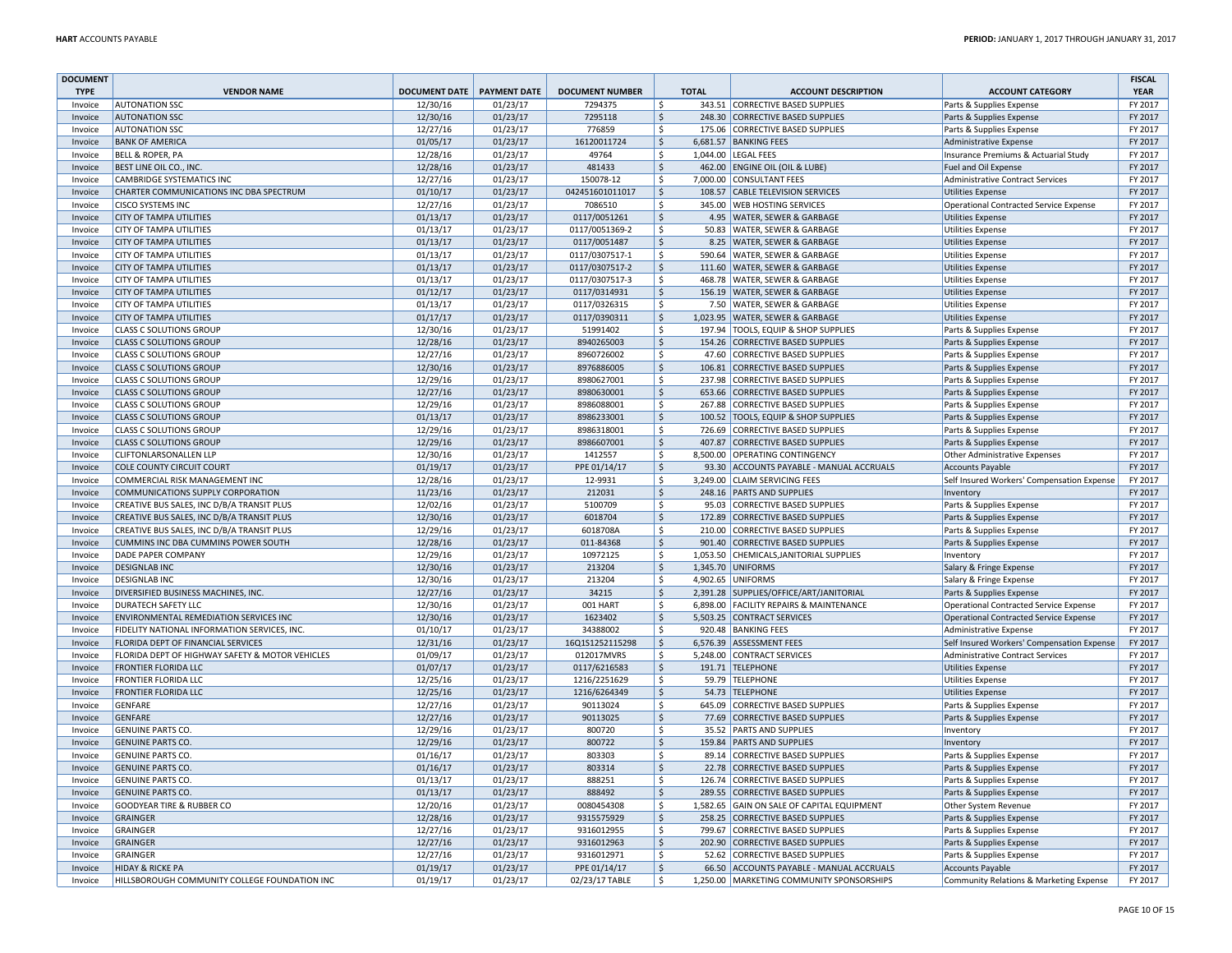| <b>DOCUMENT</b> |                                                   |               |                     |                        |                    |                  |                                                    |                                               | <b>FISCAL</b> |
|-----------------|---------------------------------------------------|---------------|---------------------|------------------------|--------------------|------------------|----------------------------------------------------|-----------------------------------------------|---------------|
| <b>TYPE</b>     | <b>VENDOR NAME</b>                                | DOCUMENT DATE | <b>PAYMENT DATE</b> | <b>DOCUMENT NUMBER</b> |                    | <b>TOTAL</b>     | <b>ACCOUNT DESCRIPTION</b>                         | <b>ACCOUNT CATEGORY</b>                       | <b>YEAR</b>   |
| Invoice         | HILLSBOROUGH TRANSIT AUTHORITY ERF                | 01/19/17      | 01/23/17            | PPE 01/14/17           | <b>S</b>           |                  | 410.00 EMPLOYEE RECREATION FUND                    | <b>Accounts Payable</b>                       | FY 2017       |
| Invoice         | HILLSBOROUGH TRANSIT AUTHORITY PETTY CASH         | 12/14/16      | 01/23/17            | INV 12/14/16           | \$                 |                  | 94.37 REPAIR PARTS/MINOR EQUIP                     | Parts & Supplies Expense                      | FY 2017       |
| Invoice         | HILLSBOROUGH TRANSIT AUTHORITY PETTY CASH         | 12/14/16      | 01/23/17            | INV 12/14/16           | $\ddot{\varsigma}$ |                  | 29.40 SUPPLIES/OFFICE/ART/JANITORIAL               | Parts & Supplies Expense                      | FY 2017       |
| Invoice         | HILLSBOROUGH TRANSIT AUTHORITY PETTY CASH         | 12/14/16      | 01/23/17            | INV 12/14/16           | \$                 |                  | 72.27 TOOLS, EQUIP & SHOP SUPPLIES                 | Parts & Supplies Expense                      | FY 2017       |
| Invoice         | <b>HOME DEPOT</b>                                 | 01/12/17      | 01/23/17            | 1974728                | $\zeta$            |                  | 15.23 FACILITY REPAIRS AND MAINTENANCE             | Operational Contracted Service Expense        | FY 2017       |
| Invoice         | <b>HOME DEPOT</b>                                 | 01/12/17      |                     | 1974768                | <b>S</b>           |                  | 106.79 FACILITY REPAIRS AND MAINTENANCE            |                                               | FY 2017       |
|                 |                                                   |               | 01/23/17            |                        |                    |                  |                                                    | <b>Operational Contracted Service Expense</b> |               |
| Invoice         | <b>HOME DEPOT</b>                                 | 01/16/17      | 01/23/17            | 7974962                | $\zeta$            |                  | 312.08 FACILITY REPAIRS AND MAINTENANCE            | Operational Contracted Service Expense        | FY 2017       |
| Invoice         | INIT INNOVATIONS IN TRANSPORTATION INC            | 12/28/16      | 01/23/17            | PA-IVA-2446            | \$                 |                  | 287,850.21 PROFESSIONAL SERVICES RRC PSTA          | Administrative Contract Services              | FY 2017       |
| Invoice         | INIT INNOVATIONS IN TRANSPORTATION INC            | 12/28/16      | 01/23/17            | <b>PA-IVA-2447</b>     | $\ddot{\varsigma}$ |                  | 379.500.00 PROFESSIONAL SERVICES RRC PSTA          | Administrative Contract Services              | FY 2017       |
| Invoice         | INTEGRATED BUSINESS GROUP                         | 12/29/16      | 01/23/17            | 41706                  | $\mathsf{\hat{S}}$ |                  | 4,980.00 REPAIR PARTS/MINOR EQUIP                  | Parts & Supplies Expense                      | FY 2017       |
| Invoice         | <b>INTEGRATED BUSINESS GROUP</b>                  | 12/30/16      | 01/23/17            | INV011724              | $\zeta$            |                  | 85.00 PROFESSIONAL SERVICE FEES                    | Administrative Contract Services              | FY 2017       |
| Invoice         | <b>INTEGRATED BUSINESS GROUP</b>                  | 12/30/16      | 01/23/17            | INV011744              | \$                 |                  | 297.50 COMPUTER SOFTWARE SVC. FEES                 | <b>Operational Contracted Service Expense</b> | FY 2017       |
| Invoice         | <b>INTEGRATED BUSINESS GROUP</b>                  | 12/30/16      | 01/23/17            | INV011757              | $\zeta$            |                  | 700.00 PROFESSIONAL SERVICE FEES                   | <b>Administrative Contract Services</b>       | FY 2017       |
| Invoice         | <b>INTEGRATED BUSINESS GROUP</b>                  | 12/30/16      | 01/23/17            | INV011761              | \$                 |                  | 1,100.00 PROFESSIONAL SERVICE FEES                 | <b>Administrative Contract Services</b>       | FY 2017       |
| Invoice         | <b>INTERBAY AIR COMPRESSORS</b>                   | 12/27/16      | 01/23/17            | 57356                  | $\zeta$            |                  | 28.98 CORRECTIVE BASED SUPPLIES                    | Parts & Supplies Expense                      | FY 2017       |
| Invoice         | <b>INTERNAL REVENUE SERVICE</b>                   | 01/19/17      | 01/23/17            | PPE 01/14/17           | \$                 |                  | 1,214.43 ACCOUNTS PAYABLE - MANUAL ACCRUALS        | <b>Accounts Payable</b>                       | FY 2017       |
| Invoice         | JAMES RIVER SOLUTIONS LLC                         | 12/27/16      | 01/23/17            | S256572-IN             | $\zeta$            | 12,661.39 DIESEL |                                                    | Fuel and Oil Expense                          | FY 2017       |
| Invoice         | JAMES RIVER SOLUTIONS LLC                         | 12/27/16      | 01/23/17            | S256572-IN             | \$                 |                  | 2,536.53 DIESEL & GAS EXCISE TAX                   | <b>Tax Expense</b>                            | FY 2017       |
| Invoice         | JAMES RIVER SOLUTIONS LLC                         | 12/28/16      | 01/23/17            | S256573-IN             | $\zeta$            | 12,909.12 DIESEL |                                                    | Fuel and Oil Expense                          | FY 2017       |
| Invoice         | JAMES RIVER SOLUTIONS LLC                         | 12/28/16      | 01/23/17            | S256573-IN             | -\$                |                  | 2,537.21 DIESEL & GAS EXCISE TAX                   | <b>Tax Expense</b>                            | FY 2017       |
|                 | JAMES RIVER SOLUTIONS LLC                         | 12/30/16      |                     |                        | $\dot{\mathsf{S}}$ | 12,948.31 DIESEL |                                                    |                                               | FY 2017       |
| Invoice         |                                                   |               | 01/23/17            | S256575-IN             |                    |                  |                                                    | Fuel and Oil Expense                          |               |
| Invoice         | JAMES RIVER SOLUTIONS LLC                         | 12/30/16      | 01/23/17            | S256575-IN             | \$                 |                  | 2,541.97 DIESEL & GAS EXCISE TAX                   | <b>Tax Expense</b>                            | FY 2017       |
| Invoice         | JANEK CORPORATION, THE                            | 12/27/16      | 01/23/17            | 97750                  | $\zeta$            |                  | 200.00 PARTS AND SUPPLIES                          | Inventory                                     | FY 2017       |
| Invoice         | JOVON INC DBA ALL AMERICAN SLEEPER CAB MFG        | 12/28/16      | 01/23/17            | 39251                  | \$                 |                  | 428.50 CORRECTIVE BASED SUPPLIES                   | Parts & Supplies Expense                      | FY 2017       |
| Invoice         | JOVON INC DBA ALL AMERICAN SLEEPER CAB MFG        | 12/30/16      | 01/23/17            | 39269                  | $\zeta$            |                  | 260.47 CORRECTIVE BASED SUPPLIES                   | Parts & Supplies Expense                      | FY 2017       |
| Invoice         | KENWORTH OF CENTRAL FLORIDA                       | 01/20/17      | 01/23/17            | CI55790                | <b>S</b>           |                  | 136.08 PARTS AND SUPPLIES                          | Inventory                                     | FY 2017       |
| Invoice         | <b>KENWORTH OF CENTRAL FLORIDA</b>                | 01/20/17      | 01/23/17            | CI60305                | $\zeta$            |                  | 12.89 PARTS AND SUPPLIES                           | Inventory                                     | FY 2017       |
| Invoice         | KIMLEY-HORN & ASSOCIATES, INC                     | 12/31/16      | 01/23/17            | 8745500                | \$                 |                  | 635.87 CITY CORRIDOR FY2009                        | Capital Grant Expense                         | FY 2017       |
| Invoice         | KIMLEY-HORN & ASSOCIATES, INC                     | 12/31/16      | 01/23/17            | 8745500                | $\zeta$            |                  | 1,479.01 TRANSIT ENHANCEMT (min 1%) E&D ADA ACCESS | Capital Grant Expense                         | FY 2017       |
| Invoice         | LEXISNEXIS RISK SOLUTIONS FL INC                  | 12/31/16      | 01/23/17            | 1462830-20161231       | $\mathsf{\hat{S}}$ |                  | 171.28 CONSULTANT FEES                             | Self Insured General Liability Expense        | FY 2017       |
| Invoice         | <b>LLOYD TKACHUK</b>                              | 01/19/17      | 01/23/17            | REFUND 01/12/17        | $\zeta$            |                  | 6.00 MISCELLANEOUS INCOME                          | Other System Revenue                          | FY 2017       |
| Invoice         | MCDANIEL, OSCAR                                   | 01/19/17      | 01/23/17            | 75%ACR0041LB           | S.                 |                  | 121.35 TUITION REIMBURSEMENT PROG                  | Salary & Fringe Expense                       | FY 2017       |
| Invoice         | MCDANIEL, OSCAR                                   | 01/19/17      | 01/23/17            | 75%ACR0043             | <b>S</b>           |                  | 521.25 TUITION REIMBURSEMENT PROG                  | Salary & Fringe Expense                       | FY 2017       |
| Invoice         | MCDANIEL, OSCAR                                   | 01/19/17      | 01/23/17            | 75%ACR0043B            | \$                 |                  | 39.49 TUITION REIMBURSEMENT PROG                   | Salary & Fringe Expense                       | FY 2017       |
| Invoice         | <b>MCGILL &amp; ASSOCIATES</b>                    | 01/05/17      | 01/23/17            | 16-2348                | $\zeta$            |                  | 1,753.75 ARBITRATIONS/EMPLOYEE ACTIONS             | <b>Administrative Contract Services</b>       | FY 2017       |
| Invoice         | MID FLORIDA ARMORED & ATM SERVICES INC            | 12/29/16      | 01/23/17            | 23404                  | $\mathsf{S}$       |                  | 300.00 ARMORED CAR SERVICES                        | <b>Operational Contracted Service Expense</b> | FY 2017       |
| Invoice         | MID FLORIDA ARMORED & ATM SERVICES INC            | 12/29/16      | 01/23/17            | 23404                  | $\zeta$            |                  | 350.00 ARMORED CAR SERVICES                        | Operational Contracted Service Expense        | FY 2017       |
| Invoice         | MILLENNIUM LAWN AND LANDSCAPE INC                 | 12/29/16      |                     | 6826                   |                    |                  | 5,540.00 CONTRACT SERVICES                         |                                               | FY 2017       |
|                 |                                                   |               | 01/23/17            |                        | \$                 |                  |                                                    | <b>Operational Contracted Service Expense</b> |               |
| Invoice         | MOHAWK MANUFACTURING & SUPPLY CO.                 | 12/27/16      | 01/23/17            | 1489                   | $\dot{\mathsf{S}}$ |                  | 2,339.84 PARTS AND SUPPLIES                        | Inventory                                     | FY 2017       |
| Invoice         | MOHAWK MANUFACTURING & SUPPLY CO.                 | 12/30/16      | 01/23/17            | 1681                   | \$                 |                  | 609.12 PARTS AND SUPPLIES                          | Inventory                                     | FY 2017       |
| Invoice         | NATIONAL DRIVE                                    | 01/19/17      | 01/23/17            | PPE 01/14/17           | $\zeta$            |                  | 4.00 TEAMSTER UNION DUES                           | <b>Accounts Payable</b>                       | FY 2017       |
| Invoice         | <b>NUTECH NATIONAL</b>                            | 12/28/16      | 01/23/17            | 67709                  | \$                 |                  | 684.80 PROFESSIONAL SERVICE FEES                   | <b>Administrative Contract Services</b>       | FY 2017       |
| Invoice         | <b>OFFICE DEPOT</b>                               | 12/31/16      | 01/23/17            | 7522929                | $\zeta$            |                  | 2,982.34 CONTRACTED OFFICE SUPPLIES                | Parts & Supplies Expense                      | FY 2017       |
| Invoice         | OFFICE DEPOT                                      | 12/31/16      | 01/23/17            | 7522929 17-000600      | $\mathsf{\hat{S}}$ |                  | 108.80 CONTRACTED OFFICE SUPPLIES                  | Parts & Supplies Expense                      | FY 2017       |
| Invoice         | <b>OFFICE DEPOT</b>                               | 12/31/16      | 01/23/17            | 883810041001           | $\zeta$            |                  | 82.50 PRINTING - OFFICE FORMS                      | Community Relations & Marketing Expense       | FY 2017       |
| Invoice         | OFFICE DEPOT                                      | 12/31/16      | 01/23/17            | 885031009001           | <b>S</b>           |                  | 34.99 PRINTING - OFFICE FORMS                      | Community Relations & Marketing Expense       | FY 2017       |
| Invoice         | <b>OFFICE DEPOT</b>                               | 12/31/16      | 01/23/17            | 885046977001           | $\zeta$            |                  | 559.72 MACHINE/EQUIP MAINTENANCE                   | Operational Contracted Service Expense        | FY 2017       |
| Invoice         | <b>OFFICE DEPOT</b>                               | 12/31/16      | 01/23/17            | 888250487001           | \$                 |                  | 39.99 SUPPLIES/OFFICE/ART/JANITORIAL               | Parts & Supplies Expense                      | FY 2017       |
| Invoice         | P & J GRAPHICS INC                                | 12/29/16      | 01/23/17            | 51385                  | $\zeta$            |                  | 111.10 PRINTING - OFFICE FORMS                     | Community Relations & Marketing Expense       | FY 2017       |
| Invoice         | PINELLAS SUNCOAST TRANSIT AUTHORITY               | 12/31/16      | 01/23/17            | 26474                  | \$                 |                  | 4,972.50 INTER/COUNTY PASSPORT                     | <b>Fare Revenue</b>                           | FY 2017       |
| Invoice         | PIPER FIRE PROTECTION INC                         | 12/27/16      | 01/23/17            | 210935A                | $\zeta$            |                  | 372.00 CORRECTIVE BASED SUPPLIES                   | Parts & Supplies Expense                      | FY 2017       |
| Invoice         | <b>READYREFRESH</b>                               | 12/27/16      | 01/23/17            | 06L0008438467          | \$                 |                  | 643.40 FACILITY REPAIRS & MAINTENANCE              | Operational Contracted Service Expense        | FY 2017       |
| Invoice         | RECOGNITION MEDIA LLC D/B/A DAVEY WEBBY W3 AWARDS | 01/09/17      | 01/23/17            | 9872                   | $\zeta$            |                  | 395.00 DUES, SUBSCRIPTIONS & FEES                  | <b>Administrative Expense</b>                 | FY 2017       |
| Invoice         | RELIABLE TRANSMISSION SERVICE                     | 12/30/16      | 01/23/17            | T-20218                | $\mathsf{S}$       |                  | 250.00 CORRECTIVE BASED SUPPLIES                   | Parts & Supplies Expense                      | FY 2017       |
| Invoice         | REPUBLIC SVS OF FL LP DBA REPUBLIC WASTE SVS      | 12/31/16      | 01/23/17            | 0696-000632184         | $\zeta$            |                  | 836.02 WATER, SEWER & GARBAGE                      | <b>Utilities Expense</b>                      | FY 2017       |
| Invoice         | RICHARD A ROBINSON/RR APPRAISAL SERVICE           | 01/11/17      | 01/23/17            | 5044                   | $\mathsf{S}$       |                  | 65.00 CLAIMS SETTLEMENTS                           | Self Insured General Liability Expense        | FY 2017       |
| Invoice         | RICHARD P JOBLOVE, PA                             | 01/19/17      | 01/23/17            | PPE 01/14/17           | $\zeta$            |                  | 125.00 ACCOUNTS PAYABLE - MANUAL ACCRUALS          | <b>Accounts Payable</b>                       | FY 2017       |
|                 |                                                   |               |                     |                        |                    |                  |                                                    |                                               |               |
| Invoice         | <b>RUSH TRUCK CENTER</b>                          | 12/28/16      | 01/23/17            | 3004948607             | \$                 |                  | 37.23 PARTS AND SUPPLIES                           | Inventory                                     | FY 2017       |
| Invoice         | <b>SAM'S CLUB</b>                                 | 10/26/16      | 01/23/17            | 8578922373             | $\dot{\mathsf{S}}$ |                  | 11.94 ORGANIZATION PROGRAMS & EVENTS               | Administrative Expense                        | FY 2017       |
| Invoice         | <b>SAM'S CLUB</b>                                 | 01/18/17      | 01/23/17            | 9969                   | \$                 |                  | 273.76 DUES, SUBSCRIPTIONS & FEES                  | <b>Administrative Expense</b>                 | FY 2017       |
| Invoice         | SEABOARD DISTRIBUTION, INC                        | 12/30/16      | 01/23/17            | 180800                 | $\zeta$            |                  | 1,236.15 ANTI FREEZE/COOLANT                       | Fuel and Oil Expense                          | FY 2017       |
| Invoice         | SEABOARD DISTRIBUTION, INC                        | 12/30/16      | 01/23/17            | 180800                 | $\mathsf{\hat{S}}$ |                  | 2,985.00 ENGINE OIL (OIL & LUBE)                   | Fuel and Oil Expense                          | FY 2017       |
| Invoice         | <b>SECURE ON-SITE SHREDDING</b>                   | 10/13/16      | 01/23/17            | 2539101316             | $\ddot{\varsigma}$ |                  | 20.00 CONTRACT SERVICES                            | Operational Contracted Service Expense        | FY 2017       |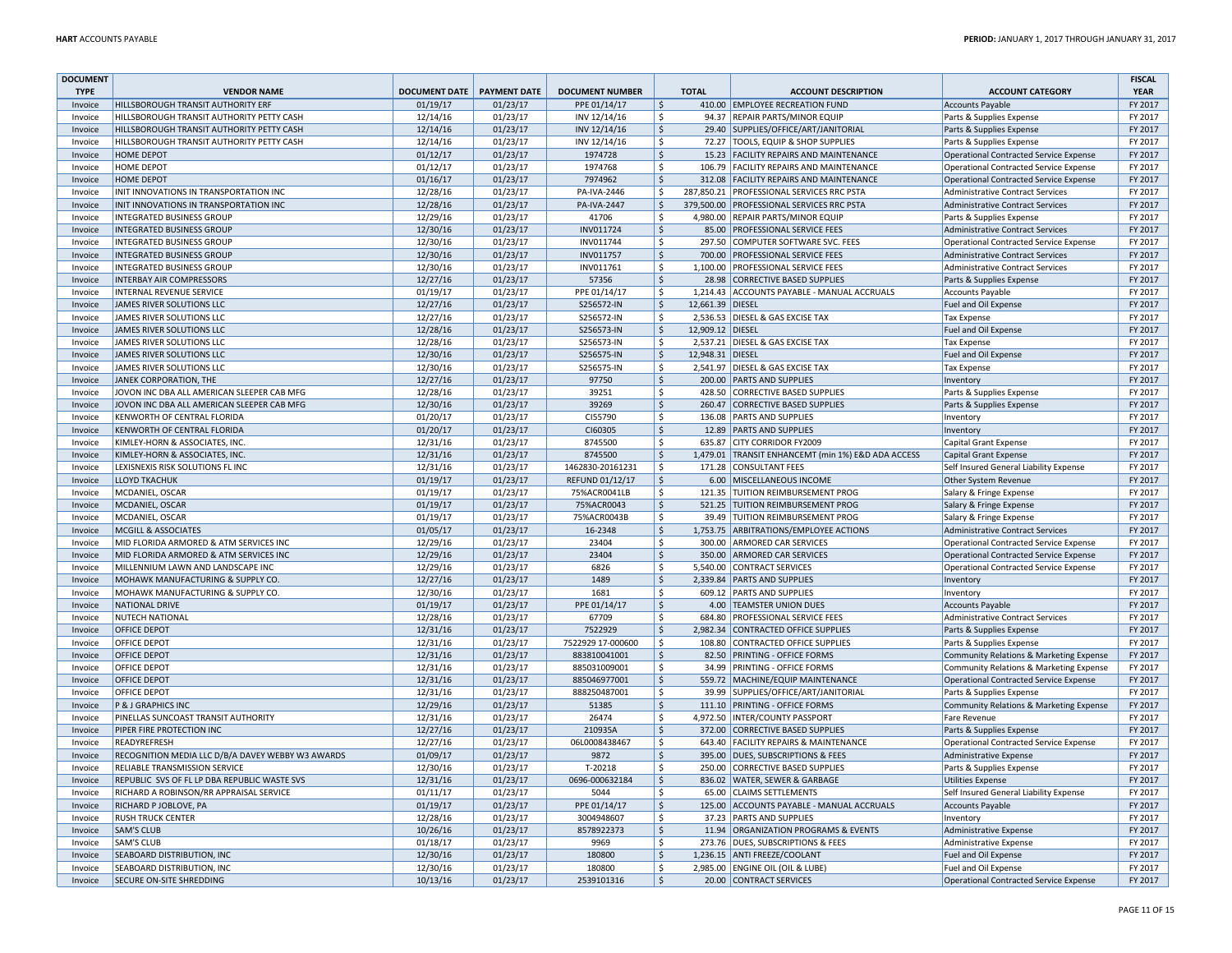| <b>DOCUMENT</b> |                                                          |                      |                     |                        |                    |              |                                           |                                               | <b>FISCAL</b> |
|-----------------|----------------------------------------------------------|----------------------|---------------------|------------------------|--------------------|--------------|-------------------------------------------|-----------------------------------------------|---------------|
| <b>TYPE</b>     | <b>VENDOR NAME</b>                                       | <b>DOCUMENT DATE</b> | <b>PAYMENT DATE</b> | <b>DOCUMENT NUMBER</b> |                    | <b>TOTAL</b> | <b>ACCOUNT DESCRIPTION</b>                | <b>ACCOUNT CATEGORY</b>                       | <b>YEAR</b>   |
| Invoice         | <b>SECURE WASTE DISPOSAL INC</b>                         | 12/31/16             | 01/23/17            | 107603                 | \$                 |              | 55.10 CONTRACT SERVICES                   | Operational Contracted Service Expense        | FY 2017       |
| Invoice         | SOCIAL SECURITY ADMINISTRATION                           | 01/19/17             | 01/23/17            | PPE 01/14/17           | $\zeta$            |              | 243.91 ACCOUNTS PAYABLE - MANUAL ACCRUALS | <b>Accounts Payable</b>                       | FY 2017       |
| Invoice         | SODEXO FITNESS CENTER NETPARK                            | 01/19/17             | 01/23/17            | PPE 01/14/17           | \$                 |              | 80.25 ACCOUNTS PAYABLE - MANUAL ACCRUALS  | <b>Accounts Payable</b>                       | FY 2017       |
| Invoice         | SOL DAVIS PRINTING INC.                                  | 12/29/16             | 01/23/17            | 47161                  | $\zeta$            |              | 2,615.00 PRINTING - OFFICE FORMS          | Community Relations & Marketing Expense       | FY 2017       |
| Invoice         | SSI LUBRICANTS, LLC                                      | 12/27/16             | 01/23/17            | 38309                  | Ś                  |              | 717.50 ENGINE OIL (OIL & LUBE)            | Fuel and Oil Expense                          | FY 2017       |
| Invoice         | <b>STARLING PRINTING INC</b>                             | 12/29/16             | 01/23/17            | 7204                   | $\zeta$            |              | 4,612.05 PRINTING - SYSTEM PROMOTION      | Community Relations & Marketing Expense       | FY 2017       |
| Invoice         | STC FIRE AND EMERGENCY                                   | 12/29/16             | 01/23/17            | 509730                 | \$                 |              | 1,897.80 CONDITION BASE MAINT SERVICE     | Parts & Supplies Expense                      | FY 2017       |
| Invoice         | SUN STATE INTERNATIONAL TRUCKS LLC                       | 12/29/16             | 01/23/17            | X10028164101           | $\zeta$            |              | 301.33 CORRECTIVE BASED SUPPLIES          | Parts & Supplies Expense                      | FY 2017       |
| Invoice         | SUN STATE INTERNATIONAL TRUCKS LLC                       | 12/30/16             | 01/23/17            | X10028172501           | \$                 |              | 8.50 CORRECTIVE BASED SUPPLIES            | Parts & Supplies Expense                      | FY 2017       |
| Invoice         | SUN STATE INTERNATIONAL TRUCKS LLC                       | 12/29/16             | 01/23/17            | X10028172502           | $\zeta$            |              | 299.23 CORRECTIVE BASED SUPPLIES          | Parts & Supplies Expense                      | FY 2017       |
| Invoice         | <b>SUN STATE INTERNATIONAL TRUCKS LLC</b>                | 12/30/16             | 01/23/17            | X10028175601           | \$                 |              | 39.06 CORRECTIVE BASED SUPPLIES           | Parts & Supplies Expense                      | FY 2017       |
| Invoice         | SUN STATE INTERNATIONAL TRUCKS LLC                       | 12/30/16             | 01/23/17            | X10028183701           | \$                 |              | 72.32 CORRECTIVE BASED SUPPLIES           | Parts & Supplies Expense                      | FY 2017       |
| Invoice         | SUNSTATE WRECKER SERVICE INC                             | 12/27/16             | 01/23/17            | 167283                 | Ś                  |              | 300.00 TOWING CHARGES                     | <b>Operational Contracted Service Expense</b> | FY 2017       |
| Invoice         | SUNSTATE WRECKER SERVICE INC                             | 12/27/16             | 01/23/17            | 167329                 | $\zeta$            |              | 300.00 TOWING CHARGES                     | Operational Contracted Service Expense        | FY 2017       |
| Invoice         | TAMPA BAY FEDERAL CREDIT UNION                           | 01/19/17             | 01/23/17            | PPE 01/14/17           | Ś                  |              | 489.79 ACCOUNTS PAYABLE - MANUAL ACCRUALS | <b>Accounts Payable</b>                       | FY 2017       |
| Invoice         | TAMPA DOWNTOWN PARTNERSHIP                               | 12/01/16             | 01/23/17            | 18909                  | \$                 |              | 275.00 DUES, SUBSCRIPTIONS & FEES         | <b>Administrative Expense</b>                 | FY 2017       |
| Invoice         | TAMPA DOWNTOWN PARTNERSHIP                               | 12/01/16             | 01/23/17            | 19296                  | Ś                  |              | 260.00 MARKETING COMMUNITY SPONSORSHIPS   | Community Relations & Marketing Expense       | FY 2017       |
| Invoice         | TAMPA ELECTRIC COMPANY                                   | 01/16/17             | 01/23/17            | 211012151059-0117      | $\mathsf{S}$       |              | 40.94 ELECTRICITY                         | <b>Utilities Expense</b>                      | FY 2017       |
| Invoice         | TAMPA ELECTRIC COMPANY                                   | 01/16/17             | 01/23/17            | 211012151307-0117      | Ś                  |              | 41.74 ELECTRICITY                         | <b>Utilities Expense</b>                      | FY 2017       |
| Invoice         | TAMPA ELECTRIC COMPANY                                   | 01/16/17             | 01/23/17            | 211012151570-0117      | $\zeta$            |              | 651.69 ELECTRICITY                        | <b>Utilities Expense</b>                      | FY 2017       |
| Invoice         | TAMPA ELECTRIC COMPANY                                   | 01/16/17             | 01/23/17            | 211012151794-0117      | Ś                  |              | 40.14 ELECTRICITY                         | <b>Utilities Expense</b>                      | FY 2017       |
| Invoice         | TAMPA ELECTRIC COMPANY                                   | 01/16/17             | 01/23/17            | 211012152065-0117      | $\zeta$            |              | 37.95 ELECTRICITY                         | <b>Utilities Expense</b>                      | FY 2017       |
| Invoice         | TAMPA ELECTRIC COMPANY                                   | 01/17/17             | 01/23/17            | 211012152305-0117      | Ś                  |              | 36.45 ELECTRICITY                         | <b>Utilities Expense</b>                      | FY 2017       |
| Invoice         | TAMPA ELECTRIC COMPANY                                   | 01/17/17             | 01/23/17            | 211012152636-0117      | $\zeta$            |              | 122.80 ELECTRICITY                        | <b>Utilities Expense</b>                      | FY 2017       |
| Invoice         | TAMPA SPRING COMPANY                                     | 12/27/16             | 01/23/17            | 104799                 | Ŝ.                 |              | 552.26 CORRECTIVE BASED SUPPLIES          | Parts & Supplies Expense                      | FY 2017       |
| Invoice         | TERMINIX INTERNATIONAL, LP                               | 12/31/16             | 01/23/17            | 361257754              | $\dot{\mathsf{S}}$ |              | 875.15 CONTRACT SERVICES                  | <b>Operational Contracted Service Expense</b> | FY 2017       |
| Invoice         | TERMINIX INTERNATIONAL, LP                               | 12/31/16             | 01/23/17            | 361257754              | Ś                  |              | 321.00 CONTRACT SERVICES                  | Operational Contracted Service Expense        | FY 2017       |
| Invoice         | TERMINIX INTERNATIONAL, LP                               | 12/31/16             | 01/23/17            | 361257754              | \$                 |              | 82.00 FACILITY REPAIRS & MAINTENANCE      | Operational Contracted Service Expense        | FY 2017       |
| Invoice         | THEMIS SOLUTIONS INC                                     | 12/30/16             | 01/23/17            | INV-3625-12            | \$                 |              | 271.00 DUES, SUBSCRIPTIONS & FEES         | Administrative Expense                        | FY 2017       |
| Invoice         | UNIFIRST CORPORATION                                     | 12/28/16             | 01/23/17            | 914 2116500            | \$                 |              | 116.70 CONTRACT SERVICES                  | Operational Contracted Service Expense        | FY 2017       |
| Invoice         | UNIFIRST CORPORATION                                     | 12/28/16             | 01/23/17            | 914 2116546            | Ŝ.                 |              | 26.40 CONTRACT SERVICES                   | <b>Operational Contracted Service Expense</b> | FY 2017       |
| Invoice         | UNIFIRST CORPORATION                                     | 12/28/16             | 01/23/17            | 914 2116803            | \$                 |              | 42.00 UNIFORMS                            | Salary & Fringe Expense                       | FY 2017       |
| Invoice         | UNIFIRST CORPORATION                                     | 12/28/16             | 01/23/17            | 914 2116804            | Ŝ.                 |              | 47.25 UNIFORMS                            | Salary & Fringe Expense                       | FY 2017       |
| Invoice         | UNIFIRST CORPORATION                                     | 12/28/16             | 01/23/17            | 914 2116805            | \$                 |              | 141.55 UNIFORMS                           | Salary & Fringe Expense                       | FY 2017       |
| Invoice         | UNIFIRST CORPORATION                                     | 12/28/16             | 01/23/17            | 914 2116806            | Ŝ.                 |              | 21.00 UNIFORMS                            | Salary & Fringe Expense                       | FY 2017       |
| Invoice         | UNIFIRST CORPORATION                                     | 12/28/16             | 01/23/17            | 914 2116807            | \$                 |              | 26.25 UNIFORMS                            | Salary & Fringe Expense                       | FY 2017       |
| Invoice         | UNIFIRST CORPORATION                                     | 12/28/16             | 01/23/17            | 914 2116808            | \$                 |              | 52.50 UNIFORMS                            | Salary & Fringe Expense                       | FY 2017       |
| Invoice         | UNIFIRST CORPORATION                                     | 12/28/16             | 01/23/17            | 914 2116809            | \$                 |              | 54.53 UNIFORMS                            | Salary & Fringe Expense                       | FY 2017       |
| Invoice         | UNIFIRST CORPORATION                                     | 12/28/16             | 01/23/17            | 914 2116810            | \$                 |              | 212.49 UNIFORMS                           | Salary & Fringe Expense                       | FY 2017       |
| Invoice         | UNIFIRST CORPORATION                                     | 12/28/16             | 01/23/17            | 914 2116811            | $\zeta$            |              | 83.04 UNIFORMS                            | Salary & Fringe Expense                       | FY 2017       |
| Invoice         | UNIFIRST CORPORATION                                     | 12/28/16             | 01/23/17            | 914 2116812            | \$                 |              | 29.90 UNIFORMS                            | Salary & Fringe Expense                       | FY 2017       |
| Invoice         | UNITED LABORATORIES, INC                                 | 12/28/16             | 01/23/17            | INV176713              | $\zeta$            |              | 298.70 SUPPLIES/OFFICE/ART/JANITORIAL     | Parts & Supplies Expense                      | FY 2017       |
| Invoice         | UNITED WAY OF TAMPA BAY, INC.                            | 01/19/17             | 01/23/17            | PPE 01/14/17           | \$                 |              | 122.00 UNITED WAY FUND - EMPLOYEES        | <b>Accounts Payable</b>                       | FY 2017       |
| Invoice         | UNIVERSAL PROTECTION SERVICE LLC DBA ALLIED UNIVERSAL    | 12/29/16             | 01/23/17            | 6707642                | $\dot{\mathsf{S}}$ |              | 49,576.50 SECURITY SERVICES               | Operational Contracted Service Expense        | FY 2017       |
| Invoice         | US LEGAL SUPPORT INC                                     | 12/13/16             | 01/23/17            | 120006269              | Ŝ.                 |              | 135.00 GENERAL INVESTIGATION              | Self Insured General Liability Expense        | FY 2017       |
| Invoice         | US LEGAL SUPPORT INC                                     | 12/15/16             | 01/23/17            | 120007154              | $\dot{\mathsf{S}}$ |              | 120.00 GENERAL INVESTIGATION              | Self Insured General Liability Expense        | FY 2017       |
| Invoice         | VALDEZ, MANUEL                                           | 01/12/17             | 01/23/17            | 12/16 FLEET EOM        | \$                 |              | 100.00 ACCOUNTS PAYABLE - MANUAL ACCRUALS | <b>Accounts Payable</b>                       | FY 2017       |
| Invoice         | VEHICLE MAINTENANCE PROGRAM INC                          | 12/27/16             | 01/23/17            | INV-263291             | \$                 |              | 499.75 PARTS AND SUPPLIES                 | Inventory                                     | FY 2017       |
| Invoice         | ZEP SALES AND SERVICE                                    | 12/29/16             | 01/23/17            | 9002600735             | \$                 |              | 721.24 CORRECTIVE BASED SUPPLIES          | Parts & Supplies Expense                      | FY 2017       |
| Invoice         | ABC BUS, INC.                                            | 01/05/17             | 01/30/17            | 2411907                | \$                 |              | 332.50 PARTS AND SUPPLIES                 | Inventory                                     | FY 2017       |
| Invoice         | <b>ACCURATE LAMINATING</b>                               | 01/03/17             | 01/30/17            | 74419                  | \$                 |              | 15.00 PRINTING - SYSTEM PROMOTION         | Community Relations & Marketing Expense       | FY 2017       |
| Invoice         | <b>ACCURATE LAMINATING</b>                               | 01/03/17             | 01/30/17            | 74428                  | \$                 |              | 37.50 PRINTING - SYSTEM PROMOTION         | Community Relations & Marketing Expense       | FY 2017       |
| Invoice         | ADVENTIST HEALTH SYSTEM SUNBELT INC DBA FLORIDA HOSPITAL | 01/02/17             | 01/30/17            | 116212                 | Ś                  |              | 150.00 DOT PHYSICAL                       | <b>Administrative Contract Services</b>       | FY 2017       |
| Invoice         | ANCO SUPERIOR INC                                        | 01/05/17             | 01/30/17            | 91046                  | \$                 |              | 786.00 PARTS AND SUPPLIES                 | Inventory                                     | FY 2017       |
| Invoice         | ANCO SUPERIOR INC                                        | 01/05/17             | 01/30/17            | 91063                  | Ŝ.                 |              | 357.00 PARTS AND SUPPLIES                 | Inventory                                     | FY 2017       |
| Invoice         | ANCO SUPERIOR INC                                        | 01/06/17             | 01/30/17            | 91076                  | \$                 |              | 809.40 PARTS AND SUPPLIES                 | Inventon                                      | FY 2017       |
| Invoice         | ARCHIVE CORPORATION                                      | 01/03/17             | 01/30/17            | 0131781                | \$                 |              | 743.14 CONTRACT SERVICES                  | Operational Contracted Service Expense        | FY 2017       |
| Invoice         | <b>ARCHIVE CORPORATION</b>                               | 01/03/17             | 01/30/17            | 0131978                | \$                 |              | 860.76 PROFESSIONAL SERVICE FEES          | <b>Administrative Contract Services</b>       | FY 2017       |
| Invoice         | ARKAY ACQUISITION LLC DBA GILLIG LLC                     | 01/03/17             | 01/30/17            | 40296002               | Ś                  |              | 640.00 PARTS AND SUPPLIES                 | Inventon                                      | FY 2017       |
| Invoice         | ARKAY ACQUISITION LLC DBA GILLIG LLC                     | 01/03/17             | 01/30/17            | 40296003               | \$                 |              | 1.459.08 PARTS AND SUPPLIES               | Inventory                                     | FY 2017       |
| Invoice         | ARKAY ACQUISITION LLC DBA GILLIG LLC                     | 01/03/17             | 01/30/17            | 40296004               | Ŝ.                 |              | 2,302.08 PARTS AND SUPPLIES               | Inventon                                      | FY 2017       |
| Invoice         | ARKAY ACQUISITION LLC DBA GILLIG LLC                     | 01/04/17             | 01/30/17            | 40296478               | $\dot{\mathsf{S}}$ |              | 5,960.00 PARTS AND SUPPLIES               | Inventon                                      | FY 2017       |
| Invoice         | ARKAY ACQUISITION LLC DBA GILLIG LLC                     | 01/05/17             | 01/30/17            | 40297022               | Ś                  |              | 1,759.98 PARTS AND SUPPLIES               | Inventon                                      | FY 2017       |
|                 |                                                          |                      |                     |                        |                    |              |                                           |                                               |               |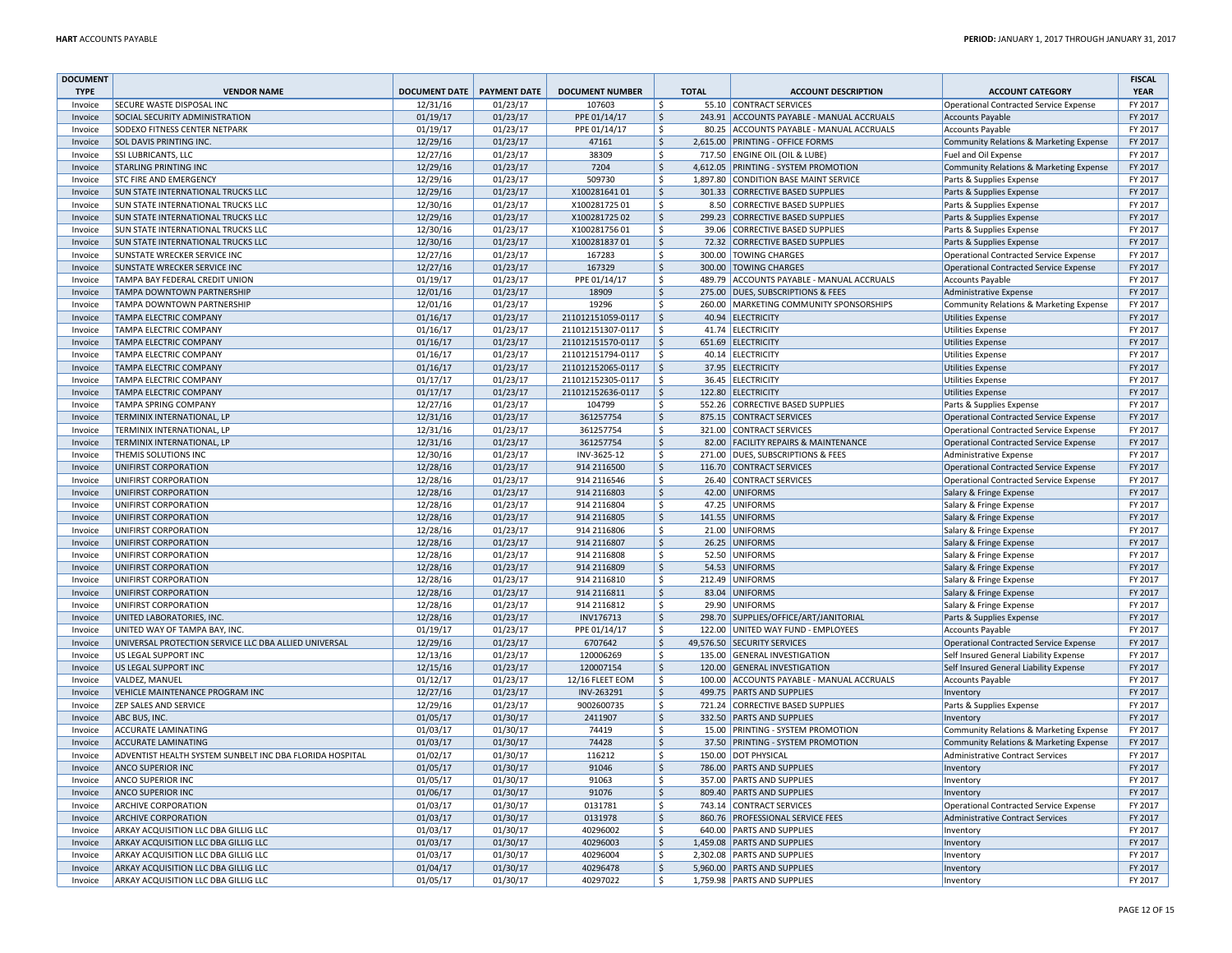| <b>DOCUMENT</b> |                                                                 |                      |                     |                        |                           |              |                                                                      |                                         | <b>FISCAL</b> |
|-----------------|-----------------------------------------------------------------|----------------------|---------------------|------------------------|---------------------------|--------------|----------------------------------------------------------------------|-----------------------------------------|---------------|
| <b>TYPE</b>     | <b>VENDOR NAME</b>                                              | <b>DOCUMENT DATE</b> | <b>PAYMENT DATE</b> | <b>DOCUMENT NUMBER</b> |                           | <b>TOTAL</b> | <b>ACCOUNT DESCRIPTION</b>                                           | <b>ACCOUNT CATEGORY</b>                 | <b>YEAR</b>   |
| Invoice         | ARKAY ACQUISITION LLC DBA GILLIG LLC                            | 01/05/17             | 01/30/17            | 40297023               | $\ddot{\mathsf{S}}$       |              | 2,505.58 PARTS AND SUPPLIES                                          | Inventory                               | FY 2017       |
| Invoice         | ARKAY ACQUISITION LLC DBA GILLIG LLC                            | 01/05/17             | 01/30/17            | 40297024               | Ŝ.                        |              | 998.36 PARTS AND SUPPLIES                                            | Inventory                               | FY 2017       |
| Invoice         | ARKAY ACQUISITION LLC DBA GILLIG LLC                            | 01/05/17             | 01/30/17            | 40297025               | $\zeta$                   |              | 6,150.90 PARTS AND SUPPLIES                                          | Inventory                               | FY 2017       |
| Invoice         | ARKAY ACQUISITION LLC DBA GILLIG LLC                            | 01/05/17             | 01/30/17            | 40297026               | $\ddot{\mathsf{S}}$       |              | 576.82 PARTS AND SUPPLIES                                            | Inventory                               | FY 2017       |
| Invoice         | ARKAY ACQUISITION LLC DBA GILLIG LLC                            | 01/06/17             | 01/30/17            | 40297505               | $\ddot{\mathsf{S}}$       |              | 817.60 PARTS AND SUPPLIES                                            | Inventory                               | FY 2017       |
| Invoice         | <b>AUTONATION SSC</b>                                           | 01/03/17             | 01/30/17            | 7296684                | $\ddot{\mathsf{S}}$       |              | 58.10 CORRECTIVE BASED SUPPLIES                                      | Parts & Supplies Expense                | FY 2017       |
| Invoice         | <b>AUTONATION SSC</b>                                           | 01/03/17             | 01/30/17            | 7297184                | $\ddot{\mathsf{S}}$       |              | 502.24 CORRECTIVE BASED SUPPLIES                                     | Parts & Supplies Expense                | FY 2017       |
| Invoice         | <b>AUTONATION SSC</b>                                           | 01/05/17             | 01/30/17            | 7299277                | $\zeta$                   |              | 406.90 CORRECTIVE BASED SUPPLIES                                     | Parts & Supplies Expense                | FY 2017       |
| Invoice         | <b>AUTONATION SSC</b>                                           | 01/04/17             | 01/30/17            | 7299281                | $\ddot{\mathsf{S}}$       |              | 1,033.06 CORRECTIVE BASED SUPPLIES                                   | Parts & Supplies Expense                | FY 2017       |
| Invoice         | <b>AUTONATION SSC</b>                                           | 01/06/17             | 01/30/17            | 7299283                | $\mathsf{\hat{S}}$        |              | 31.60 CORRECTIVE BASED SUPPLIES                                      |                                         | FY 2017       |
|                 |                                                                 |                      |                     |                        | $\zeta$                   |              |                                                                      | Parts & Supplies Expense                |               |
| Invoice         | <b>AUTONATION SSC</b>                                           | 12/15/16             | 01/30/17            | 774630                 |                           |              | 209.92 CORRECTIVE BASED SUPPLIES                                     | Parts & Supplies Expense                | FY 2017       |
| Invoice         | <b>AUTONATION SSC</b>                                           | 12/16/16             | 01/30/17            | 774762                 | \$                        |              | 175.06 CORRECTIVE BASED SUPPLIES                                     | Parts & Supplies Expense                | FY 2017       |
| Invoice         | <b>AYRES ASSOCIATES INC</b>                                     | 12/21/16             | 01/30/17            | 166659                 | $\ddot{\mathsf{S}}$       |              | 3,950.00 E&D 21st AVE STORM WATER                                    | <b>Capital Grant Expense</b>            | FY 2017       |
| Invoice         | <b>BA MERCHANT SERVICES</b>                                     | 01/23/17             | 01/30/17            | REMI1221890            | $\zeta$                   |              | 470.88 BANKING FEES                                                  | Administrative Expense                  | FY 2017       |
| Invoice         | <b>BAKER, ELISA</b>                                             | 01/20/17             | 01/30/17            | 01/20/17-CDL           | $\mathsf{S}$              |              | 82.00 LICENSES & PERMITS                                             | <b>Tax Expense</b>                      | FY 2017       |
| Invoice         | BARRON INVESTMENTS INC DBA LAPURE WATER COOLERS                 | 01/01/17             | 01/30/17            | 63373                  | $\zeta$                   |              | 360.00 CONTRACT SERVICES                                             | Operational Contracted Service Expense  | FY 2017       |
| Invoice         | BAY AREA COURT REPORTING, INC.                                  | 01/23/17             | 01/30/17            | 7LN0130                | $\zeta$                   |              | 1,129.25 ARBITRATIONS/EMPLOYEE ACTIONS                               | <b>Administrative Contract Services</b> | FY 2017       |
| Invoice         | BEST BUY BUSINESS ADVANTAGE ACCOUNT                             | 01/06/17             | 01/30/17            | 2600675                | $\zeta$                   |              | 561.02 PROFESSIONAL SERVICE FEES                                     | Administrative Contract Services        | FY 2017       |
| Invoice         | <b>BOARD OF COUNTY COMMISSIONERS HTV</b>                        | 01/12/17             | 01/30/17            | HART170109             | $\zeta$                   | 410.08       | Production Cost - Direct Media                                       | Community Relations & Marketing Expense | FY 2017       |
| Invoice         | <b>BRANDON FORD</b>                                             | 01/05/17             | 01/30/17            | 079648                 | \$                        |              | 101.59 CORRECTIVE BASED SUPPLIES                                     | Parts & Supplies Expense                | FY 2017       |
| Invoice         | <b>BYTEMARK INC</b>                                             | 01/03/17             | 01/30/17            | 1685                   | $\mathsf{S}$              |              | 215.60 BANKING FEES REGIONAL FAREBOX                                 | Administrative Expense                  | FY 2017       |
| Invoice         | <b>CACERES, JOANNE</b>                                          | 01/05/17             | 01/30/17            | 25%CTP001              | $\ddot{\mathsf{S}}$       |              | 273.75 TUITION REIMBURSEMENT PROG                                    | Salary & Fringe Expense                 | FY 2017       |
| Invoice         | CAREWORKS USA, LTD                                              | 01/05/17             | 01/30/17            | 82094                  | $\mathsf{S}$              |              | 2,366.40 PROFESSIONAL SERVICE FEES                                   | <b>Administrative Contract Services</b> | FY 2017       |
| Invoice         | <b>CARRIER CORPORATION</b>                                      | 01/06/17             | 01/30/17            | B002552591             | $\zeta$                   |              | 710.00 CORRECTIVE BASED SUPPLIES                                     | Parts & Supplies Expense                | FY 2017       |
| Invoice         | <b>CATAPULT SYSTEMS LLC</b>                                     | 01/01/17             | 01/30/17            | C063829                | $\mathsf{S}$              |              | 6,000.00 PROFESSIONAL SERVICE FEES                                   | <b>Administrative Contract Services</b> | FY 2017       |
| Invoice         | CITY OF TAMPA PARKING DIVISION                                  | 01/16/17             | 01/30/17            | 15526                  | $\mathsf{\hat{S}}$        |              | 252.17 PARKING FEES                                                  | Other Administrative Expenses           | FY 2017       |
| Invoice         | CITY OF TAMPA PARKING DIVISION                                  | 01/16/17             | 01/30/17            | 15526                  | $\ddot{\mathsf{S}}$       |              | 2.878.40 PARKING FEES                                                | Administrative Expense                  | FY 2017       |
| Invoice         | CITY OF TAMPA PARKING DIVISION                                  | 01/16/17             | 01/30/17            | 15610                  | \$                        |              | 1,079.40 LEASES AND RENTAL                                           | <b>Administrative Expense</b>           | FY 2017       |
| Invoice         | CITY OF TAMPA PARKING DIVISION                                  | 01/16/17             | 01/30/17            | 15610                  | $\boldsymbol{\mathsf{S}}$ |              | 434.59 PARKING FEES                                                  | Other Administrative Expenses           | FY 2017       |
| Invoice         | <b>CITY OF TAMPA UTILITIES</b>                                  | 01/19/17             | 01/30/17            | 0117/0077088           | $\zeta$                   |              | 1,199.03 WATER, SEWER & GARBAGE                                      | <b>Utilities Expense</b>                | FY 2017       |
| Invoice         | <b>CLASS C SOLUTIONS GROUP</b>                                  | 01/06/17             | 01/30/17            | 8986607002             | \$                        |              | 213.62 CORRECTIVE BASED SUPPLIES                                     | Parts & Supplies Expense                | FY 2017       |
| Invoice         | <b>CLASS C SOLUTIONS GROUP</b>                                  | 01/03/17             | 01/30/17            | 8988588001             | \$                        |              | 221.57 CORRECTIVE BASED SUPPLIES                                     |                                         | FY 2017       |
|                 | <b>CLASS C SOLUTIONS GROUP</b>                                  | 01/06/17             | 01/30/17            | 9002487001             | $\zeta$                   |              | 160.94 CORRECTIVE BASED SUPPLIES                                     | Parts & Supplies Expense                | FY 2017       |
| Invoice         |                                                                 |                      |                     |                        | $\zeta$                   |              |                                                                      | Parts & Supplies Expense                | FY 2017       |
| Invoice         | <b>CLASS C SOLUTIONS GROUP</b><br><b>CLIFTONLARSONALLEN LLP</b> | 01/06/17             | 01/30/17            | 9002702001<br>1412230  |                           |              | 397.19 CORRECTIVE BASED SUPPLIES<br>23.000.00 EXTERNAL AUDITING FEES | Parts & Supplies Expense                |               |
| Invoice         |                                                                 | 12/30/16             | 01/30/17            |                        | $\boldsymbol{\mathsf{S}}$ |              |                                                                      | <b>Administrative Contract Services</b> | FY 2017       |
| Invoice         | DADE PAPER COMPANY                                              | 01/03/17             | 01/30/17            | 10979438               | $\overline{\xi}$          |              | 431.20 CHEMICALS, CLEANERS & EQUIP                                   | Parts & Supplies Expense                | FY 2017       |
| Invoice         | DIAMOND VIEW STUDIOS LLC                                        | 01/23/17             | 01/30/17            | 201701237              | \$                        |              | 2,995.00 PROFESSIONAL SERVICE FEES                                   | Administrative Contract Services        | FY 2017       |
| Invoice         | DIAMOND VIEW STUDIOS LLC                                        | 01/23/17             | 01/30/17            | 201701238              | $\zeta$                   |              | 2,900.00 PROFESSIONAL SERVICE FEES                                   | Administrative Contract Services        | FY 2017       |
| Invoice         | DIAMOND VIEW STUDIOS LLC                                        | 01/24/17             | 01/30/17            | 201701248              | $\zeta$                   |              | 1,050.00 PROFESSIONAL SERVICE FEES                                   | Administrative Contract Services        | FY 2017       |
| Invoice         | EARL W. COLVARD INC. DBA BOULEVARD TIRE CENTER                  | 01/03/17             | 01/30/17            | 19-171684              | $\ddot{\mathsf{S}}$       |              | 23.00 TIRES PURCHASED                                                | Parts & Supplies Expense                | FY 2017       |
| Invoice         | EARL W. COLVARD INC. DBA BOULEVARD TIRE CENTER                  | 01/05/17             | 01/30/17            | 19-GS171760            | $\ddot{\mathsf{S}}$       |              | 302.48 TIRES PURCHASED                                               | Parts & Supplies Expense                | FY 2017       |
| Invoice         | <b>ELECTRIC SALES &amp; SERVICE</b>                             | 01/06/17             | 01/30/17            | 35307                  | $\ddot{\mathsf{S}}$       |              | 5,094.00 PARTS AND SUPPLIES                                          | Inventory                               | FY 2017       |
| Invoice         | <b>ELEVATE INC</b>                                              | 12/29/16             | 01/30/17            | 1563687                | $\ddot{\mathsf{S}}$       |              | 3,000.00 ADVERTISING & PROMOTIONS                                    | Community Relations & Marketing Expense | FY 2017       |
| Invoice         | <b>ELEVATE INC</b>                                              | 01/16/17             | 01/30/17            | 1563714                | $\zeta$                   |              | 3,000.00 ADVERTISING & PROMOTIONS                                    | Community Relations & Marketing Expense | FY 2017       |
| Invoice         | <b>EMBASSY SUITES BRANDON</b>                                   | 01/16/17             | 01/30/17            | 34952                  | $\ddot{\mathsf{S}}$       |              | 310.00 ARBITRATIONS/EMPLOYEE ACTIONS                                 | Administrative Contract Services        | FY 2017       |
| Invoice         | <b>FEDERAL EXPRESS CORP</b>                                     | 01/24/17             | 01/30/17            | 5-684-07996            | $\ddot{\mathsf{S}}$       |              | 17.16 POSTAGE                                                        | Other Administrative Expenses           | FY 2017       |
| Invoice         | FIVE POINTS SERVICES INC                                        | 01/04/17             | 01/30/17            | 53594                  | \$                        |              | 363.00 DIESEL EXHAUST FLUID                                          | Fuel and Oil Expense                    | FY 2017       |
| Invoice         | <b>FLEET PRIDE</b>                                              | 01/04/17             | 01/30/17            | 82070749               | $\ddot{\mathsf{S}}$       |              | 1,930.00 PARTS AND SUPPLIES                                          | Inventory                               | FY 2017       |
| Invoice         | FLEET PRODUCTS, INC.                                            | 01/03/17             | 01/30/17            | 1450641                | $\zeta$                   |              | 207.76 CORRECTIVE BASED SUPPLIES                                     | Parts & Supplies Expense                | FY 2017       |
| Invoice         | FLEET PRODUCTS, INC.                                            | 01/05/17             | 01/30/17            | 1451064                | $\ddot{\mathsf{S}}$       |              | 859.99 TOOLS, EQUIP & SHOP SUPPLIES                                  | Parts & Supplies Expense                | FY 2017       |
| Invoice         | <b>FRONTIER FLORIDA LLC</b>                                     | 01/13/17             | 01/30/17            | 0117/2251445           | $\ddot{\mathsf{S}}$       |              | 242.21 TELEPHONE                                                     | <b>Utilities Expense</b>                | FY 2017       |
| Invoice         | <b>GATOR FORD</b>                                               | 12/29/16             | 01/30/17            | 239531                 | $\ddot{\mathsf{S}}$       |              | 777.45 CORRECTIVE BASED SUPPLIES                                     | Parts & Supplies Expense                | FY 2017       |
| Invoice         | <b>GENUINE PARTS CO.</b>                                        | 01/25/17             | 01/30/17            | 830972                 | $\mathsf{S}$              |              | 78.39 CORRECTIVE BASED SUPPLIES                                      | Parts & Supplies Expense                | FY 2017       |
| Invoice         | GOVERNMENT PAYMENT CONSULTING LLC                               | 01/01/17             | 01/30/17            | 1154                   | $\ddot{\mathsf{S}}$       |              | 1,050.00 REHAB/RENOV TVM FY2016 POP                                  | Capital Grant Expense                   | FY 2017       |
|                 |                                                                 |                      |                     |                        |                           |              |                                                                      |                                         |               |
| Invoice         | <b>GOVERNMENT PAYMENT CONSULTING LLC</b>                        | 01/01/17             | 01/30/17            | 1155                   | $\zeta$                   | 600.00       | REHAB/RENOV TVM FY2016 POP                                           | Capital Grant Expense                   | FY 2017       |
| Invoice         | GRAINGER                                                        | 01/05/17             | 01/30/17            | 9322826398             | $\zeta$                   |              | 384.93 CORRECTIVE BASED SUPPLIES                                     | Parts & Supplies Expense                | FY 2017       |
| Invoice         | <b>GRAINGER</b>                                                 | 01/05/17             | 01/30/17            | 9322826406             | \$                        |              | 78.30 CORRECTIVE BASED SUPPLIES                                      | Parts & Supplies Expense                | FY 2017       |
| Invoice         | <b>GRAINGER</b>                                                 | 01/06/17             | 01/30/17            | 9324015974             | \$                        |              | 78.48 TOOLS, EQUIP & SHOP SUPPLIES                                   | Parts & Supplies Expense                | FY 2017       |
| Invoice         | <b>GULF COAST THERMO KING</b>                                   | 01/06/17             | 01/30/17            | IV67670                | $\ddot{\mathsf{S}}$       |              | 1,388.03 PARTS AND SUPPLIES                                          | Inventory                               | FY 2017       |
| Invoice         | <b>GULF COAST THERMO KING</b>                                   | 01/06/17             | 01/30/17            | IV67697                | $\ddot{\mathsf{S}}$       |              | 293.51 CORRECTIVE BASED SUPPLIES                                     | Parts & Supplies Expense                | FY 2017       |
| Invoice         | <b>HERITAGE PROPANE</b>                                         | 01/17/17             | 01/30/17            | 3060585059             | $\zeta$                   |              | 95.00 PROPANE FACILITIES                                             | <b>Utilities Expense</b>                | FY 2017       |
| Invoice         | HILLSBOROUGH TRANSIT AUTHORITY PETTY CASH                       | 01/23/17             | 01/30/17            | ADMIN 01/23/17         | $\zeta$                   |              | 132.38 DUES, SUBSCRIPTIONS & FEES                                    | Administrative Expense                  | FY 2017       |
| Invoice         | HILLSBOROUGH TRANSIT AUTHORITY PETTY CASH                       | 01/23/17             | 01/30/17            | ADMIN 01/23/17         | $\mathsf{S}$              |              | 38.25 ORGANIZATION PROGRAMS & EVENTS                                 | Administrative Expense                  | FY 2017       |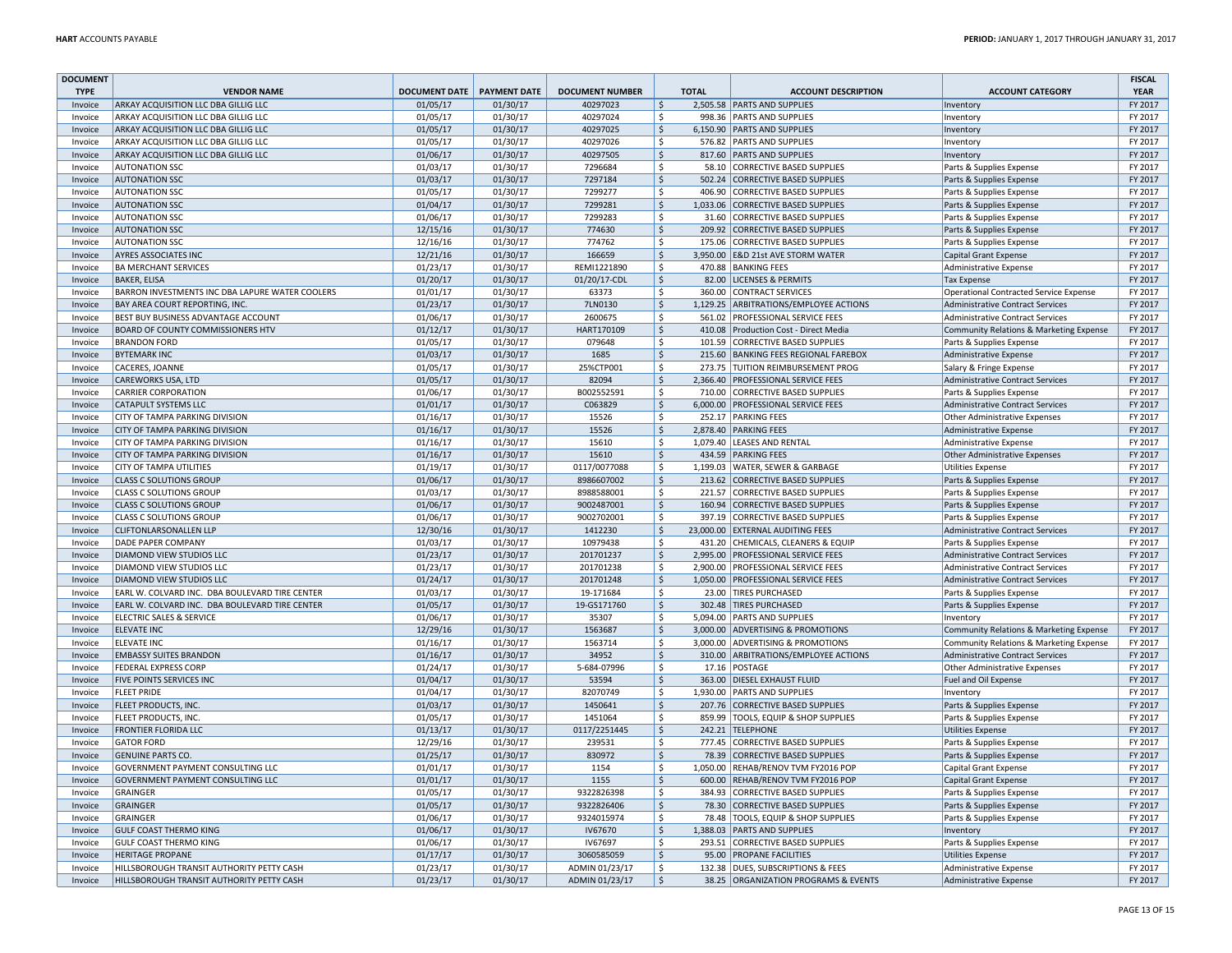| <b>DOCUMENT</b> |                                                               |                      |                     |                        |                       |                  |                                         |                                               | <b>FISCAL</b> |
|-----------------|---------------------------------------------------------------|----------------------|---------------------|------------------------|-----------------------|------------------|-----------------------------------------|-----------------------------------------------|---------------|
| <b>TYPE</b>     | <b>VENDOR NAME</b>                                            | <b>DOCUMENT DATE</b> | <b>PAYMENT DATE</b> | <b>DOCUMENT NUMBER</b> |                       | <b>TOTAL</b>     | <b>ACCOUNT DESCRIPTION</b>              | <b>ACCOUNT CATEGORY</b>                       | <b>YEAR</b>   |
| Invoice         | HILLSBOROUGH TRANSIT AUTHORITY PETTY CASH                     | 01/23/17             | 01/30/17            | ADMIN 01/23/17         | <sub>S</sub>          |                  | 36.21 PARKING FEES                      | <b>Administrative Expense</b>                 | FY 2017       |
| Invoice         | HOLLAND AND KNIGHT LLP                                        | 01/11/17             | 01/30/17            | 5450540                | \$                    |                  | 7,500.00 PROFESSIONAL SERVICE FEES      | Administrative Contract Services              | FY 2017       |
| Invoice         | HOME DEPOT                                                    | 01/13/17             | 01/30/17            | 0974896                | \$                    |                  | 53.94 CORRECTIVE BASED SUPPLIES         | Parts & Supplies Expense                      | FY 2017       |
| Invoice         | HOME DEPOT                                                    | 01/12/17             | 01/30/17            | 1974757                | $\zeta$               |                  | 98.10 CORRECTIVE BASED SUPPLIES         | Parts & Supplies Expense                      | FY 2017       |
| Invoice         | <b>HOME DEPOT</b>                                             | 01/12/17             | 01/30/17            | 1974759                | \$                    |                  | 82.16 CORRECTIVE BASED SUPPLIES         | Parts & Supplies Expense                      | FY 2017       |
| Invoice         | <b>HOME DEPOT</b>                                             | 01/20/17             | 01/30/17            | 3970328                | $\mathsf{S}$          |                  | 35.24 FACILITY REPAIRS AND MAINTENANCE  | <b>Operational Contracted Service Expense</b> | FY 2017       |
| Invoice         | <b>HOME DEPOT</b>                                             | 01/18/17             | 01/30/17            | 5970121                | $\mathsf{\hat{S}}$    |                  | 270.62 FACILITY REPAIRS AND MAINTENANCE | <b>Operational Contracted Service Expense</b> | FY 2017       |
| Invoice         | <b>HOME DEPOT</b>                                             | 01/18/17             | 01/30/17            | 5972927                | \$                    |                  | 262.05 FACILITY REPAIRS AND MAINTENANCE | Operational Contracted Service Expense        | FY 2017       |
| Invoice         | <b>HOME DEPOT</b>                                             | 01/25/17             | 01/30/17            | 8970563                | \$                    |                  | 27.76 FACILITY REPAIRS AND MAINTENANCE  | Operational Contracted Service Expense        | FY 2017       |
| Invoice         | HOWCO ENVIRONMENTAL SERVICES                                  | 01/03/17             | 01/30/17            | 0195176                | $\sf S$               |                  | 130.00 CONTRACT SERVICES                |                                               | FY 2017       |
|                 | JAMES D TISDALE DBA SUNCOAST ELEVATOR INSPECTIONS OF FL LLC   |                      |                     | 15454                  |                       |                  |                                         | <b>Operational Contracted Service Expense</b> |               |
| Invoice         |                                                               | 01/06/17             | 01/30/17            |                        | \$                    |                  | 410.00 CONTRACT SERVICES                | Operational Contracted Service Expense        | FY 2017       |
| Invoice         | <b>JAMES RIVER SOLUTIONS LLC</b>                              | 01/02/17             | 01/30/17            | S259635-IN             | <sup>S</sup>          | 12,976.17 DIESEL |                                         | Fuel and Oil Expense                          | FY 2017       |
| Invoice         | JAMES RIVER SOLUTIONS LLC                                     | 01/02/17             | 01/30/17            | S259635-IN             | $\mathsf{\hat{S}}$    |                  | 2,548.20 DIESEL & GAS EXCISE TAX        | Tax Expense                                   | FY 2017       |
| Invoice         | JAMES RIVER SOLUTIONS LLC                                     | 01/04/17             | 01/30/17            | S259637-IN             | $\mathsf{\hat{S}}$    | 12.563.91 DIESEL |                                         | Fuel and Oil Expense                          | FY 2017       |
| Invoice         | JAMES RIVER SOLUTIONS LLC                                     | 01/04/17             | 01/30/17            | S259637-IN             | $\ddot{\varsigma}$    |                  | 2,548.20 DIESEL & GAS EXCISE TAX        | <b>Tax Expense</b>                            | FY 2017       |
| Invoice         | <b>JAMES RIVER SOLUTIONS LLC</b>                              | 01/05/17             | 01/30/17            | S259638-IN             | $\ddot{\varsigma}$    | 12,625.99 DIESEL |                                         | Fuel and Oil Expense                          | FY 2017       |
| Invoice         | JAMES RIVER SOLUTIONS LLC                                     | 01/05/17             | 01/30/17            | S259638-IN             | \$                    |                  | 2,548.53 DIESEL & GAS EXCISE TAX        | Tax Expense                                   | FY 2017       |
| Invoice         | JAMES RIVER SOLUTIONS LLC                                     | 01/06/17             | 01/30/17            | S259639-IN             | $\zeta$               | 12,620.84 DIESEL |                                         | Fuel and Oil Expense                          | FY 2017       |
| Invoice         | JAMES RIVER SOLUTIONS LLC                                     | 01/06/17             | 01/30/17            | S259639-IN             | S.                    |                  | 2,546.15 DIESEL & GAS EXCISE TAX        | <b>Tax Expense</b>                            | FY 2017       |
| Invoice         | KEYSTONE (US) MANAGEMENT INC DBA TYCO INTEGRATED SECURITY LLC | 01/07/17             | 01/30/17            | 27868151               | <sup>S</sup>          |                  | 290.87 CONTRACT SERVICES                | <b>Operational Contracted Service Expense</b> | FY 2017       |
| Invoice         | KEYSTONE (US) MANAGEMENT INC DBA TYCO INTEGRATED SECURITY LLC | 01/07/17             | 01/30/17            | 27868190               | $\mathsf{\hat{S}}$    |                  | 290.87 CONTRACT SERVICES                | Operational Contracted Service Expense        | FY 2017       |
| Invoice         | KEYSTONE (US) MANAGEMENT INC DBA TYCO INTEGRATED SECURITY LLC | 01/07/17             | 01/30/17            | 27868196               | $\zeta$               |                  | 1,804.39 CONTRACT SERVICES              | Operational Contracted Service Expense        | FY 2017       |
| Invoice         | KEYSTONE (US) MANAGEMENT INC DBA TYCO INTEGRATED SECURITY LLC | 01/07/17             | 01/30/17            | 27868197               | \$                    |                  | 364.70 CONTRACT SERVICES                | <b>Operational Contracted Service Expense</b> | FY 2017       |
| Invoice         | LEXISNEXIS A DIV OF RELX INC                                  | 12/31/16             | 01/30/17            | 1612372809             | \$                    |                  | 510.00 DUES, SUBSCRIPTIONS & FEES       | Administrative Expense                        | FY 2017       |
| Invoice         | MATTHEW A DOLMAN PA                                           | 01/24/17             | 01/30/17            | B-14-12-16B            | S.                    |                  | 55,000.00 CLAIMS SETTLEMENTS            | Self Insured General Liability Expense        | FY 2017       |
| Invoice         | <b>MAYER ELECTRIC FIN CORP</b>                                | 01/04/17             | 01/30/17            | 21503041               | $\mathsf{\hat{S}}$    |                  | 126.91 CORRECTIVE BASED SUPPLIES        | Parts & Supplies Expense                      | FY 2017       |
| Invoice         | MIDWEST BUS CORPORATION                                       | 01/05/17             | 01/30/17            | 41368                  | <sub>S</sub>          |                  | 78.00 PARTS AND SUPPLIES                | Inventory                                     | FY 2017       |
| Invoice         | MOHAWK MANUFACTURING & SUPPLY CO.                             | 01/04/17             | 01/30/17            | U001794                | $\zeta$               |                  | 10,995.20 PARTS AND SUPPLIES            | Inventory                                     | FY 2017       |
| Invoice         | MOHAWK MANUFACTURING & SUPPLY CO.                             | 01/06/17             | 01/30/17            | U001938                | \$                    |                  | 296.19 PARTS AND SUPPLIES               | Inventory                                     | FY 2017       |
|                 | MT ZION ASSEMBLY OF GOD INC                                   | 01/18/17             | 01/30/17            | <b>FEB-APR 2017</b>    | \$                    |                  | 3,000.00 LEASE & RENTAL LAND            |                                               | FY 2017       |
| Invoice         |                                                               | 01/13/17             |                     | <b>2016 DUES</b>       | $\mathsf{\hat{S}}$    |                  | 1,055.00 SAFETY SUPPLIES & EQUIPMENT    | <b>Administrative Expense</b>                 |               |
| Invoice         | NATIONAL SAFETY COUNCIL                                       |                      | 01/30/17            |                        |                       |                  |                                         | Parts & Supplies Expense                      | FY 2017       |
| Invoice         | <b>NEOPART TRANSIT LLC</b>                                    | 01/05/17             | 01/30/17            | 2316125-00             | $\mathsf{S}$          |                  | 235.80 PARTS AND SUPPLIES               | Inventory                                     | FY 2017       |
| Invoice         | <b>OFFICE DEPOT</b>                                           | 01/04/17             | 01/30/17            | 241204                 | <sup>S</sup>          |                  | 4,711.00 CORRECTIVE BASED SUPPLIES      | Parts & Supplies Expense                      | FY 2017       |
| Invoice         | <b>OFFICE DEPOT</b>                                           | 12/31/16             | 01/30/17            | 884541602001           | $\zeta$               |                  | 30.99 SUPPLIES/OFFICE/ART/JANITORIAL    | Parts & Supplies Expense                      | FY 2017       |
| Invoice         | PALMER LAW FIRM PA                                            | 01/24/17             | 01/30/17            | B-10-09-23             | \$                    |                  | 41,000.00 CLAIMS SETTLEMENTS            | Self Insured General Liability Expense        | FY 2017       |
| Invoice         | PEOPLES GAS COMPANY                                           | 01/19/17             | 01/30/17            | 211012153790-0117      | $\zeta$               |                  | 270.12 NATURAL GAS                      | <b>Utilities Expense</b>                      | FY 2017       |
| Invoice         | PIPER FIRE PROTECTION INC                                     | 01/03/17             | 01/30/17            | 212580                 | \$                    |                  | 383.00 CORRECTIVE BASED SUPPLIES        | Parts & Supplies Expense                      | FY 2017       |
| Invoice         | PROGRESSIVE AMERICAN INSURANCE CO                             | 01/24/17             | 01/30/17            | B-15-09-43             | $\mathsf{S}$          |                  | 3,697.61 CLAIMS SETTLEMENTS             | Self Insured General Liability Expense        | FY 2017       |
| Invoice         | <b>RUSH TRUCK CENTER</b>                                      | 01/03/17             | 01/30/17            | 3005006811             | Ś                     |                  | 1,284.80 PARTS AND SUPPLIES             | Inventory                                     | FY 2017       |
| Invoice         | <b>RUSH TRUCK CENTER</b>                                      | 01/04/17             | 01/30/17            | 3005013200             | $\zeta$               |                  | 642.40 PARTS AND SUPPLIES               | Inventory                                     | FY 2017       |
| Invoice         | <b>RUSH TRUCK CENTER</b>                                      | 01/05/17             | 01/30/17            | 3005026593             | \$                    |                  | 400.30 PARTS AND SUPPLIES               | Inventory                                     | FY 2017       |
| Invoice         | <b>RUSH TRUCK CENTER</b>                                      | 01/06/17             | 01/30/17            | 3005040468             | $\mathsf{\mathsf{S}}$ |                  | 212.92 PARTS AND SUPPLIES               | Inventory                                     | FY 2017       |
| Invoice         | <b>RUSH TRUCK CENTER</b>                                      | 01/06/17             | 01/30/17            | 3005044466             | \$                    |                  | 170.92 CORRECTIVE BASED SUPPLIES        | Parts & Supplies Expense                      | FY 2017       |
| Invoice         | <b>RUSH TRUCK CENTER</b>                                      | 01/06/17             | 01/30/17            | 3005047412             | $\zeta$               |                  | 126.15 CORRECTIVE BASED SUPPLIES        | Parts & Supplies Expense                      | FY 2017       |
| Invoice         | <b>SBC SIGNWORKS, INC</b>                                     | 01/03/17             | 01/30/17            | 3807-6643              | \$                    |                  | 576.00 ADVERTISING & PROMOTIONS         | Community Relations & Marketing Expense       | FY 2017       |
| Invoice         | <b>SCHINDLER ELEVATOR CORP</b>                                | 01/01/17             | 01/30/17            | 8104440022             | $\mathsf{\hat{S}}$    |                  | 895.92 CONTRACT SERVICES                | <b>Operational Contracted Service Expense</b> | FY 2017       |
| Invoice         | SEABOARD DISTRIBUTION. INC                                    | 01/06/17             | 01/30/17            | 181036                 | \$                    |                  | 1,942.50 ENGINE OIL (OIL & LUBE)        | Fuel and Oil Expense                          | FY 2017       |
| Invoice         | SECURE ON-SITE SHREDDING                                      | 01/05/17             | 01/30/17            | 2537010517             | \$                    |                  | 20.00 CONTRACT SERVICES                 | <b>Operational Contracted Service Expense</b> | FY 2017       |
| Invoice         | SECURE ON-SITE SHREDDING                                      | 01/05/17             | 01/30/17            | 2539010517             | \$                    |                  | 20.00 CONTRACT SERVICES                 | <b>Operational Contracted Service Expense</b> | FY 2017       |
| Invoice         | SECURE ON-SITE SHREDDING                                      | 01/05/17             | 01/30/17            | 2541010517             | $\zeta$               |                  | 20.00 CONTRACT SERVICES                 | Operational Contracted Service Expense        | FY 2017       |
| Invoice         | SECURE ON-SITE SHREDDING                                      | 01/05/17             | 01/30/17            | 2543010517             | \$                    |                  | 40.00 CONTRACT SERVICES                 |                                               | FY 2017       |
| Invoice         |                                                               |                      |                     |                        |                       |                  |                                         | Operational Contracted Service Expense        |               |
|                 | SECURE ON-SITE SHREDDING                                      | 01/05/17             | 01/30/17            | 2545010517             | \$                    |                  | 32.00 CONTRACT SERVICES                 | Operational Contracted Service Expense        | FY 2017       |
| Invoice         | SOL DAVIS PRINTING INC.                                       | 01/06/17             | 01/30/17            | 47204                  | \$                    |                  | 15.00 PRINTING - OFFICE FORMS           | Community Relations & Marketing Expense       | FY 2017       |
| Invoice         | SOUTHEAST POWER SYSTEM OF TAMPA                               | 01/05/17             | 01/30/17            | 23 16 1701             | $\zeta$               |                  | 863.70 PARTS AND SUPPLIES               | Inventory                                     | FY 2017       |
| Invoice         | <b>SUN STATE INTERNATIONAL TRUCKS LLC</b>                     | 01/04/17             | 01/30/17            | X10028183702           | \$                    |                  | 18.08 CORRECTIVE BASED SUPPLIES         | Parts & Supplies Expense                      | FY 2017       |
| Invoice         | <b>SUNSTATE WRECKER SERVICE INC</b>                           | 01/05/17             | 01/30/17            | 167287                 | $\mathsf{\mathsf{S}}$ |                  | 262.50 TOWING CHARGES                   | <b>Operational Contracted Service Expense</b> | FY 2017       |
| Invoice         | SUNSTATE WRECKER SERVICE INC                                  | 01/05/17             | 01/30/17            | 167288                 | \$                    |                  | 300.00 TOWING CHARGES                   | Operational Contracted Service Expense        | FY 2017       |
| Invoice         | <b>SUNSTATE WRECKER SERVICE INC</b>                           | 01/03/17             | 01/30/17            | 167330                 | $\mathsf{S}$          |                  | 172.50 TOWING CHARGES                   | Operational Contracted Service Expense        | FY 2017       |
| Invoice         | SUNSTATE WRECKER SERVICE INC                                  | 01/03/17             | 01/30/17            | 167331                 | $\mathsf{\hat{S}}$    |                  | 300.00 TOWING CHARGES                   | <b>Operational Contracted Service Expense</b> | FY 2017       |
| Invoice         | <b>SUNSTATE WRECKER SERVICE INC</b>                           | 01/04/17             | 01/30/17            | 167332                 | $\zeta$               |                  | 322.50 TOWING CHARGES                   | Operational Contracted Service Expense        | FY 2017       |
| Invoice         | SUNSTATE WRECKER SERVICE INC                                  | 01/05/17             | 01/30/17            | 167561                 | \$                    |                  | 300.00 TOWING CHARGES                   | Operational Contracted Service Expense        | FY 2017       |
| Invoice         | SUNSTATE WRECKER SERVICE INC                                  | 01/07/17             | 01/30/17            | 167562                 | $\zeta$               |                  | 322.50 TOWING CHARGES                   | Operational Contracted Service Expense        | FY 2017       |
| Invoice         | SUNSTATE WRECKER SERVICE INC                                  | 01/07/17             | 01/30/17            | 167563                 | \$                    |                  | 300.00 TOWING CHARGES                   | Operational Contracted Service Expense        | FY 2017       |